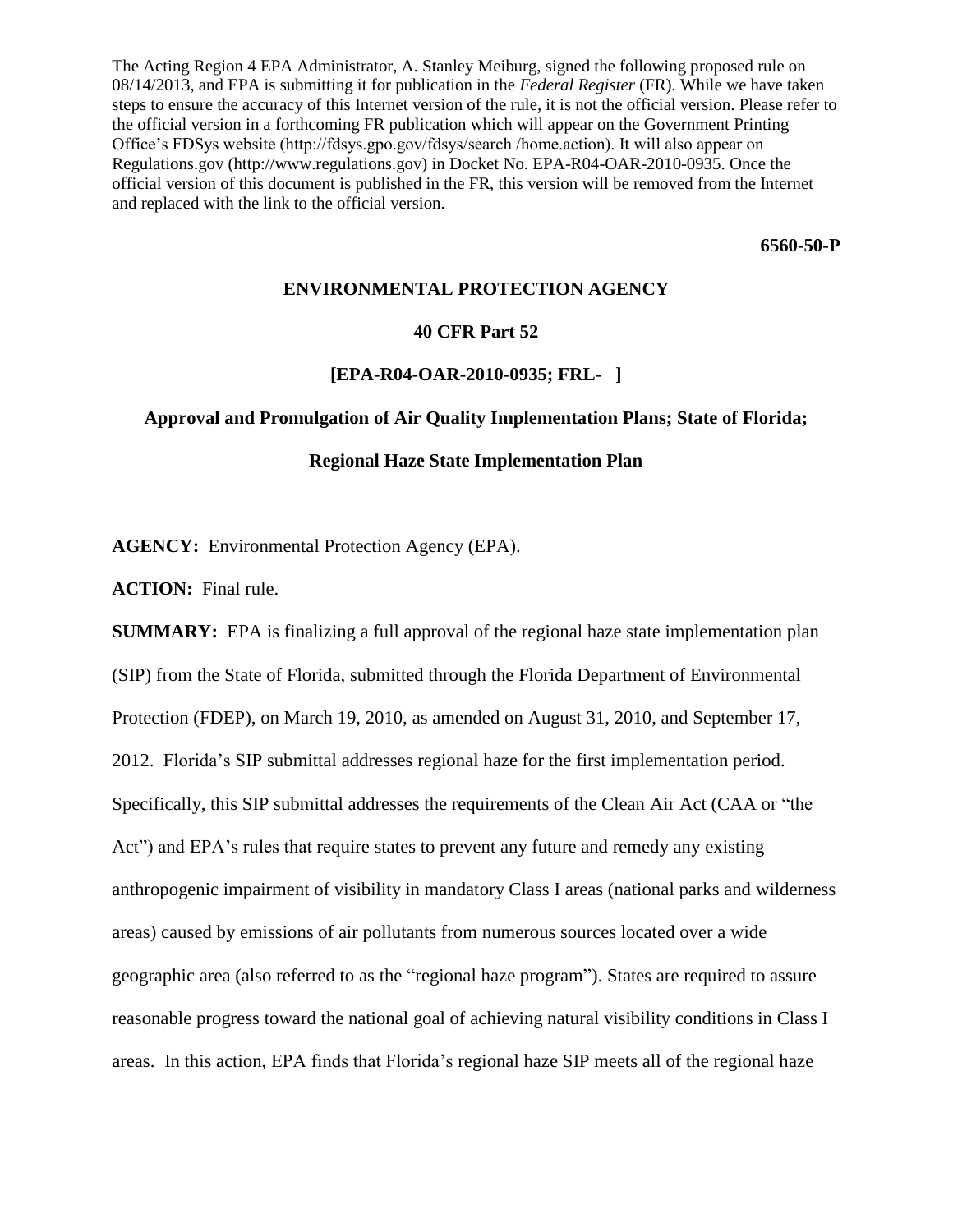requirements of the CAA. Thus, EPA is finalizing a full approval of Florida's entire regional haze SIP.

**EFFECTIVE DATE:** This rule will be effective [insert 30 days from the date of publication in the Federal Register].

**ADDRESSES:** EPA has established a docket for this action under Docket Identification No. EPA-R04-OAR-2010-0935. All documents in the docket are listed on the [www.regulations.gov](http://www.regulations.gov/) web site. Although listed in the index, some information is not publicly available, i.e., Confidential Business Information or other information whose disclosure is restricted by statute. Certain other material, such as copyrighted material, is not placed on the Internet and will be publicly available only in hard copy form. Publicly available docket materials are available either electronically through [www.regulations.gov](http://www.regulations.gov/) or in hard copy at the Regulatory Development Section, Air Planning Branch, Air, Pesticides and Toxics Management Division, U.S. Environmental Protection Agency, Region 4, 61 Forsyth Street, SW, Atlanta, Georgia 30303-8960. EPA requests that if at all possible, you contact the person listed in the **FOR FURTHER INFORMATION CONTACT** section for further information. The Regional Office's official hours of business are Monday through Friday, 8:30 to 4:30, excluding Federal holidays.

**FOR FURTHER INFORMATION CONTACT:** Michele Notarianni, Regulatory Development Section, Air Planning Branch, Air, Pesticides and Toxics Management Division, U.S. Environmental Protection Agency, Region 4, 61 Forsyth Street, SW, Atlanta, Georgia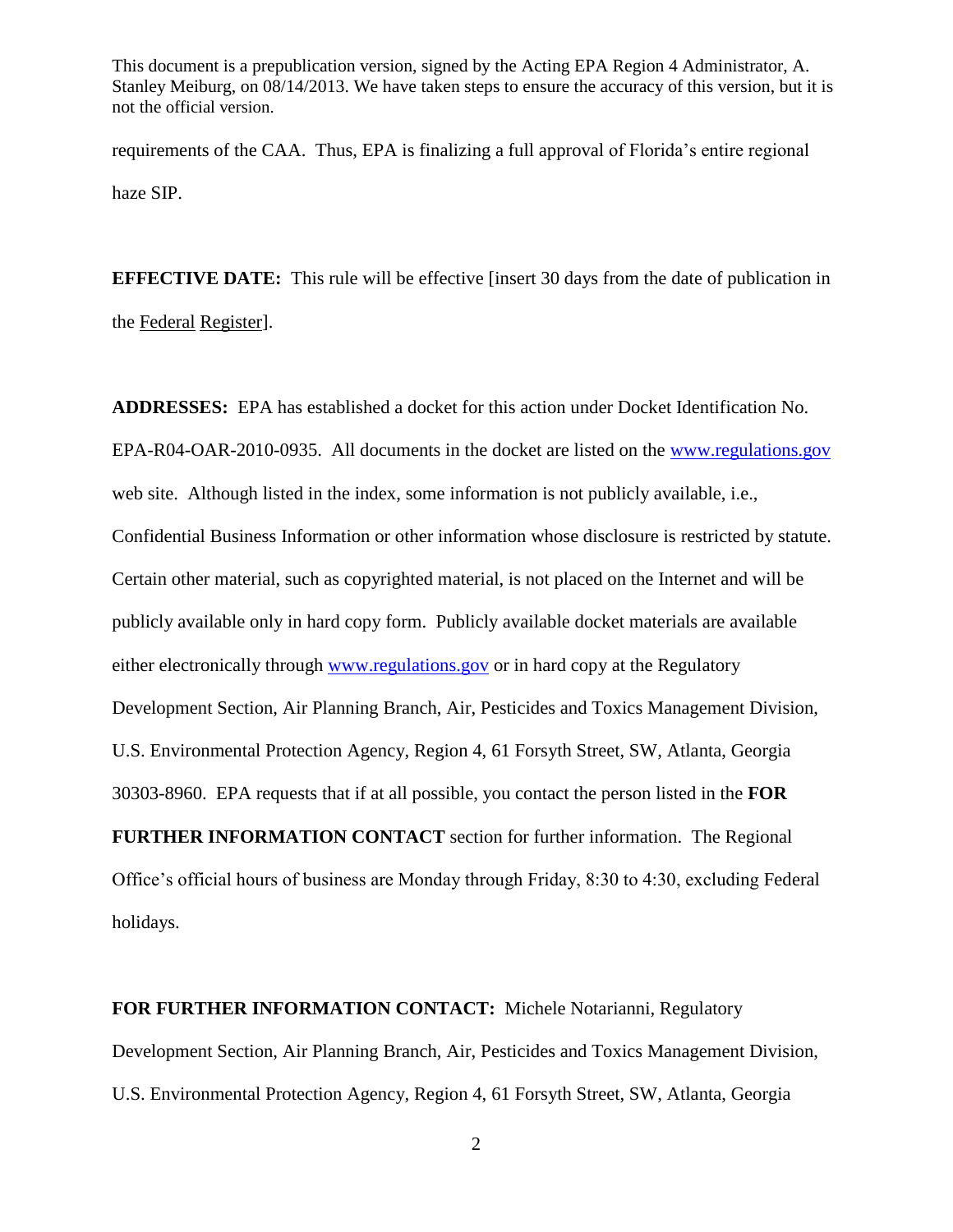30303-8960. Michele Notarianni can be reached at telephone number (404) 562-9031 and by

electronic mail at [notarianni.michele@epa.gov.](mailto:notarianni.michele@epa.gov)

#### **SUPPLEMENTARY INFORMATION:**

### **Table of Contents**

- **I. What Is the Background for This Final Action?**
- **II. What Action is EPA Taking?**
- **III. What Is EPA's Response to Comments Received on This Action?**
	- **A. Response to Comments on May 25, 2012, Proposal**

**B. Response to Comments on December 10, 2012, Proposal**

- **IV. Final Action**
- **V. Statutory and Executive Order Reviews**

## **I. What is the Background for This Final Action?**

Regional haze is visibility impairment that is produced by a multitude of sources and activities which are located across a broad geographic area and emit fine particles (e.g., sulfates, nitrates, organic carbon, elemental carbon, and soil dust), and their precursors (e.g., sulfur dioxide (SO<sub>2</sub>), nitrogen oxides (NOx), ammonia (NH<sub>3</sub>), and volatile organic compounds (VOC)). Fine particle precursors react in the atmosphere to form fine particulate matter  $(PM_{2.5})$ , which impairs visibility by scattering and absorbing light. Visibility impairment reduces the clarity, color, and visible distance that one can see.  $PM_{2.5}$  can also cause serious health effects and mortality in humans and contributes to environmental effects such as acid deposition and eutrophication.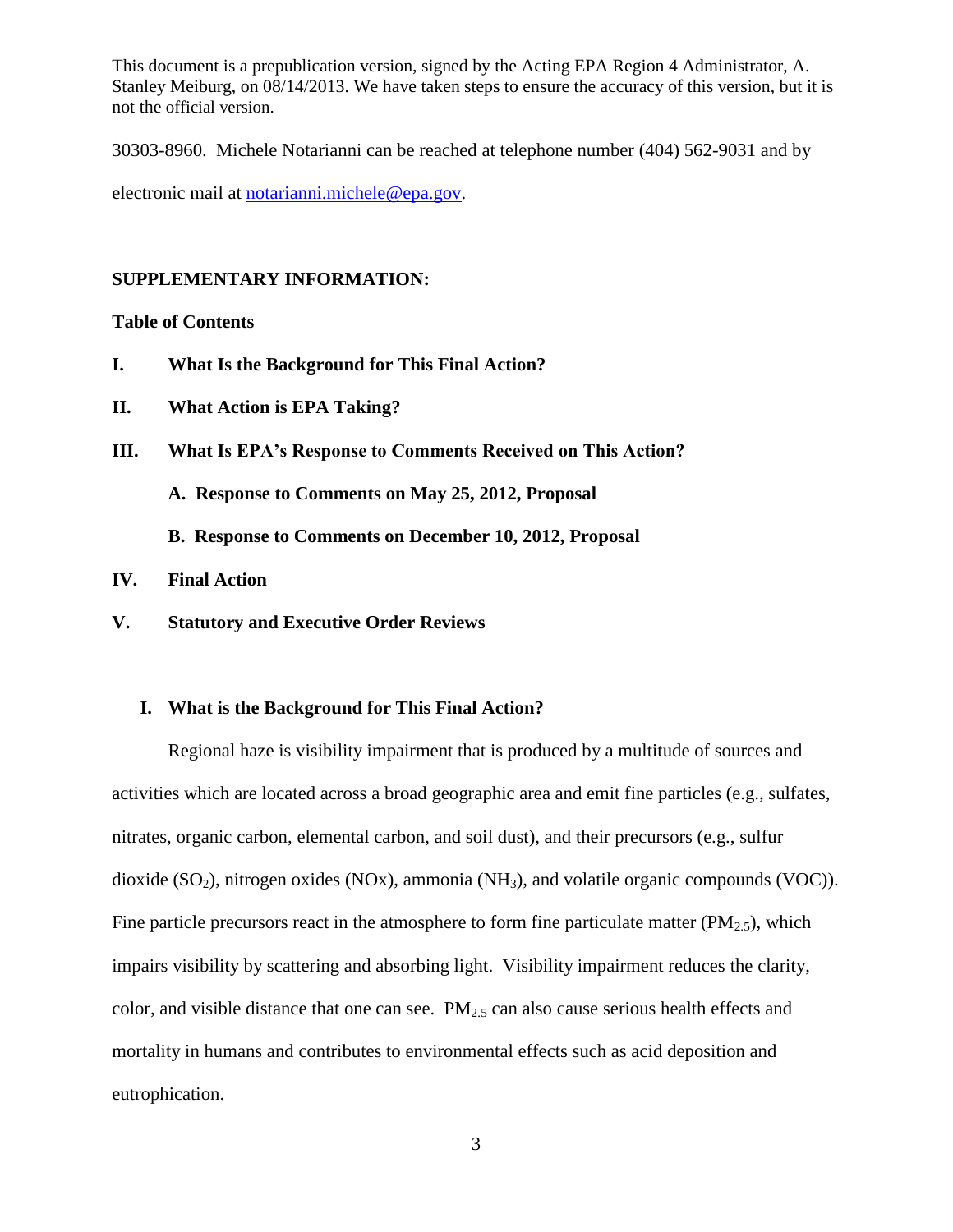In section 169A of the 1977 Amendments to the CAA, Congress created a program for protecting visibility in the nation's national parks and wilderness areas. This section of the CAA establishes as a national goal the "prevention of any future, and the remedying of any existing, impairment of visibility in mandatory Class I areas which impairment results from manmade air pollution." On December 2, 1980, EPA promulgated regulations to address visibility impairment in Class I areas that is "reasonably attributable" to a single source or small group of sources, i.e., "reasonably attributable visibility impairment." *See* 45 FR 80084. These regulations represented the first phase in addressing visibility impairment. EPA deferred action on regional haze that emanates from a variety of sources until monitoring, modeling, and scientific knowledge about the relationships between pollutants and visibility impairment were improved.

Congress added section 169B to the CAA in 1990 to address regional haze issues. EPA promulgated a rule to address regional haze on July 1, 1999 (64 FR 35713), commonly referred to as the Regional Haze Rule (RHR). The RHR revised the existing visibility regulations by adding provisions addressing regional haze impairment and establishing a comprehensive visibility protection program for Class I areas. The requirements for regional haze, found at 40 CFR 51.308 and 51.309, are included in EPA's visibility protection regulations at 40 CFR 51.300-309. The requirement to submit a regional haze SIP applies to all 50 states, the District of Columbia, and the Virgin Islands. 40 CFR 51.308(b) required states to submit the first implementation plan addressing regional haze visibility impairment no later than December 17, 2007. Regional haze SIPs must assure reasonable progress towards the national goal of achieving natural visibility conditions in Federal Class I areas. These implementation plans must also give specific attention to certain stationary sources that were in existence on August 7, 1977, but were not in operation before August 7, 1962, and require these sources, where appropriate, to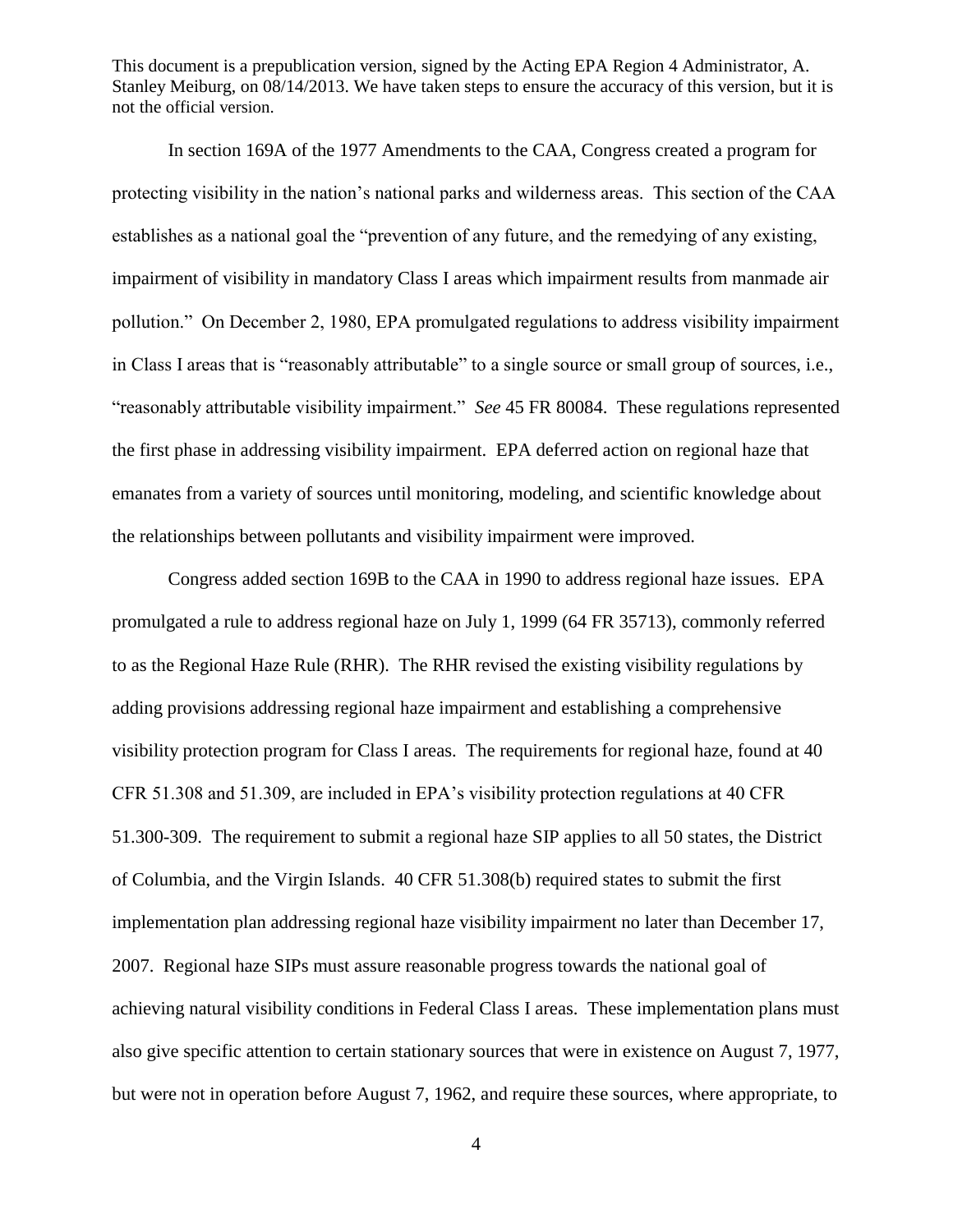install Best Available Retrofit Technology (BART) controls for the purpose of eliminating or reducing visibility impairment.

On March 19, 2010, and August 31, 2010, FDEP submitted and subsequently amended Florida's SIP to address regional haze in Florida and other states' Class I areas. On May 25, 2012, EPA published an action proposing a limited approval of Florida's regional haze SIP to address the first implementation period for regional haze.<sup>1</sup> See 77 FR 31240. EPA's May 25, 2012, proposed rulemaking covered Florida's March 19, 2010, SIP submittal, as amended on August 31, 2010, as well as the State's April 13, 2012, draft amendment to the regional haze SIP submission. In a July 31, 2012, draft amendment to the regional haze SIP submission, Florida addressed the 18 reasonable progress units and 11 facilities with BART-eligible electric generating units (EGUs) subject to EPA's Clean Air Interstate Rule (CAIR<sup>2</sup>) (a total of 20 EGUs) that were not covered by Florida's April 13, 2012, draft amendment to the regional haze SIP submission. It also amended the SIP submission to remove Florida's reliance on CAIR to satisfy BART and reasonable progress requirements for the State's affected EGUs.

Florida's September 17, 2012, final amendment to the regional haze SIP submission consolidated its draft April 13, 2012, and draft July 31, 2012, amendments to the regional haze SIP submission into a single package. On October 15, 2012, and on May 2, 2013, FDEP submitted supplemental information and documentation for Progress Energy's Crystal River facility. On November 29, 2012 (77 FR 71111), EPA finalized a full approval of the BART determinations addressed in the Agency's May 25, 2012, proposed rulemaking action. These

<sup>&</sup>lt;sup>1</sup> In a separate action published on December 30, 2011 (76 FR 88219), EPA proposed a limited disapproval of the Florida regional haze SIP, and on June 7, 2012 (77 FR 33642), EPA finalized a limited disapproval of the regional haze SIPs for several states, but deferred final action on the Florida regional haze SIP.

<sup>&</sup>lt;sup>2</sup> On March 10, 2005, EPA issued CAIR, a rule which covers 27 eastern states and the District of Columbia. The rule uses a cap and trade system to reduce  $SO_2$  and  $NO_x$  from power plant emissions. For more information, go to: [http://www.epa.gov/airmarkets/resource/cair-resource.html.](http://www.epa.gov/airmarkets/resource/cair-resource.html)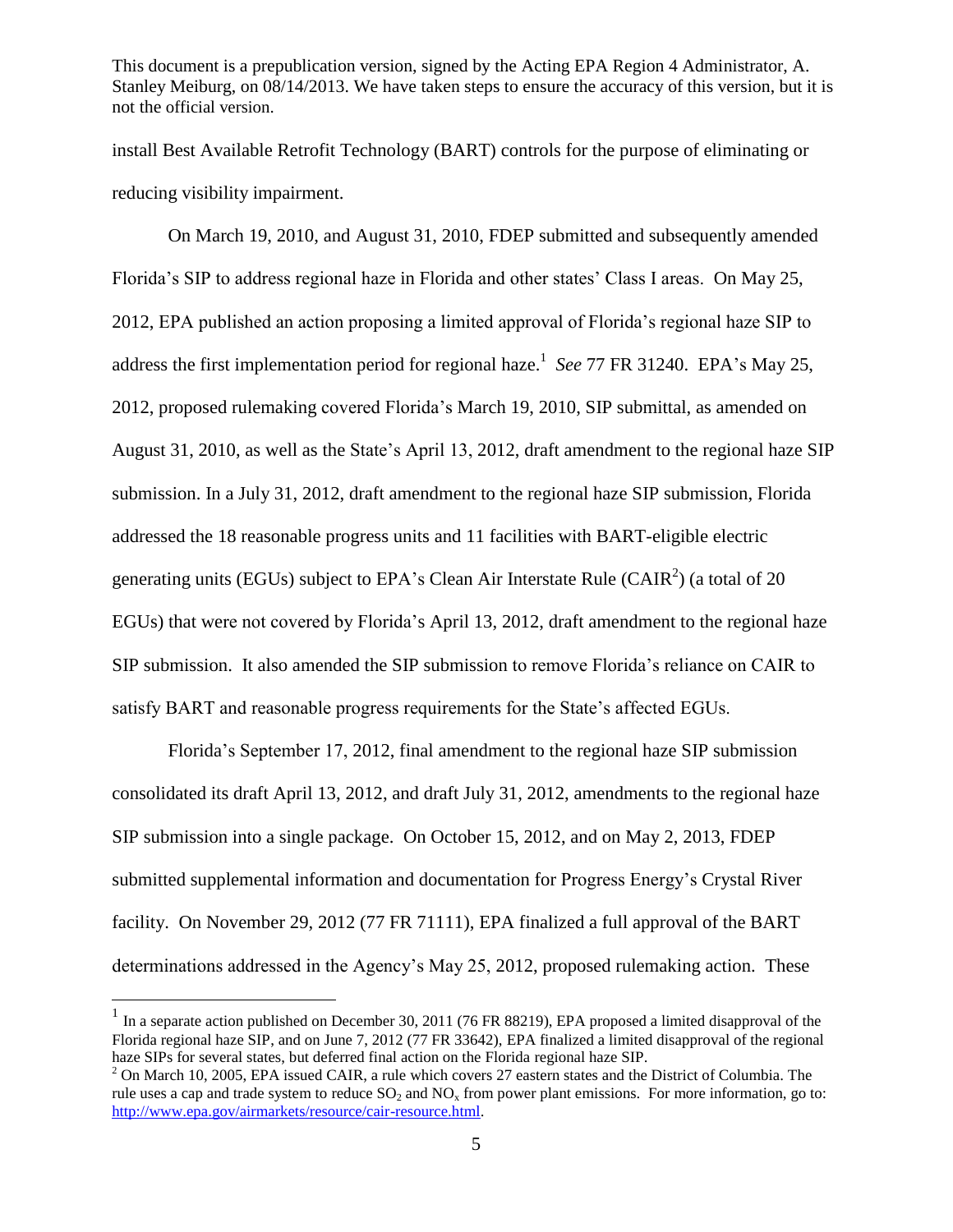BART determinations were submitted to EPA for parallel processing on April 13, 2012, in a draft amendment to the regional haze SIP submission and submitted in final form on September 17, 2012.

On December 10, 2012 (77 FR 73369), EPA proposed several actions related to regional haze requirements for Florida. First, EPA proposed to approve certain BART and reasonable progress determinations included in Florida's September 17, 2012, amendment to the regional haze SIP submission. Second, EPA proposed to find that the September 17, 2012, amendment to Florida's regional haze SIP submission corrects the deficiencies that led to the aforementioned proposed limited approval and limited disapproval actions. Third, EPA proposed to withdraw the previously proposed limited disapproval of Florida's entire regional haze SIP, and alternatively proposed full approval of the entire regional haze SIP.

# **II. This Action**

 $\overline{a}$ 

EPA is now finalizing full approval of all remaining portions of the Florida regional haze SIP as proposed on May 25, 2012, and December 10, 2012, including the remaining BART and reasonable progress determinations in Florida's September 17, 2012, amendment to the regional haze SIP submission (as supplemented on October 15, 2012, and May 2, 2013)<sup>3</sup> not previously addressed in EPA's November 29, 2012, final action.<sup>4</sup> EPA finds that Florida's September 17,

<sup>&</sup>lt;sup>3</sup> On October 15, 2012, and on May 2, 2013, FDEP submitted supplemental information and documentation for Progress Energy's Crystal River facility. Additionally, FDEP submitted a letter to EPA dated July 30, 2013, in which it committed to provide EPA with a regional haze SIP revision no later than March 19, 2015, the deadline for the State's five-year regional haze periodic progress report, that will include a NOx BART emissions limit for Unit 1 reflecting best operating practices for good combustion.

<sup>&</sup>lt;sup>4</sup> Specifically, the BART determinations addressed by the November 29, 2012, action were: Tampa Electric Company-Big Bend Station (Units 1, 2, 3); City of Tallahassee-Purdom Generating Station (Unit 7); Florida Power & Light (FPL)-Port Everglades Power Plant (Units 3, 4); CEMEX; White Springs Agricultural Chemical-SR/SC Complex; City of Gainesville-Deerhaven Generating Station (Unit 3); City of Vero Beach-City of Vero Beach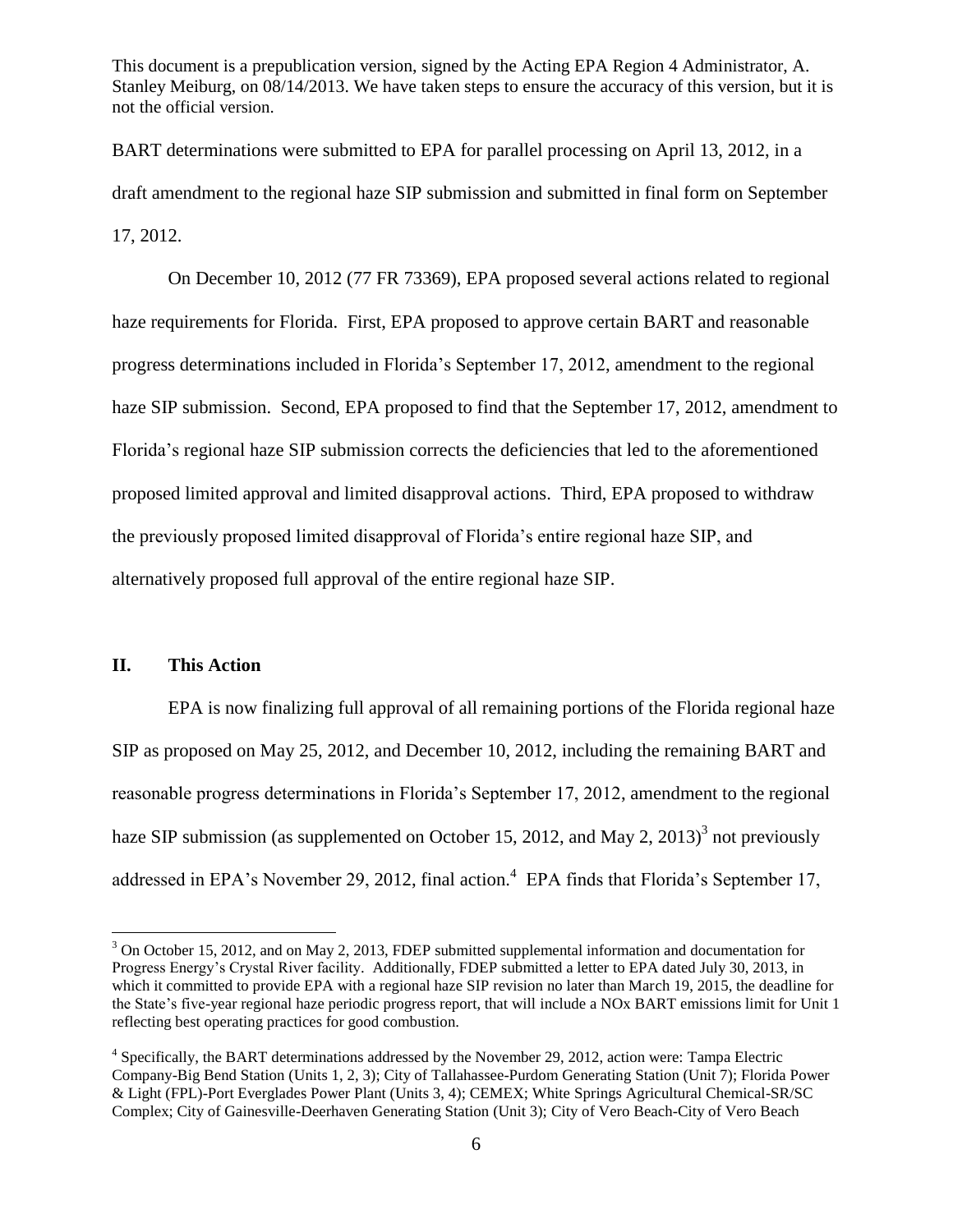2012, amendment to the regional haze SIP submission (as supplemented on October 15, 2012, and May 2, 2013): (1) replaces reliance on CAIR to satisfy the BART and reasonable progress requirements for its affected EGUs with case-by-case BART and reasonable progress control analyses; and (2) corrects the deficiencies that led to the December 30, 2011, proposed limited disapproval and the May 25, 2012, proposed limited approval of the State's regional haze SIP. Consequently, EPA finds that the regional haze SIP as a whole now meets the regional haze requirements of the CAA.

EPA received adverse comments on the May 25, 2012, proposed limited approval of Florida's regional haze SIP and on the December 10, 2012, proposed approval of certain BART and reasonable progress determinations. *See* Section III of this rulemaking for a summary of the comments received on EPA's May 25, 2012, and December 10, 2012, proposed actions and the Agency's responses to these comments. Detailed background information and EPA's rationale for the proposed actions are provided in EPA's May 25, 2012, and December 10, 2012, proposed rulemakings. *See* 77 FR 31240 and 77 FR 73369.

## **III. What is EPA's Response to Comments Received on These Actions?**

 $\overline{a}$ 

EPA received two sets of comments on its May 25, 2012, rulemaking proposing a limited approval of Florida's regional haze SIP submittals and seven sets of comments on its December

Municipal Utilities (Units 2, 3, 4); FPL -Putnam Power Plant (Units 3, 4, 5, 6, 7, 8, 9, 10); Lake Worth Utilities-Tom G. Smith (Units 6, 9); City of Tallahassee-Arvah B. Hopkins Generating Station (Unit 4); FPL -Riviera Power Plant (Unit 4); Florida Power Corp.-Bartow Plant (Unit 3); Lakeland Electric-Charles Larsen Memorial Power Plant (Unit 4); Ft. Pierce Utilities Authority-H D King Power Plant (Units 7, 8); FPL -Cape Canaveral Power Plant (Units 1, 2); Atlantic Sugar Association-Atlantic Sugar Mill; Buckeye Florida-Perry; ExxonMobil Production-St. Regis Treating Facility and Jay Gas Plant; IFF Chemical Holdings, Inc.; IMC Phosphates Company-South Pierce; International Paper Company- Pensacola Mill; Mosaic-Bartow; Mosaic-Green Bay Plant; Osceola Farms; Sugar Cane Growers Co-Op; U.S. Sugar Corp.-Clewiston Mill and Refinery; Solutia Inc., Sterling Fibers, Inc.; U.S. Sugar Corp.-Bryant Mill; IMC Phosphates Company-Port Sutton Terminal; Georgia Pacific-Palatka; Smurfit-Stone-Fernandina Beach; Smurfit-Stone-Panama City; Mosaic-New Wales; Mosaic-Riverview; and CF Industries.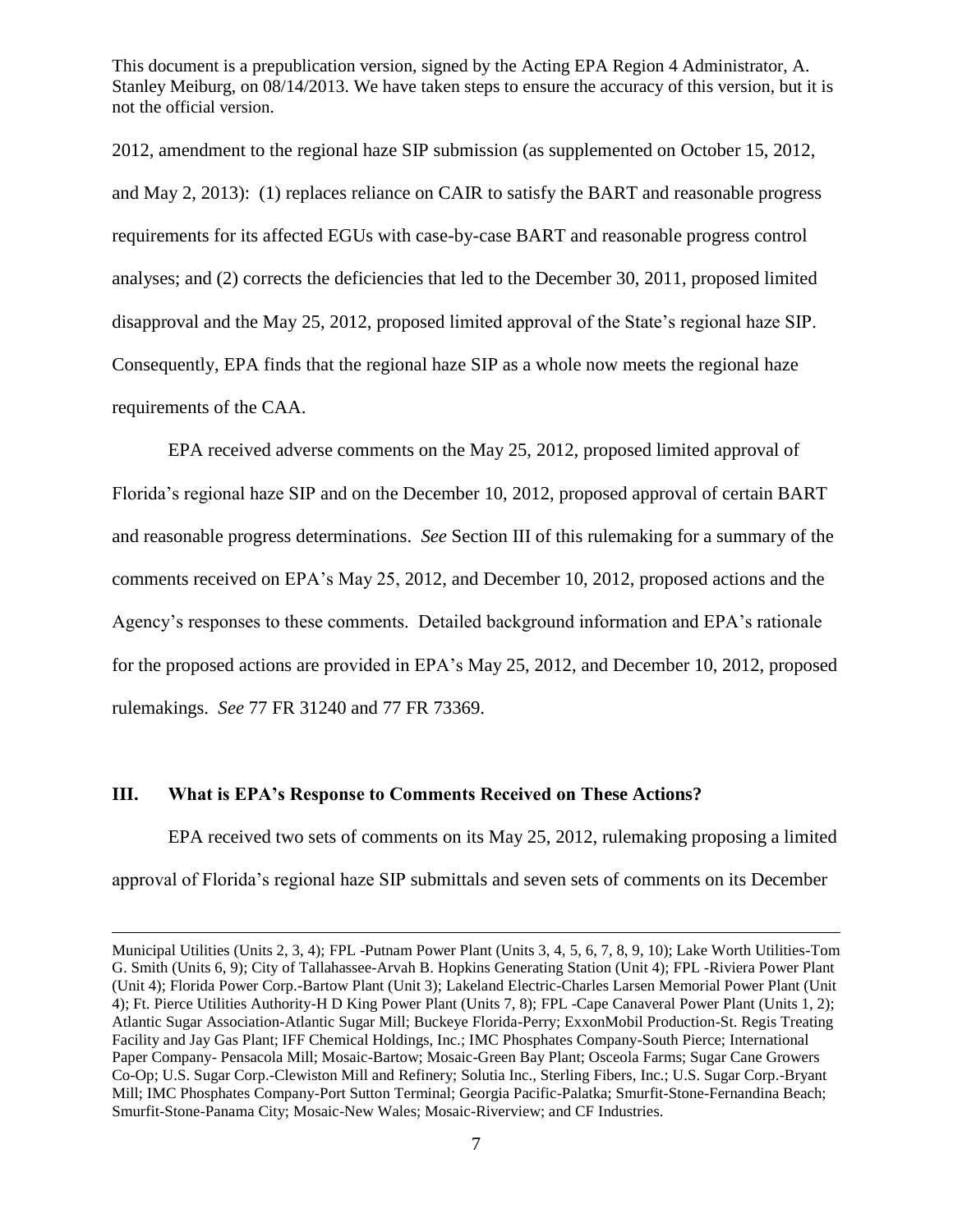10, 2012, proposed approval described above. Specifically, the comments on the May 25, 2012, proposed rulemaking were received from the Sierra Club and National Parks Conservation Association, collectively, and from the Florida Electric Power Coordinating Group, Inc.- Environment Committee. One comment related to BART was addressed in the Agency's November 29, 2012, final rulemaking. The remaining comments are addressed in this action. The seven sets of comments relating to the December 10, 2012, proposed rulemaking were received from Sierra Club, EarthJustice, and the National Parks Conservation Association, collectively; National Park Service (NPS); Florida Electric Power Coordinating Group, Inc. - Environment Committee; FPL Company; Progress Energy; Utility Air Regulatory Group; and numerous individual members of the Sierra Club. The complete comments provided by all of the aforementioned entities (hereinafter referred to as "the Commenter") are provided in the docket for today's final action (Docket Identification No. EPA-R04-OAR-2010-0935). A summary of the comments and EPA's responses are provided below.

## **A. Response to Comments on the May 25, 2012, Proposal**

**Comment 1:** The Commenter concludes that EPA cannot approve Florida's reasonable progress demonstration or long-term strategy (LTS) at this time because "relevant portions of the SIP are incomplete in important regards" and because the components of the SIP are "interdependent" (i.e., regional haze SIPs are "comprehensive documents which fully address haze through linked reasonable progress goals, an effective long-term strategy, BART requirements for appropriate sources, and robust monitoring, amongst other requirements"). The Commenter believes that EPA cannot approve the reasonable progress demonstration or LTS "because the shift from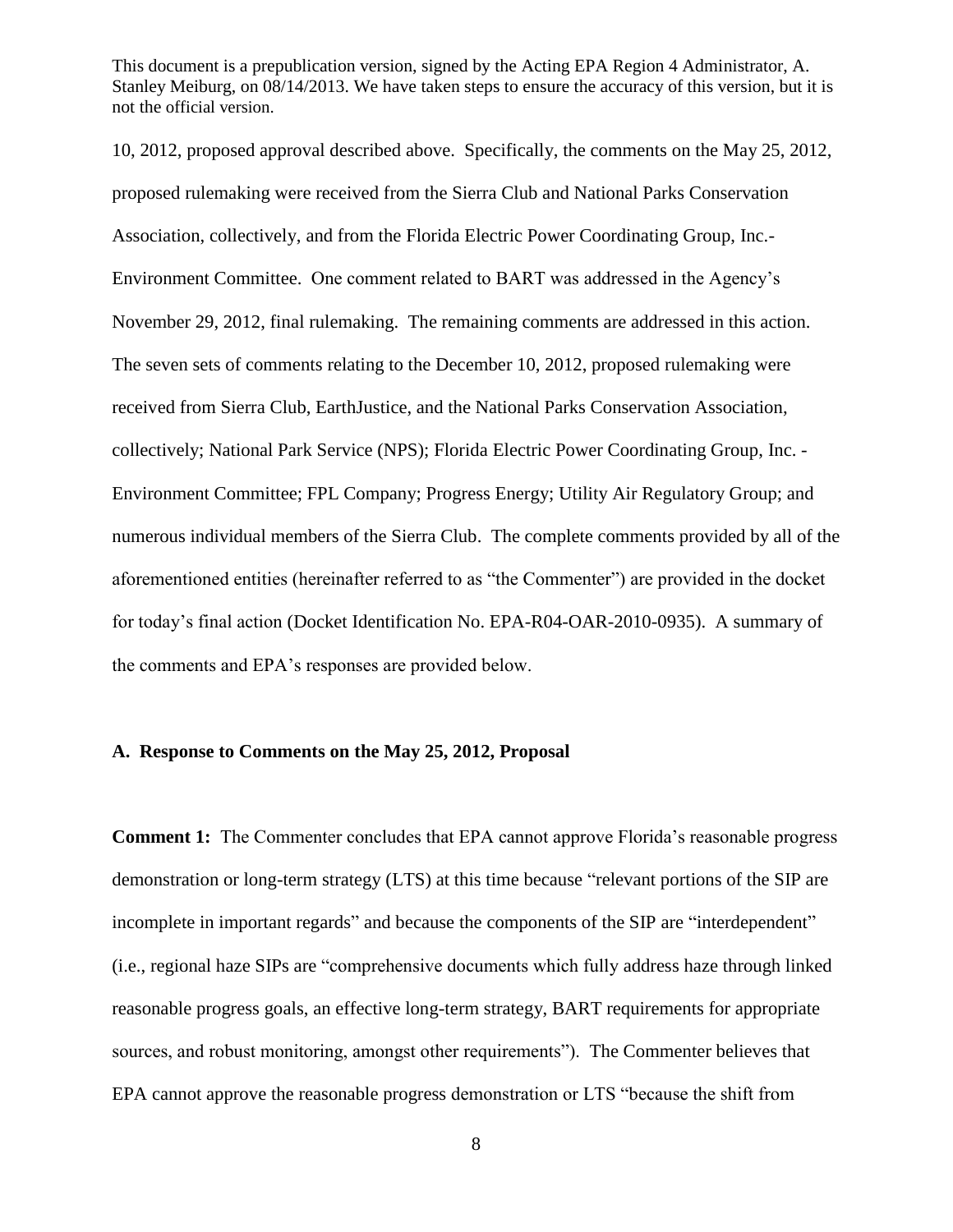CAIR to CSAPR [Cross State Air Pollution Rule] has fundamentally altered the SIP, and has required Florida to reanalyze significant portions of its SIP." The Commenter states that until such an analysis is complete, the SIP is missing critically important components. According to the Commenter, EPA cannot lawfully or rationally approve SIP provisions that rely on future revisions that Florida has not yet adopted or submitted to EPA or rely on CAIR to meet specific regional haze requirements when EPA has already "taken action to disapprove that exact action." Without a complete reasonable progress demonstration, LTS, and supporting analyses, the Commenter believes that EPA approval of such SIP sections would be arbitrary and contrary to law.

**Response 1:** EPA disagrees with the Commenter's conclusions and is approving the reasonable progress demonstrations, reasonable progress goals (RPGs), and LTS set forth in Florida's regional haze SIP. The State has submitted a complete regional haze SIP that satisfies all CAA requirements, and EPA is taking final action today to approve Florida's entire regional haze SIP. When combined with EPA's November 29, 2012, final rulemaking approving several BART determinations, there are no outstanding regional haze SIP elements requiring action.

Regarding the comments on the relationship between CAIR and the regional haze SIP, Florida set its RPGs based on modeled projections of future conditions that were developed using the best available information at the time the modeling analysis was performed. Given the requirement in 40 CFR 51.308(d)(1)(vi) that states must take into account the visibility improvement that is expected to result from the implementation of other CAA requirements, Florida set its RPGs based, in part, on the emissions reductions expected to be achieved by CAIR and other measures being implemented across the southeast region as modeled for Florida by the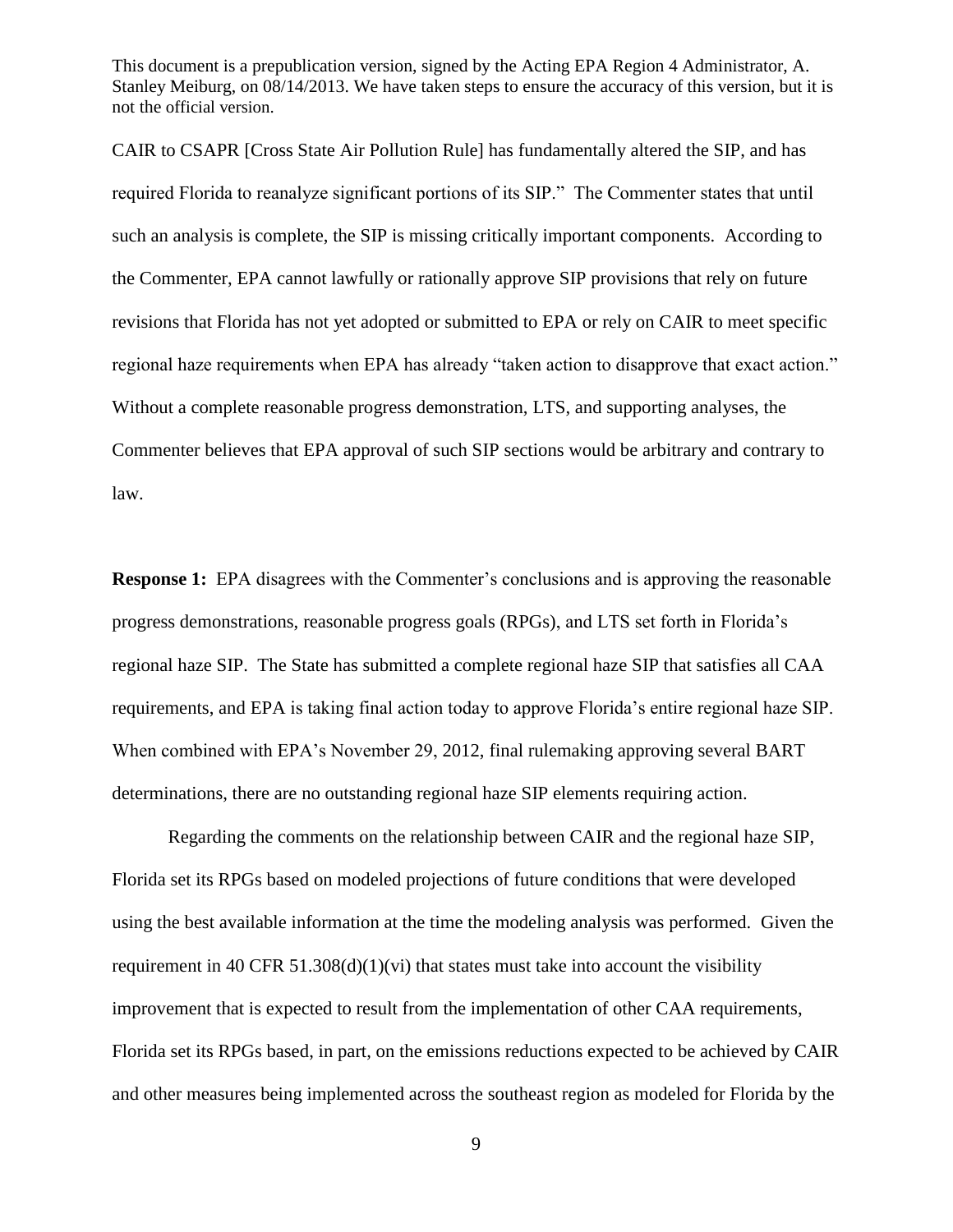Visibility Improvement State and Tribal Association of the Southeast (VISTAS).<sup>5</sup> Although Florida no longer relies on CAIR to satisfy regional haze requirements for any sources within the State, the underlying emissions inventories and projections of reductions from upwind states continue to include assumptions based on the implementation of CAIR. As CAIR has been remanded by the U.S. Court of Appeals for the District of Columbia Circuit (D.C. Circuit or Court), some of the assumptions underlying the development of this element of the RPGs may change. EPA has determined that this reliance on CAIR in upwind states in the underlying analysis does not require EPA to withhold full approval of Florida's regional haze SIP. The 2008 remand of CAIR was followed by a 2012 decision in *EME Homer City Generation, L.P.* v. *EPA (*hereafter referred to as *"EME Homer City"),* 696 F.3d 7 (D.C. Cir. 2012), *cert. granted* 570 U.S. (June 24, 2013) (No. 12-1182), to vacate CSAPR and keep CAIR in place pending the promulgation of a valid replacement rule. In this unique circumstance, EPA believes that full approval of the SIP submission is appropriate. To the extent that Florida is relying on emissions reductions associated with the implementation of CAIR in other states in its regional haze SIP, the recent directive from the D.C. Circuit in *EME Homer City* ensures that the reductions associated with CAIR will be sufficiently permanent and enforceable for the first implementation period ending in 2018. EPA has been ordered by the court to develop a new rule and the opinion makes clear that after promulgating that new rule, EPA must provide states an opportunity to draft and submit SIPs to implement that rule. Thus, CAIR cannot be replaced until EPA has promulgated a final rule through a notice-and-comment rulemaking process, states have had an

 $<sup>5</sup>$  The VISTAS Regional Planning Organization (RPO) is a collaborative effort of state governments, tribal</sup> governments, and various Federal agencies established to initiate and coordinate activities associated with the management of regional haze, visibility and other air quality issues in the southeastern United States. Member state and tribal governments include: Alabama, Florida, Georgia, Kentucky, Mississippi, North Carolina, South Carolina, Tennessee, Virginia, West Virginia, and the Eastern Band of the Cherokee Indians.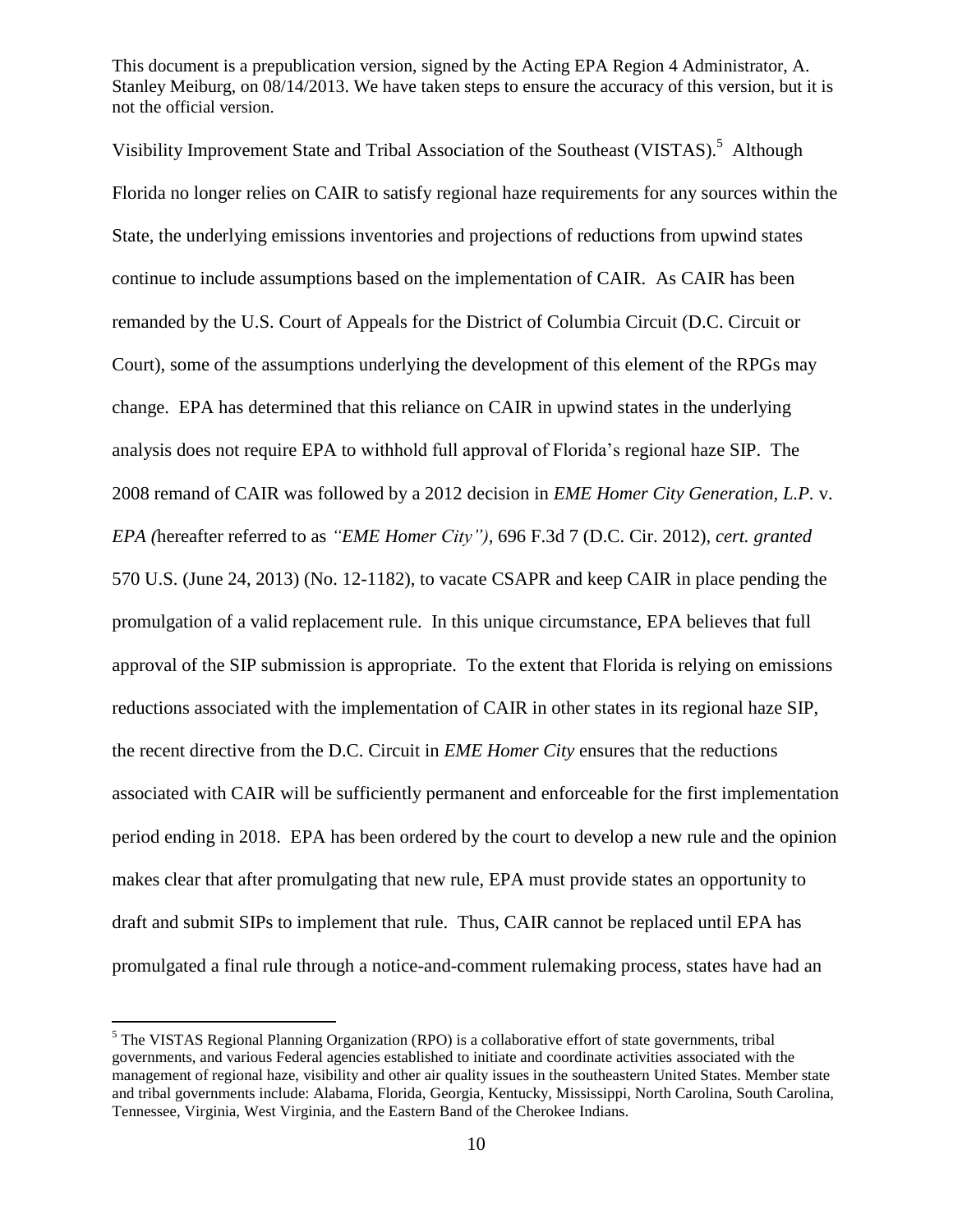opportunity to draft and submit regional haze SIPs, EPA has reviewed the SIPs to determine if they can be approved, and EPA has taken action on the SIPs, including promulgating a Federal implementation plan, if appropriate. These steps alone will take many years, even with EPA and the states acting expeditiously. The Court's clear instruction to EPA that it must continue to administer CAIR until a "valid replacement" exists provides an additional backstop; by definition, any rule that replaces CAIR and meets the Court's direction would require upwind states to eliminate significant downwind contributions. Further, in vacating CSAPR and requiring EPA to continue administering CAIR, the D.C. Circuit emphasized that the consequences of vacating CAIR "might be more severe now in light of the reliance interests accumulated over the intervening four years.‖ *EME Homer City,* 696 F.3d at 38. The accumulated reliance interests include the interests of states who reasonably assumed they could rely on reductions associated with CAIR to meet certain regional haze requirements. For these reasons also, EPA believes it is appropriate to allow Florida to rely on reductions associated with CAIR in other states as sufficiently permanent and enforceable pending a valid replacement rule for purposes such as evaluating RPGs in the regional haze program. Following promulgation of the replacement rule, EPA will review regional haze SIPs as appropriate to identify whether there are any issues that need to be addressed.

EPA believes the Commenter overstates the overarching nature of the changes due to the CAIR remand. Many of the emissions units subject to reasonable progress analysis either have already reduced  $SO_2$  emissions or will be reducing  $SO_2$  emissions in the near future. These reductions are the result of company decisions to shut-down or re-power certain units or to install new control equipment (e.g., scrubbers) in response to CAIR. Furthermore, Florida has reviewed the facilities subject to BART or reasonable progress analysis on a case-by-case basis and has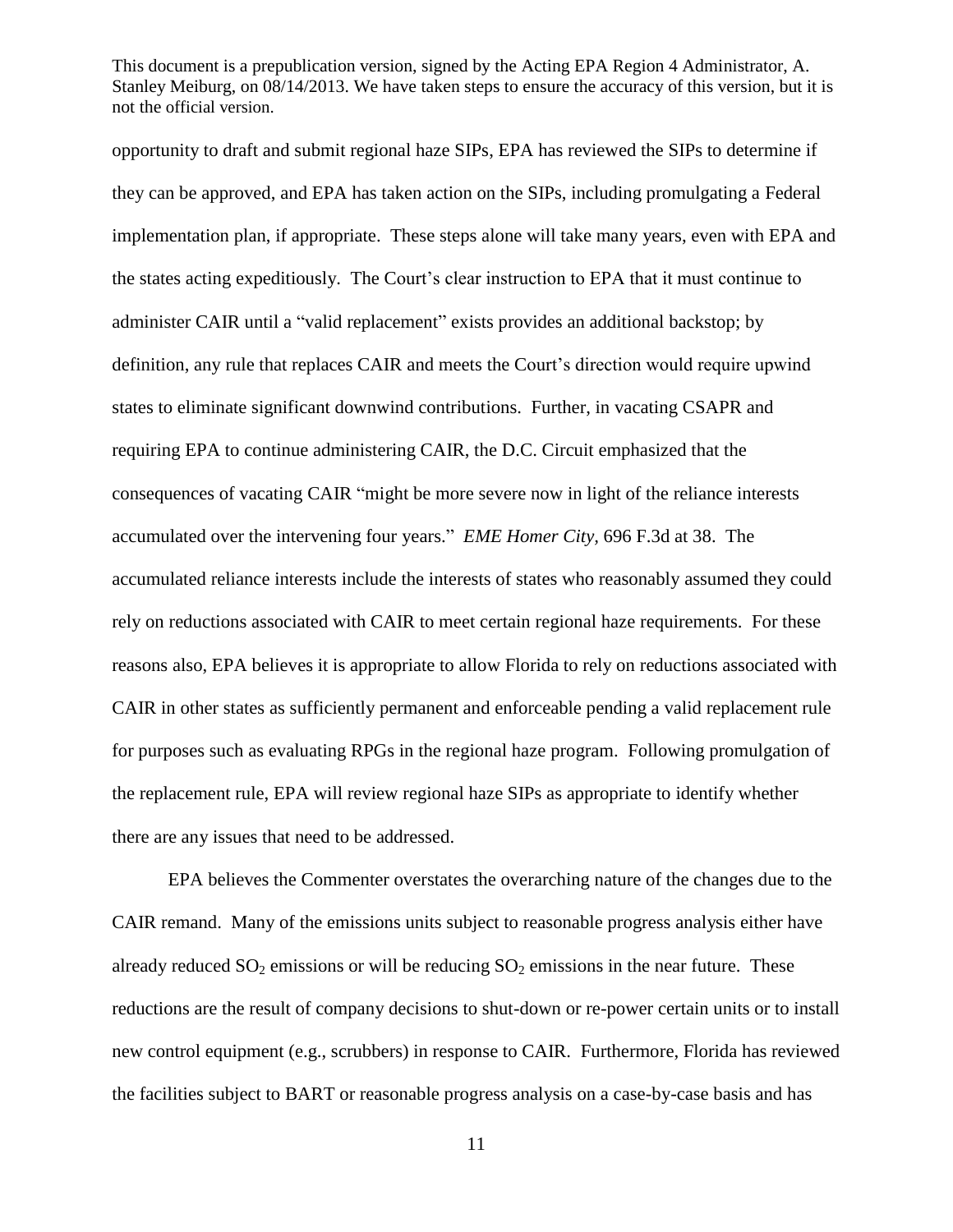developed BART or reasonable progress requirements for the sources for which additional controls were appropriate. EPA expects these BART and reasonable progress requirements to provide benefits similar to or greater than those provided by CAIR. In fact, as Florida notes in its September 17, 2012, SIP amendment, EGU emissions in 2010 were already lower than the projected emissions for 2018 used in the State's RPG analysis. In addition, unlike the enforceable emissions limitations and other enforceable measures in the LTS, RPGs are not directly enforceable. *See* 64 FR 35733; 40 CFR 51.308(d)(1)(v). Because the projected  $SO_2$ emissions reductions are sufficient to meet the RPGs, and because actual emissions in 2010 have been shown to be lower than projected emissions for 2018, EPA is approving Florida's RPGs and LTS.

As noted in the May 25, 2012, proposal, EPA believes that the five-year progress report is the appropriate time to address any changes, if necessary, to the RPG demonstration and/or the LTS. EPA expects that this demonstration will address the impacts on the RPGs of any needed adjustments to the projected 2018 emissions due to updated information on the emissions for EGUs and other sources and source categories. If this assessment determines that an adjustment to Florida's regional haze SIP is necessary, EPA regulations require a SIP revision within a year of the five-year progress report. *See* 40 CFR 51.308(h)(4).

**Comment 2:** The Commenter contends that EPA cannot approve Florida's RPGs in a manner consistent with the Administrative Procedure Act (APA) because the Agency did not specifically state that it was proposing to approve the RPGs in the May 25, 2012, action.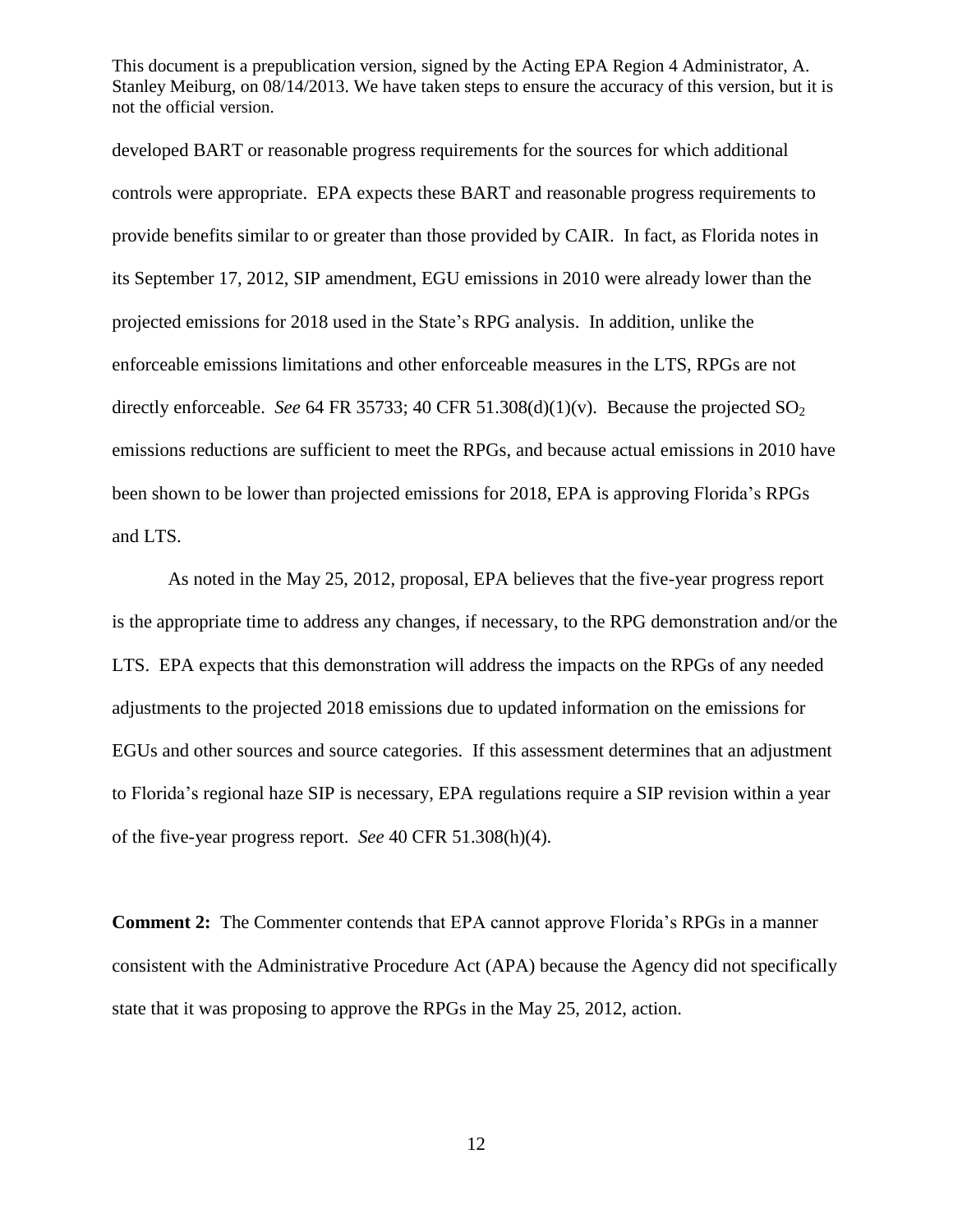**Response 2:** EPA disagrees with the Commenter that the public was not provided adequate notice that the Agency was proposing approval of the RPGs included in Florida's regional haze SIP and that the public did not have a meaningful opportunity to comment on such a proposed approval. In the May 25, 2012, proposed rulemaking, EPA explicitly and repeatedly stated that it proposed to grant limited approval to the State's March 19, 2010, August 31, 2010, and April 13, 2012, regional haze SIP submittals. 6 *See, e.g.*, 77 FR 31242, 31261. EPA described the content of these submittals in the action and included them in the docket. For example, in Section V.7 (77 FR 31259), entitled "RPGs," EPA discussed the RPGs included in Florida's SIP subject to the rulemaking action.

As stated in the May 25, 2012, action, a limited approval results in approval of the entire SIP with regards to regional haze, even of those parts that are deficient, preventing EPA from granting a full approval.<sup>7</sup> Because EPA identified the RPGs as part of Florida's regional haze SIP and stated that its proposed action would act as approval of Florida's entire regional haze SIP, the public was provided with adequate notice that EPA's action included approval of Florida's RPGs. Furthermore, in the December 10, 2012, action, EPA explicitly stated that it was proposing full approval of the entire regional haze SIP due to the changes made in Florida's September 17, 2012, final regional haze SIP amendment to address the deficiencies leading to the proposed limited approval and limited disapproval actions. It is not necessary or practical for EPA to single out every element of a SIP submission and expressly state that it is acting on each

<sup>&</sup>lt;sup>6</sup> EPA also stated that it would address the 18 reasonable progress units and 11 facilities with BART-eligible EGUs subject to CAIR (a total of 20 EGUs) that were not covered by Florida's April 13, 2012, SIP submittal in a subsequent action. *See, e.g.,* 77 FR 31254, 31256.

<sup>7</sup> *Processing of State Implementation Plan (SIP)Revisions,* EPA Memorandum from John Calcagni, Director, Air Quality Management Division, OAQPS, to Air Division Directors, EPA Regional Offices I–X, September 7, 1992, (1992 Calcagni Memorandum) located at *<http://www.epa.gov/ttn/caaa/t1/memoranda/siproc.pdf>* (see footnote 3, May 25, 2012, 77 FR 31242).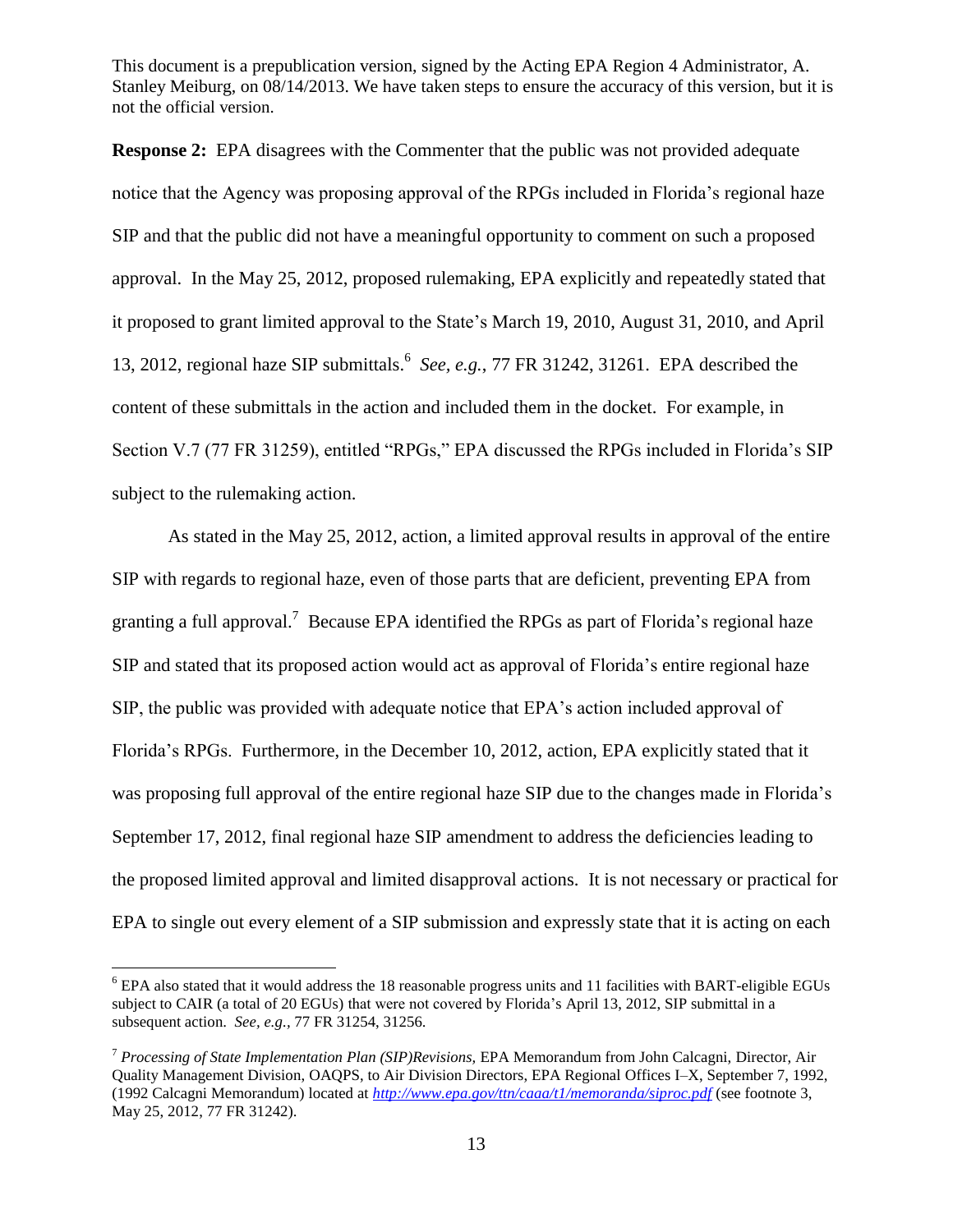element when it proposes to act on the SIP submission as a whole. *See, e.g.*, *Tucker v. Atwood*, 880 F.2d 1250, 1251 (11th Cir. 1989) (explaining that a rulemaking notice under Section 553(b) of the APA "requires no more than  $\ldots$  a description of the subjects and issues involved."); *Lloyd Noland Hosp. & Clinic v. Heckler*, 762 F.2d 1561, 1565 (11th Cir. 1985) (noting that a rulemaking notice "is adequate if 'it affords interested parties a reasonable opportunity to participate in the rulemaking process.""); *Forester v. Consumer Prod. Safety Comm'n*, 559 F.2d 774, 787 (D.C. Cir. 1977) ("Section 553(b) does not require that interested parties be provided precise notice of each aspect of the regulations eventually adopted. Rather, notice is sufficient if it affords interested parties a reasonable opportunity to participate in the rulemaking process.‖).

EPA's proposal to approve the RPGs is also evident through language in Section V.7 of the May 25, 2012, action stating that the modeling supporting the analysis of these RPGs is consistent with EPA guidance prior to the CAIR remand and that the RPGs for the Class I areas in Florida are based on modeled projections of future conditions that were developed using the best available information at the time the analysis was done. EPA also explained the requirements for a review of the reasonableness of this estimate as part of the mid-course review and notes that FDEP has committed to follow this process.

In addition, the proposed limited SIP disapproval for Florida and other states (December 30, 2011, 76 FR 82219) referenced in Section I of the May 25, 2012, proposal action (77 FR 31242) was explicit that EPA was not proposing to disapprove the RPGs for 2018 and that EPA believed that the five-year progress report was the appropriate time to address any changes to the RPG demonstration and, if necessary, the LTS. *See* 76 FR 82229. For all of the reasons discussed above, EPA's intention to approve the RPGs for Florida was clear, unambiguous, and consistent with the requirements of the APA.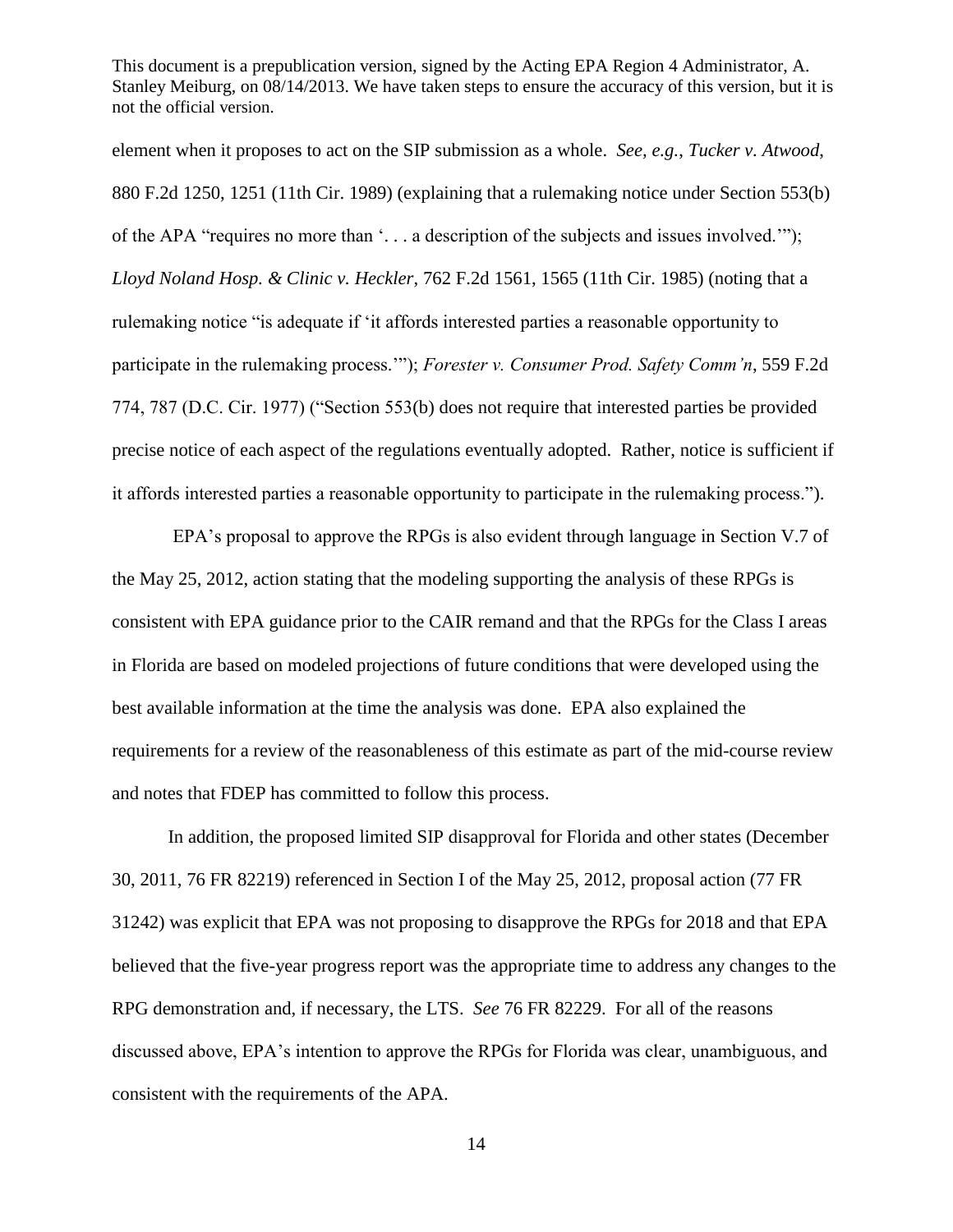**Comment 3:** The Commenter does not believe that EPA can approve Florida's RPGs because the State must re-evaluate its demonstration of reasonable progress based on concrete, definite reductions of visibility-impairing pollutants that result only from those programs and emissions limits that are legally in force. The Commenter states that there is no lawful or rational basis for assuming that the reasonable progress projected by Florida will occur because the State's RPGs rely on CAIR, "a temporary program due to the CAIR remand." The Commenter also asserts that Florida's RPGs should be disapproved because they "rely upon other control programs" whose benefits are far from certain" (e.g., Atlanta/Birmingham/Northern Kentucky 1997 8-hour ozone nonattainment area SIP; consent decrees for Tampa Electric, Virginia Electric and Power Company, and Gulf Power-Plant Crist; Industrial Boiler Maximum Achievable Control Technology (MACT)). The Commenter also takes issue with EPA's assertion that Florida may address any discrepancies between projected emissions and actual reductions in the five-year progress report and contends that the five-year review of RPGs is not a lawful or rational basis for approving the SIP.

**Response 3:** The technical information provided in the docket demonstrates that the emissions inventory in the SIP adequately reflects projected 2018 conditions and should be approved. In addition, EPA does not believe that the State's reliance on CAIR in developing its RPGs affects EPA's ability to approve these RPGs for the reasons discussed in the response to Comment 1. EPA does not expect that the other inventory differences like those alleged, even if they occur, would affect the adequacy of Florida's regional haze SIP. The RPGs are based on emissions estimates and modeling conducted by VISTAS for its 10 member states, including Florida,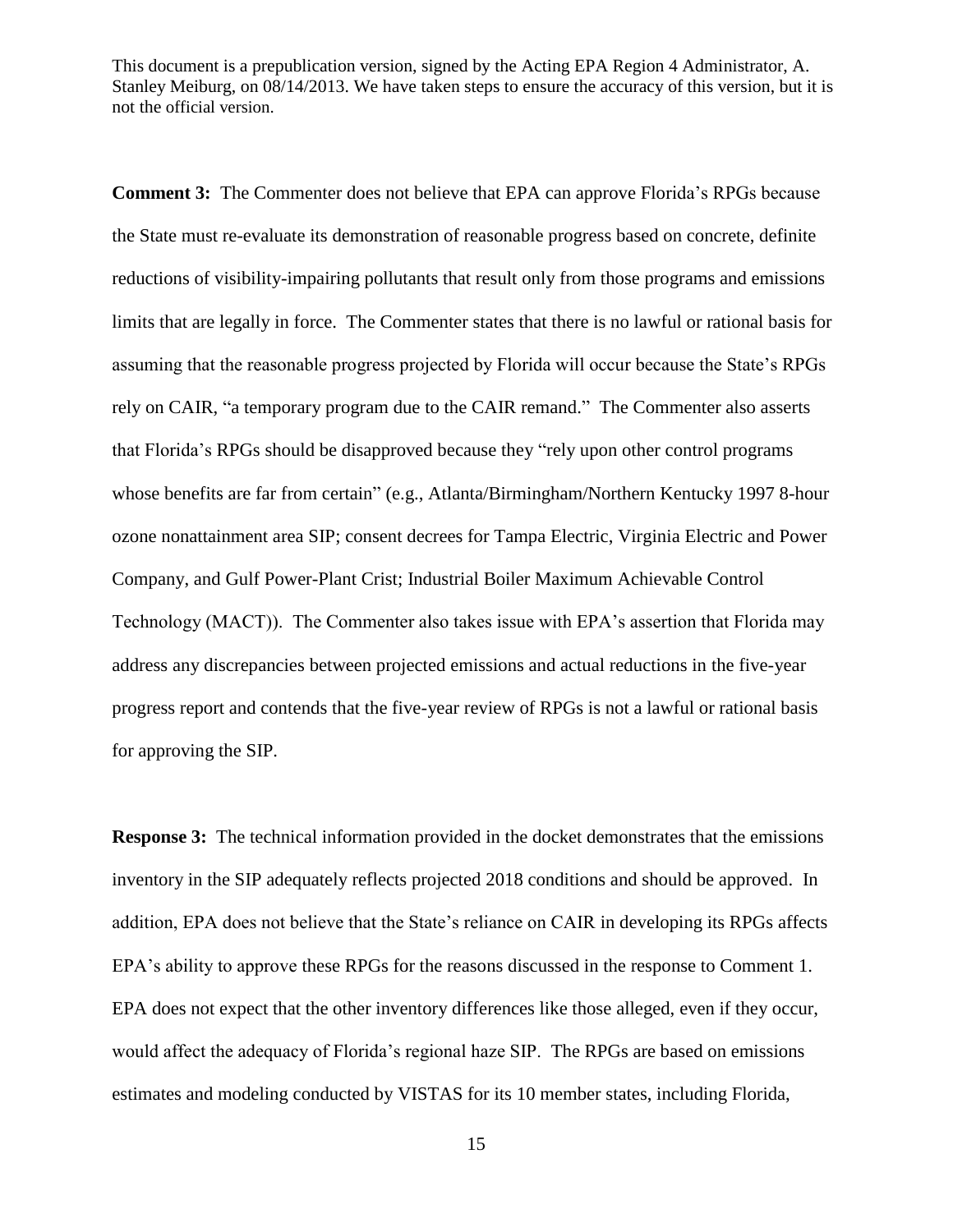which reflect Florida's best estimate of expected conditions in 2018 during the period that the initial March 19, 2010, regional haze SIP submittal was developed.

Florida's 2018 projections are based on the State's technical analysis of the anticipated emissions rates and level of activity for EGUs, other point sources, non-point sources, on-road sources, and off-road sources based on their emissions in the 2002 base year, considering growth and additional emissions controls to be in place and federally enforceable by 2018. The emissions inventory used in the regional haze technical analyses that was developed by VISTAS with assistance from Florida projected 2002 emissions (the latest region-wide inventory available at the time the SIP submittal was being developed) and applied reductions expected from Federal and state regulations affecting the emissions of VOC and the visibility impairing pollutants NOx, particulate matter  $(PM)$ , and  $SO<sub>2</sub>$ . It is expected that individual projections within a statewide inventory will vary from actual emissions over a 16-year period (i.e., 2002-2018 for the first implementation period). For example, some facilities shut down whereas others expand operations. Furthermore, economic projections and population changes used to estimate growth often differ from actual events; new rules are modified, changing their expected effectiveness; and methodologies to estimate emissions improve, modifying emissions estimates.

In the regional haze program, uncertainties associated with modeled emissions projections into the future are addressed through the requirement under the RHR to submit periodic progress reports in the form of a SIP revision. Specifically, 40 CFR 51.308(g) requires each state to submit a report every five years evaluating progress toward the RPGs for each mandatory Class I area located in the state and for each Class I area outside the state that may be affected by emissions from within the state. To minimize the differences between projected emissions and what will actually occur at the end of the implementation period, the RHR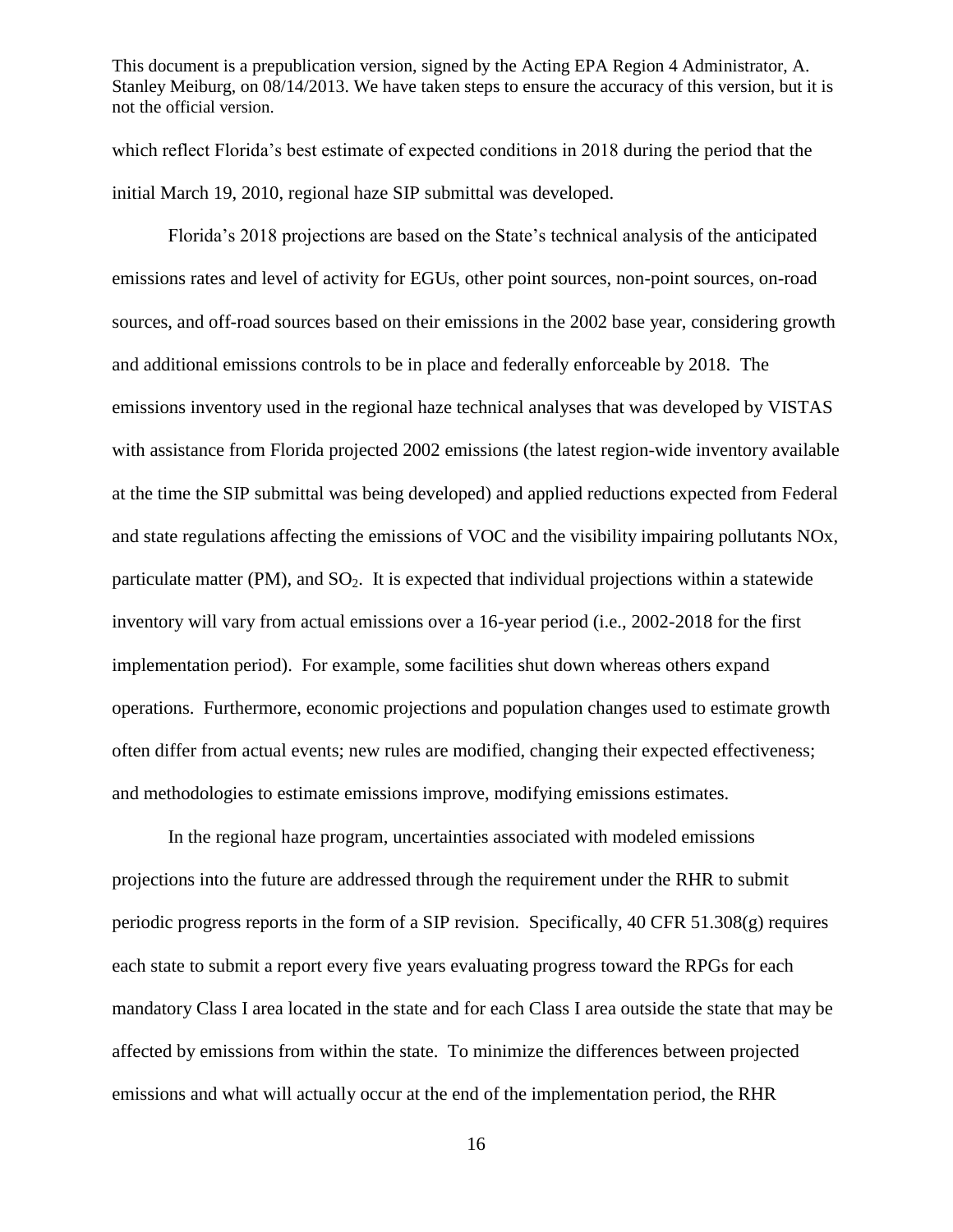requires that the five-year review address any expected significant differences due to changed circumstances from the initial projected emissions, provide updated expectations regarding emissions for the implementation period, and evaluate the impact of these differences on RPGs.

The five-year review is a mechanism to assure that these expected differences between projected and actual emissions (in this case, for the year 2018) are considered and that their impact on the RPGs (in this case, for the year 2018) is evaluated. Despite the Commenter's claims to the contrary, the projections included in the SIP are still reasonably robust projections of emissions expected in 2018 and reflect a reasonable estimate of visibility conditions in 2018. EPA does not expect the five-year review will result in wholesale changes to emissions or visibility estimates and regards the regulatory process established in the RHR to be appropriate. The State's analysis of projected emissions and its reliance on these projections to establish its RPGs meets the requirements of the RHR and EPA guidance and adequately reflects the best estimate of expected ambient conditions in 2018.

**Comment 4:** The Commenter states that because the RPGs for Florida's Class I areas fail to meet uniform rate of progress (URP) projections for 2018 for two Class I areas, and "barely meet URP for others," the RPGs are arbitrary and unlawful. The Commenter believes that without CAIR, or any other comprehensive  $SO_2$  control program, there is no rational basis for finding that Florida's RPGs and LTS will provide reasonable progress. The Commenter also states that Florida has not provided an explanation why it was reasonable for the State to fall short of the URP for the St. Marks Class I area (located in Florida) and the Okefenokee Class I area (located in Georgia) based upon the four reasonable progress factors and that EPA may not approve the RPGs until Florida provides such an explanation and has subjected it to notice and comment.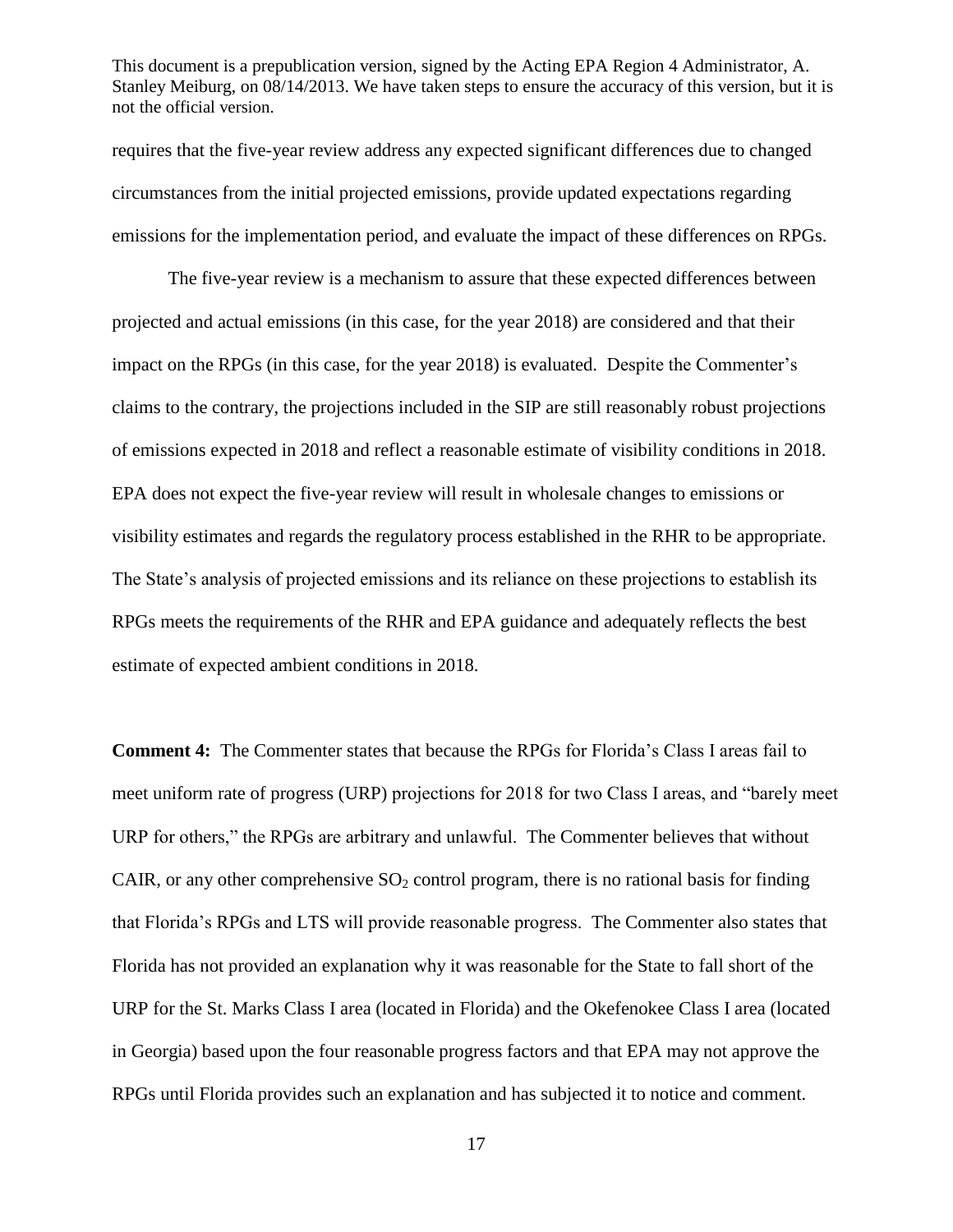The Commenter states that EPA and Florida lack factual support for the position that Florida is likely to do better than predicted once it makes final BART and reasonable progress determinations and that Florida's claims of progress illegally and irrationally rely on emissions reductions from the CAIR program. Even then, according to the Commenter, the plan fails to assure progress sufficient to achieve the URP at two Class I areas and just barely provides for such progress at others.

**Response 4:** As stated in the proposal, the RHR does not mandate specific milestones or rates of progress, but instead calls for states to establish goals that provide for "reasonable progress" toward achieving natural (i.e., "background") visibility conditions. In setting RPGs, states must provide for an improvement in visibility for the most impaired days over the first implementation period of the SIP and ensure no degradation in visibility for the least impaired days over the same period. States have significant discretion in establishing RPGs, but are required to consider the following factors established in section 169A of the CAA and in EPA's RHR at 40 CFR  $51.308(d)(1)(i)(A)$ : (1) the costs of compliance; (2) the time necessary for compliance; (3) the energy and non-air quality environmental impacts of compliance; and (4) the remaining useful life of any potentially affected sources. States must demonstrate in their SIPs how these factors are considered when selecting the RPGs for the best and worst days for each applicable Class I area. States have flexibility in how they take these factors into consideration.

Florida followed EPA guidance and the RHR in preparing its RPGs. The State projects that it will meet the URP at two of its Federal Class I areas and falls just 0.03 deciview (dv) short of the URP at St. Marks. Florida stated in its September 12, 2012, SIP submittal that many of the sources that were projected to reduce emissions due to CAIR have shut down or re-powered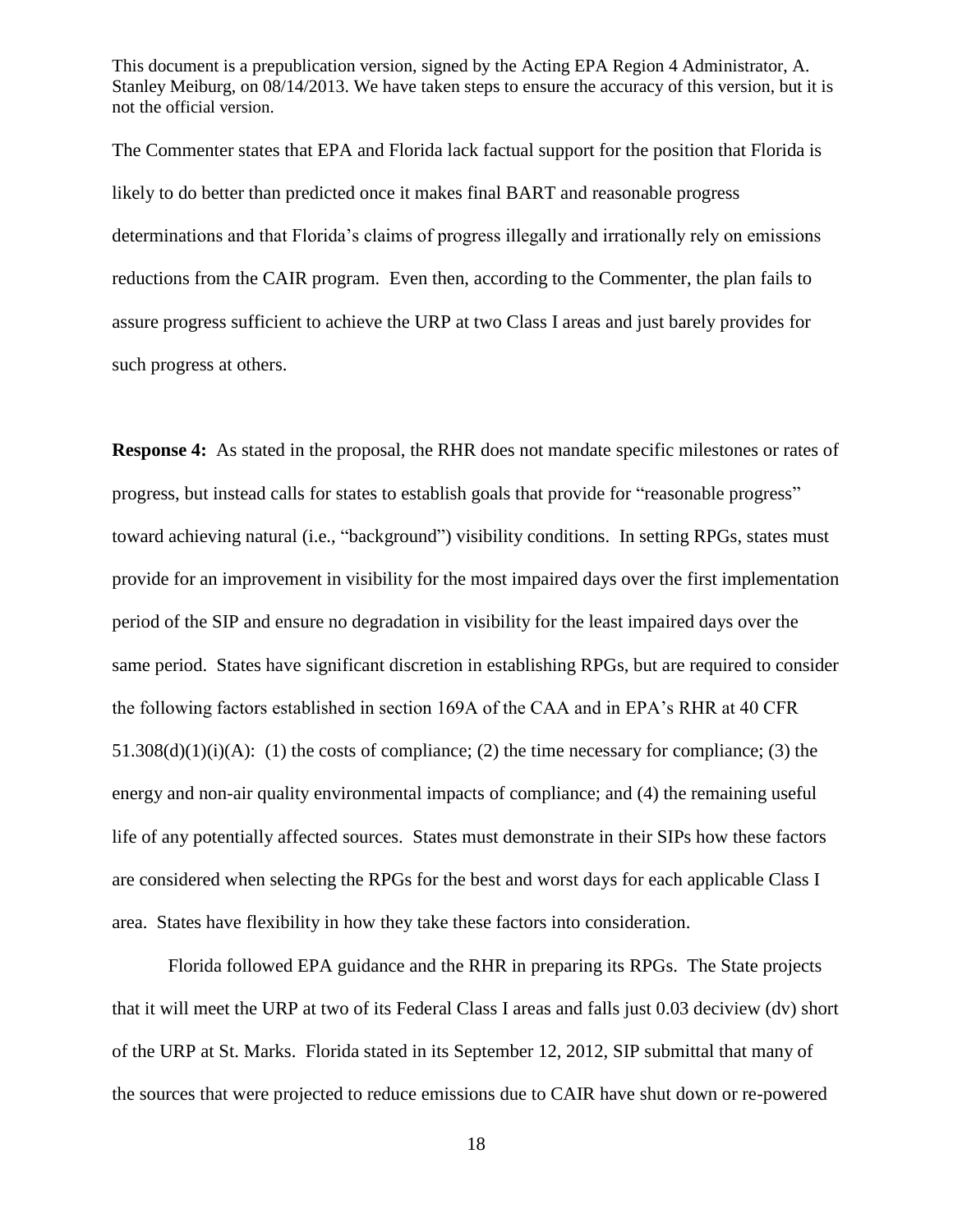(providing greater reductions than projected from emissions controls). The State's SIP submittal also notes that the projected reductions from the Industrial Boiler MACT Rule and EPA's Utility Mercury and Air Toxics Standards (MATS) Rule appear to be providing greater  $SO_2$  reductions than expected when they were evaluated and modeled for reasonable progress. With regard to Florida's assessment of CAIR sources, Florida has reviewed all the facilities subject to BART or reasonable progress analysis on a case-by-case basis and determined BART or reasonable progress requirements for the remaining sources for which additional controls were appropriate.

EPA expects these BART and reasonable progress requirements to provide similar or greater benefits than CAIR. As noted in the September 17, 2012, Florida SIP submittal, emissions from Florida EGUs in 2010 were already below the emissions levels projected for 2018 without these additional BART limitations. As Florida stated on page 174 in its September 2012, SIP submittal, "[t]hese modeling results were used to set the reasonable progress goals. Because not all expected reductions were included in the final modeling runs (due to timing of the runs to be complete in time for SIP submittals), reductions will likely be greater when all BART reductions and reasonable measures are taken into account." In summary, Florida believes that the RPGs remain valid and that no further assessment is necessary for this first implementation period and EPA agrees with this assessment.

In addition, while  $SO_2$  reductions due to the original Industrial Boiler MACT Rule are included in the 2018 emissions projection, the revised Industrial Boiler MACT Rule is expected to result in even greater emissions reductions than those reductions previously accounted for and evaluated as part of the 2018 projections presented in the submittal. In summary, although the sources and control strategies evaluated as part of the VISTAS process result in a RPG that is 0.03 dv less than the URP projection, Florida asserts, and EPA agrees, that the emissions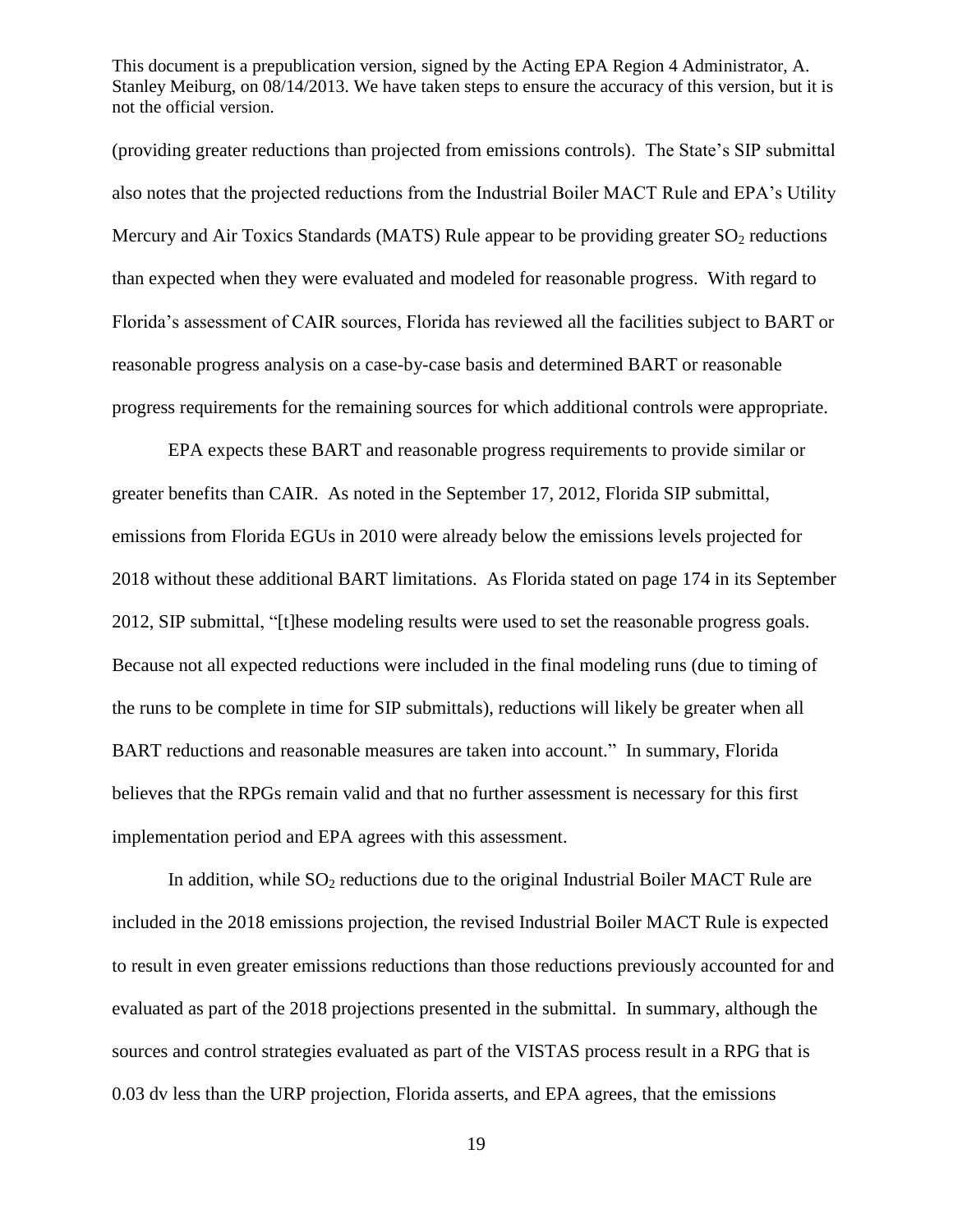reductions resulting from existing regulations, plus additional reductions from the newlypromulgated Industrial Boiler MACT, will result in "reasonable progress" that meets or exceeds the URP in all of the Florida Class I areas.

**Comment 5:** The Commenter contends that Florida must "go beyond the uniform rate of progress analysis to evaluate whether greater progress than the uniform rate is reasonable" and that the SIP is deficient because the State has not provided such an evaluation.

**Response 5:** EPA affirmed in the RHR that the URP is not a "presumptive target." Rather, it is an analytical requirement for setting RPGs. *See* 64 FR 35731-32. If a state sets an RPG that provides a slower rate of visibility improvement than the URP, a state must demonstrate that the RPG is nonetheless reasonable and that it is unreasonable to meet the URP for the Class I area at issue.  $40 \text{ CFR } 51.308(d)(1)(ii)$ . The RHR does not require a state to evaluate whether it would be reasonable to set a RPG that would achieve greater visibility improvement than the URP. In determining RPGs for Florida's Class I areas, the State identified sources eligible for a reasonable progress control evaluation using certain selection criteria (also described in response to Comment 6 and at 77 FR 31251) and described those evaluations in its SIP. Florida performed this reasonable progress evaluation in accordance with EPA regulations and guidance.

**Comment 6:** The Commenter states that Florida's identification of sources to assess for reasonable progress is flawed and cannot be approved by EPA because the State selected sources for reasonable progress control based upon its assumption that CAIR would maintain reasonable progress towards visibility goals during the first implementation period (i.e., the Commenter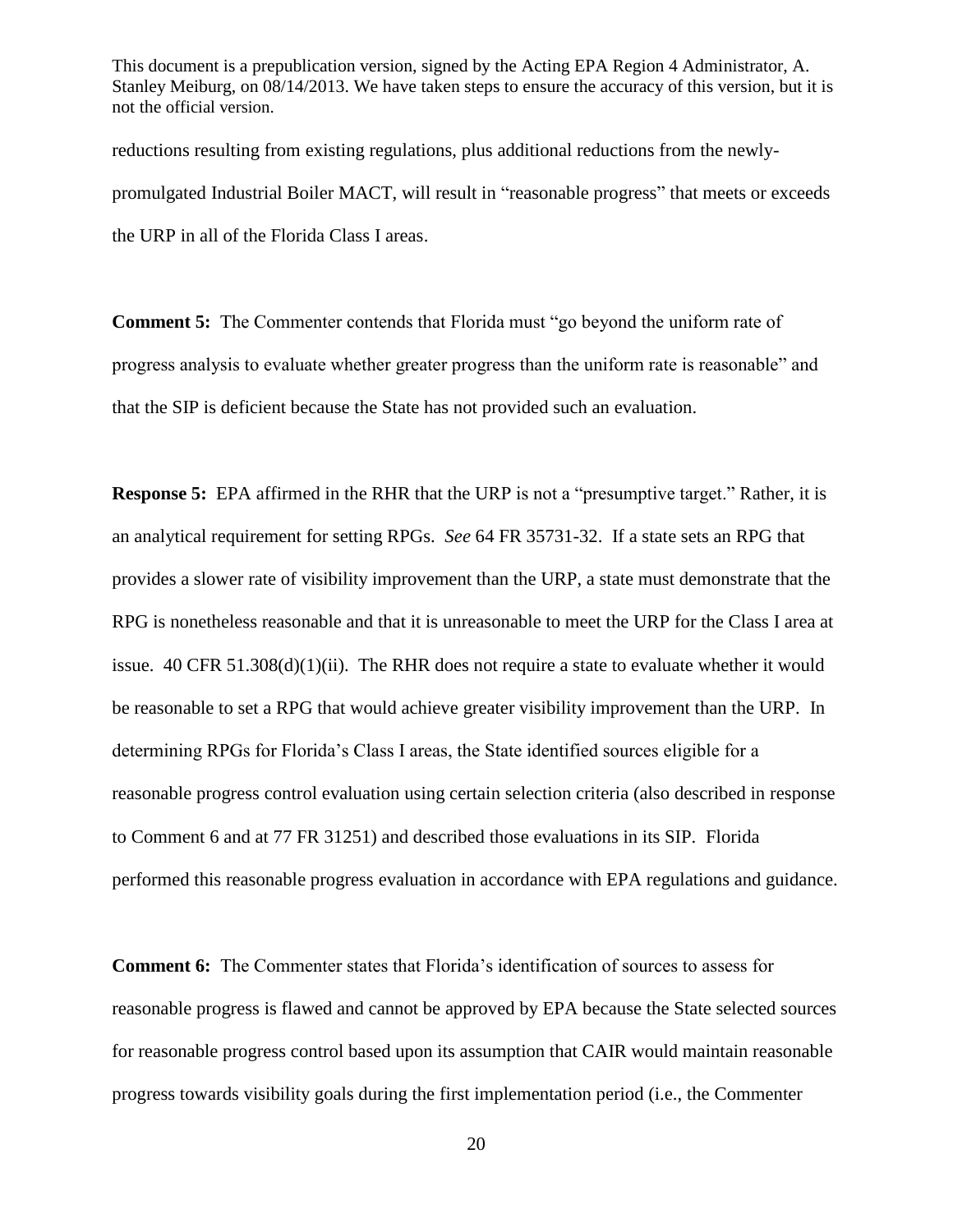believes that the State relied on CAIR to reduce the number of sources evaluated for reasonable progress controls). The Commenter also states that because Florida expected "visibility in Class" I areas to improve at or very near the nominal straight line path to the 2064 goal" based on this assumption, it selected a ratio of source emissions (" $Q$ ") divided by distance from a Class I area ("d") of 50 as the threshold for reasonable progress evaluation (five times the nominal significance criteria) and that Florida narrowed the field further by eliminating units that emit less than 250 tons per year of  $SO_2$  and are more than 300 kilometers (km) from a Class I area, "leaving 16 of these very large sources unconsidered for RP controls." The Commenter states that Florida's approach, in CAIR's absence, now falls "well short of the [RHR's] mandate that the state ‗consider major and minor stationary sources, mobile sources, and area sources' as it develops emissions limitations" and to include all "measures necessary to achieve the RPGs." The Commenter does not believe that EPA can approve Florida's approach unless the State can demonstrate that its methodology is warranted even in CAIR's absence and that, without CAIR in place, Florida acted arbitrarily in increasing the nominal significance criteria.

According to the Commenter, the State must revise its Q/d threshold for its BART exemption modeling to "rationally identify those sources which may cause or contribute to visibility impairment in one or more Class I areas."<sup>8</sup> The Commenter also believes that Florida's approach was flawed because it was based solely on  $SO_2$  emissions; the State's LTS should have also considered reducing NOx and NH<sub>3</sub> emissions; sulfate emissions account for only 30-60 percent of the impairment at the Everglades Class I area; and Florida excluded all sources that commenced construction or submitted a complete application after August 30, 1999, from its

 $8$  Florida only used a Q/d threshold to identify sources subject to a reasonable progress analysis. EPA has assumed that the Commenter intended to refer to the reasonable progress analysis rather than to "BART exemption" modeling" and has responded accordingly.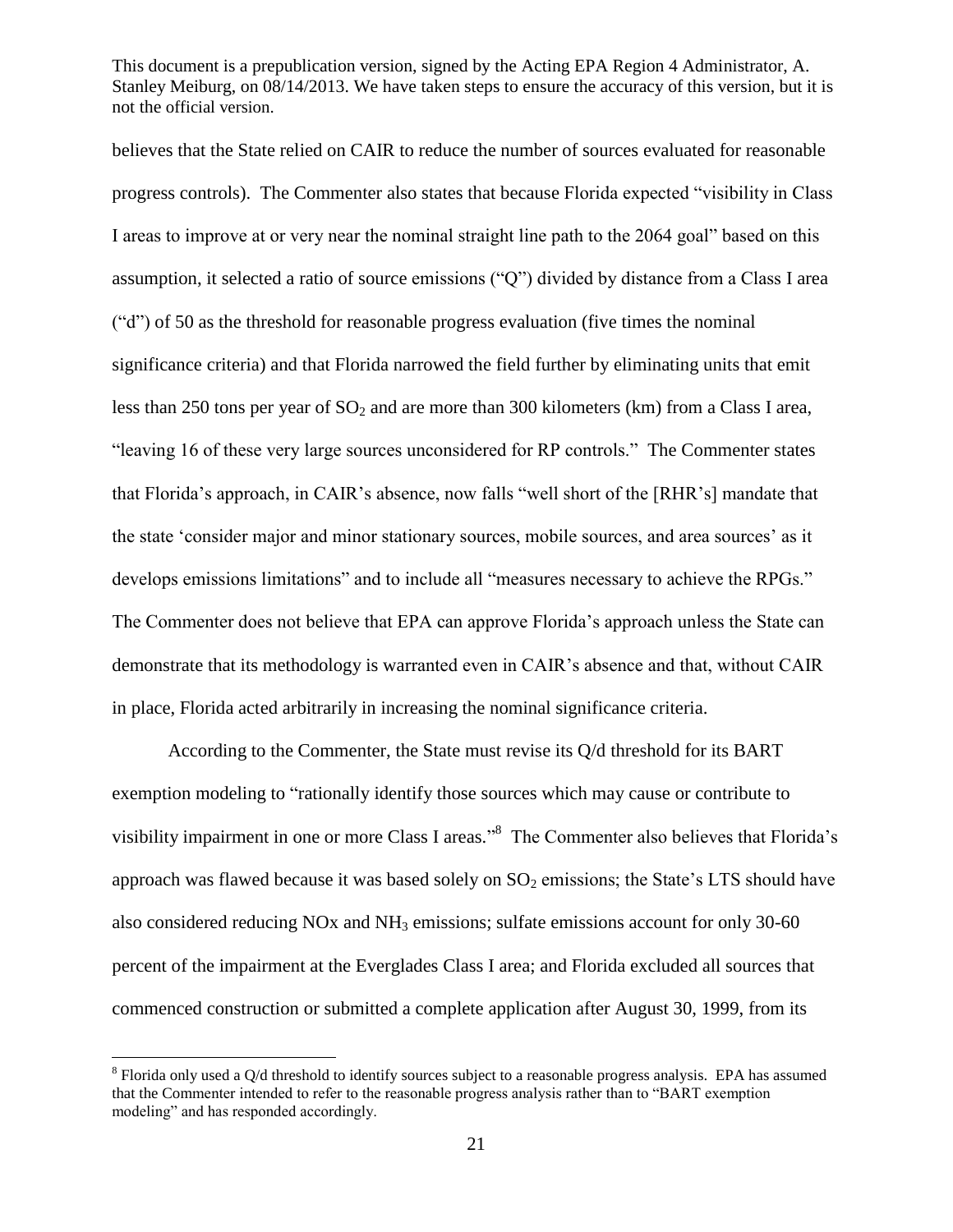reasonable progress review. Therefore, the Commenter believes that Florida arbitrarily ignored a large percentage of sources that emit visibility impairing pollutants.

**Response 6:** States are required to consider the improvement expected from existing CAA programs (such as CAIR for affected states) in setting their RPGs. Thus, Florida appropriately factored in the expected emissions reductions and resulting visibility improvement from the implementation of CAIR in setting its RPGs. However, the identification of the major sources in Florida contributing to visibility impairment and the necessary emissions reductions from these sources was not winnowed because of CAIR. As discussed below, Florida established and applied certain criteria to identify for a reasonable progress control evaluation the largest known sources of  $SO_2$  having the potential to impair visibility in Class I areas. The Florida LTS was developed by the State, in coordination with the VISTAS RPO, through an evaluation of the following components: (1) identification of the emissions units within Florida and in surrounding states that likely have the largest impacts currently on visibility at the State's Class I areas; (2) estimation of emissions reductions for 2018 based on all controls required or expected under Federal and state regulations for the 2004–2018 period (including BART); (3) comparison of projected visibility improvement with the URP for the State's Class I areas; and (4) application of the four statutory factors in the reasonable progress analysis for the identified emissions units to determine if additional controls were reasonable.

As discussed in EPA's May 25, 2012, proposal, Florida's assessment concluded that ammonium sulfate is the largest contributor to visibility impairment at the State's Class I areas as a whole. *See* 77 FR 31250. For the Chassahowitzka and St. Marks Class I areas, these ammonium sulfate particles, resulting from  $SO_2$  emissions, contribute roughly 71 percent of the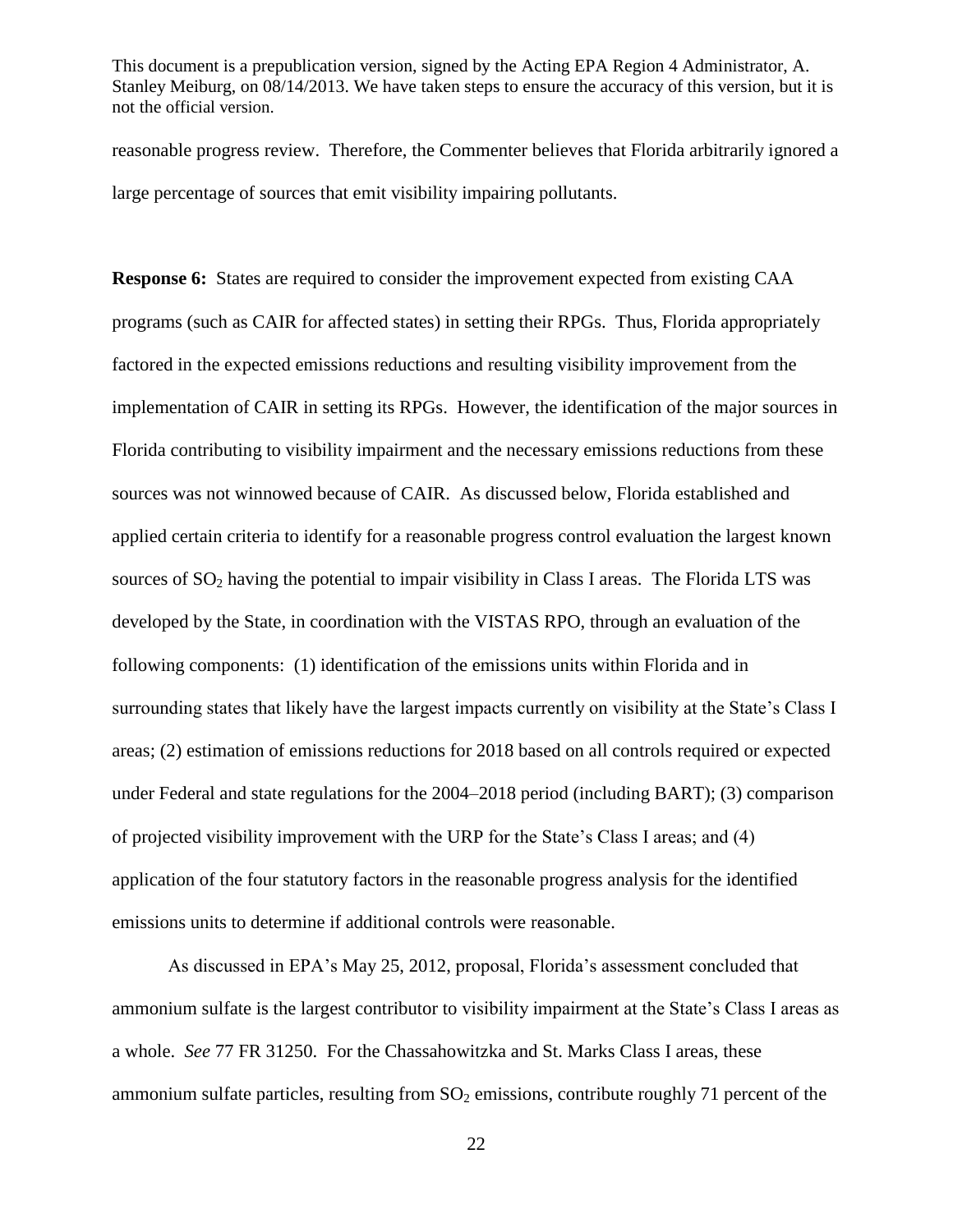calculated light extinction on the haziest days, and in Everglades National Park, the ammonium sulfate contribution was 40 percent of the calculated light extinction on the haziest days (due to a greater relative influence from organic carbon). Visibility impairment at Everglades National Park is occasionally dominated by organic carbon emissions due to lower  $SO<sub>2</sub>$  emissions in South Florida and the park's greater distance from large continental  $SO_2$  emissions sources. However, controlling anthropogenic carbon emissions sources was determined not to be a viable strategy for improving visibility for the first implementation period because the organic carbon emissions are primarily biogenic in origin. Therefore, reduction of  $SO_2$  emissions would be the most effective means of reducing visibility impairment at Florida's Class I areas. Because over 85 percent of  $2002$  SO<sub>2</sub> emissions in Florida were attributable to EGUs and industrial point sources, EPA considers Florida's decision to focus on  $SO_2$  emissions from these facilities as a reasonable application of EPA's *Guidance for Setting Reasonable Progress Goals Under the*  Regional Haze Program<sup>9</sup> (EPA's Reasonable Progress Guidance).

The State then considered three variables that each play a strong role in determining the impact any source may have on a particular Class I area. The first variable is the amount of  $SO<sub>2</sub>$ emissions (the greater the emissions, the more likely a source may impact visibility); the second variable is distance to a Class I area (visibility impacts decrease as distance from a Class I area increases); and the third variable is frequency of winds (residence time) in the direction of the Class I area from the source (trajectory analysis). The VISTAS states considered a number of different combinations of these variables as a surrogate for visibility impact.

<sup>9</sup> *Guidance for Setting Reasonable Progress Goals Under the Regional Haze Program,* July 1, 2007, memorandum from William L. Wehrum, Acting Assistant Administrator for Air and Radiation, to EPA Regional Administrators, EPA Regions 1–10 ("EPA's Reasonable Progress Guidance"), located at: [http://www.epa.gov/ttn/caaa/t1/memoranda/reasonable\\_progress\\_guid071307.pdf,](http://www.epa.gov/ttn/caaa/t1/memoranda/reasonable_progress_guid071307.pdf).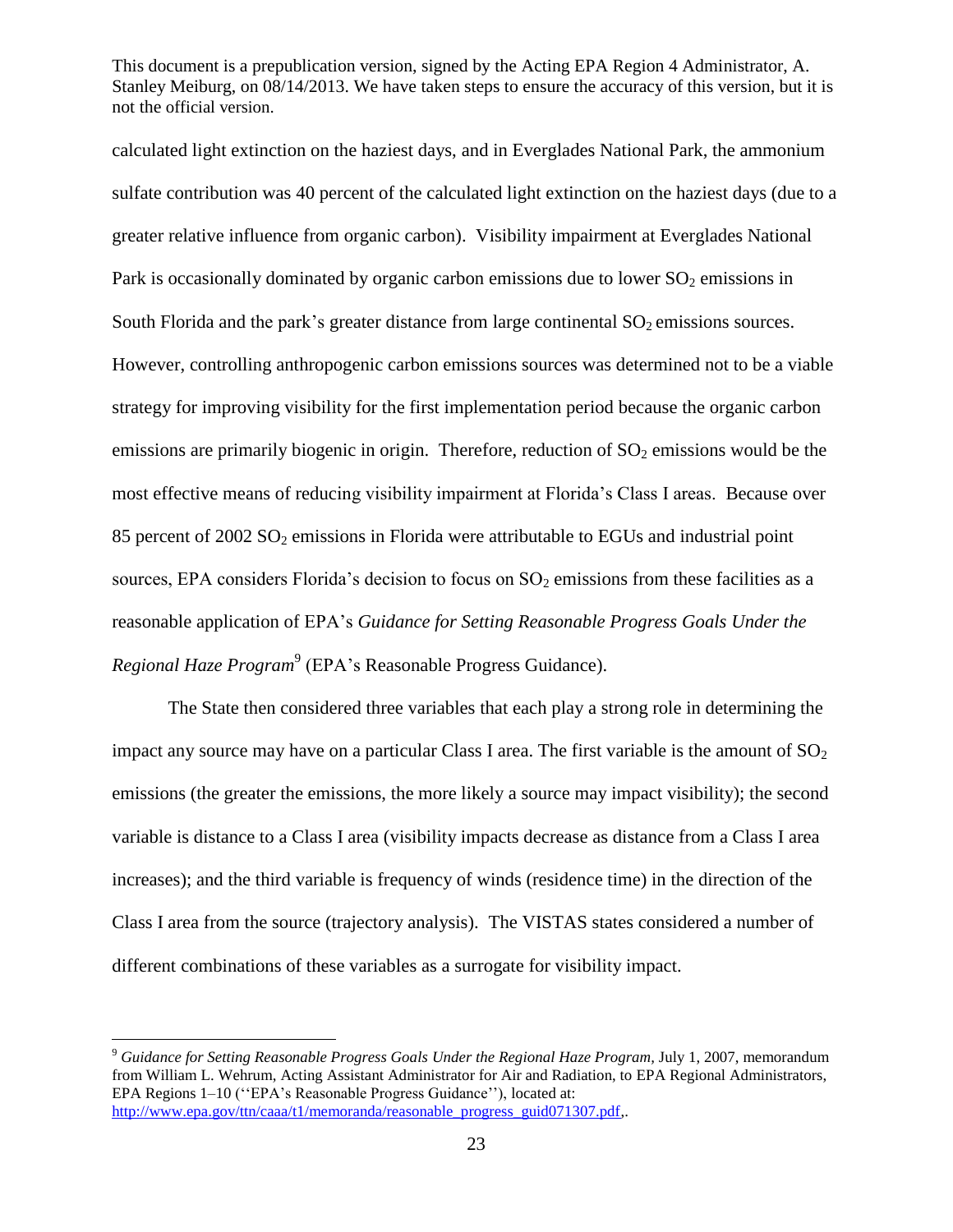The Commenter raises concerns relating to the Q/d threshold for BART exemption modeling in Florida. To clarify, the State used the Q/d metric as a threshold to identify those sources of  $SO_2$  subject to a reasonable progress control evaluation, not for BART evaluations. Florida chose to develop a reasonable progress source-selection metric based on Q/d that would be essentially equivalent to the VISTAS metric with several differences. Florida chose to use 2002 emissions for Q, instead of the 2018 projections that VISTAS used in its suggested methodology for determining sources subject to a reasonable progress evaluation developed by its member states. Because the Integrated Planning Model (IPM) projected conversion of virtually all of the oil-fired boilers in Florida to natural gas, using 2018 emissions estimates of  $SO<sub>2</sub>$  from these sources would have exempted these units from reasonable progress review. Thus, the approach Florida used was more likely to result in selection of certain larger  $SO<sub>2</sub>$ sources for reasonable progress control analysis.

As a general strategy, Florida did not want to base its selection of sources for a reasonable progress review on the IPM's prediction of how the CAIR market-based reductions will occur. Rather, Florida chose to use criteria that would include the known largest sources having the greatest potential to impair visibility and that would ensure that these sources are addressed through the reasonable progress process. Because the State was evaluating existing sources for additional control, rather than simply screening whether a proposed new facility warranted further evaluation, Florida chose a Q/d threshold equal to 50 rather than 10 to assure that many of the largest sources of  $SO<sub>2</sub>$  nearest the Class I areas were required to address reasonable progress, while smaller sources (not expected to provide significant, cost-effective reductions) were excluded. Similarly, Florida provided some bounds for the Q and d values. The State excluded small  $\left($  < 250 tons per year) units because any reductions from theses sources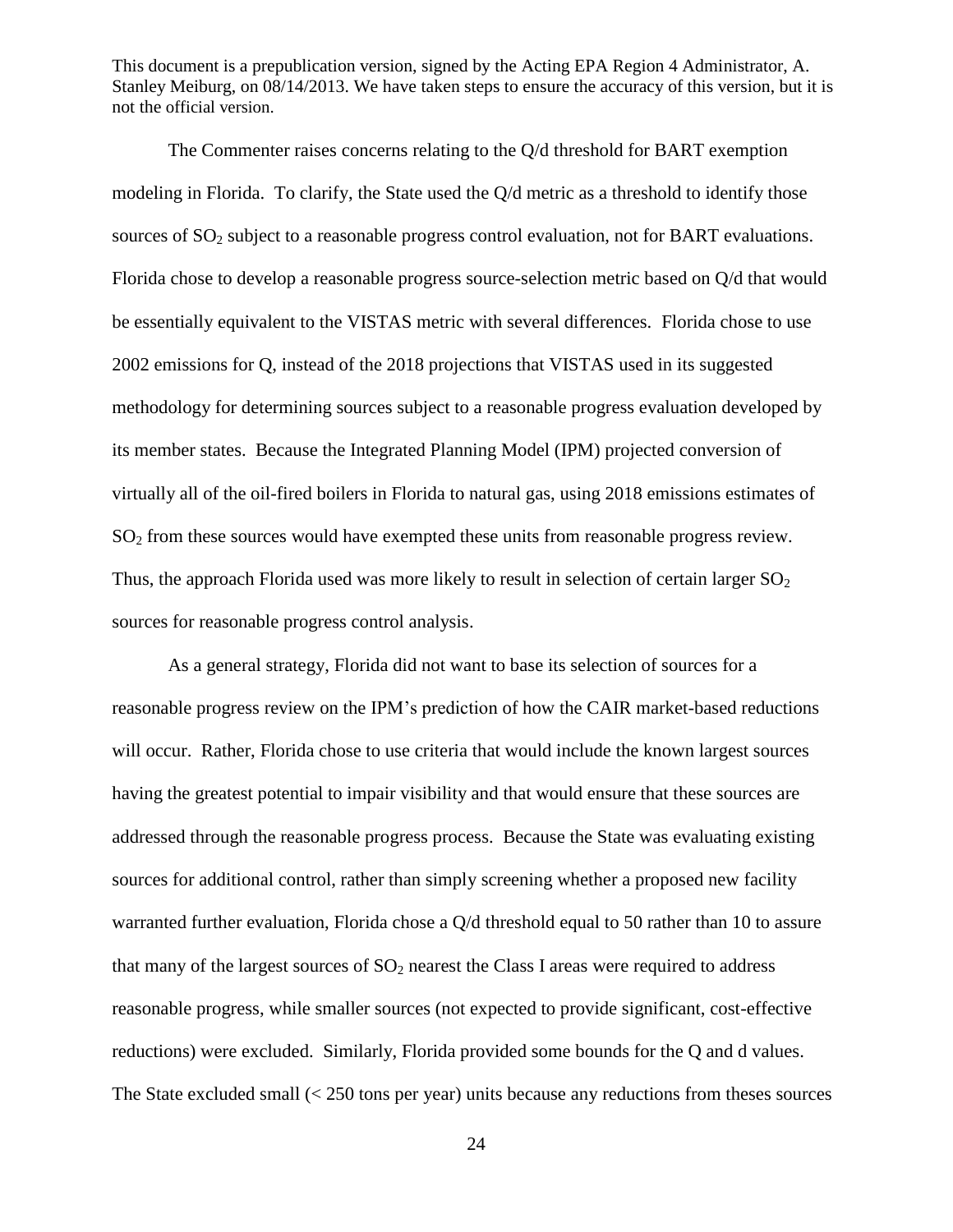would likely be small and not very cost-effective for the first implementation period. Also, Florida's decision to consider only sources within 300 km of a Class I area was consistent with the bounds used in the protocol developed by VISTAS, *Protocol for the Application of the CALPUFF Model for Analyses of Best Available Retrofit Technology (BART)*, <sup>10</sup> dated December 22, 2005, for the BART-exemption analysis. Finally, Florida only considered sources that commenced construction or submitted a complete application prior to August 30, 1999. This date was chosen because, under Florida's permit review process, all permits issued after that date require that visibility specifically be addressed. Hence, it is unlikely that additional costeffective controls would be identified.

EPA disagrees that Florida's Q/d threshold must be revised. The guidance referenced by the Commenter is not directly relevant to the process developed by Florida for screening sources for a reasonable progress analysis during the first implementation period.<sup>11</sup> This guidance, issued by the Federal Land Managers in 2010, refers to the initial screening test for new or modified sources subject to EPA's New Source Review (NSR) regulations to determine whether a visibility evaluation is necessary for these proposed new sources. This document is not part of the guidance developed by EPA or used by states to develop their long-term strategies for regional haze.

As noted in EPA's Reasonable Progress Guidance<sup>12</sup> and discussed further in EPA's May 25, 2012, proposal action on the Florida regional haze SIP (77 FR 31250), the RHR gives states wide latitude to determine additional control requirements, and there are many ways to approach

 $10$  The 2005 VISTAS protocol is located at: [http://www.vistas](http://www.vistas-sesarm.org/BART/VISTASBARTModelingProtocol_Dec222005.pdf)[sesarm.org/BART/VISTASBARTModelingProtocol\\_Dec222005.pdf.](http://www.vistas-sesarm.org/BART/VISTASBARTModelingProtocol_Dec222005.pdf)

<sup>11</sup> Federal Land Managers' Air Quality Related Values Work Group (FLAG), *Phase I Report—Revised (2010)* [http://nature.nps.gov/air/pubs/pdf/flag/FLAG\\_2010.pdf.](http://nature.nps.gov/air/pubs/pdf/flag/FLAG_2010.pdf)

 $12$  EPA's Reasonable Progress Guidance, page 4–2.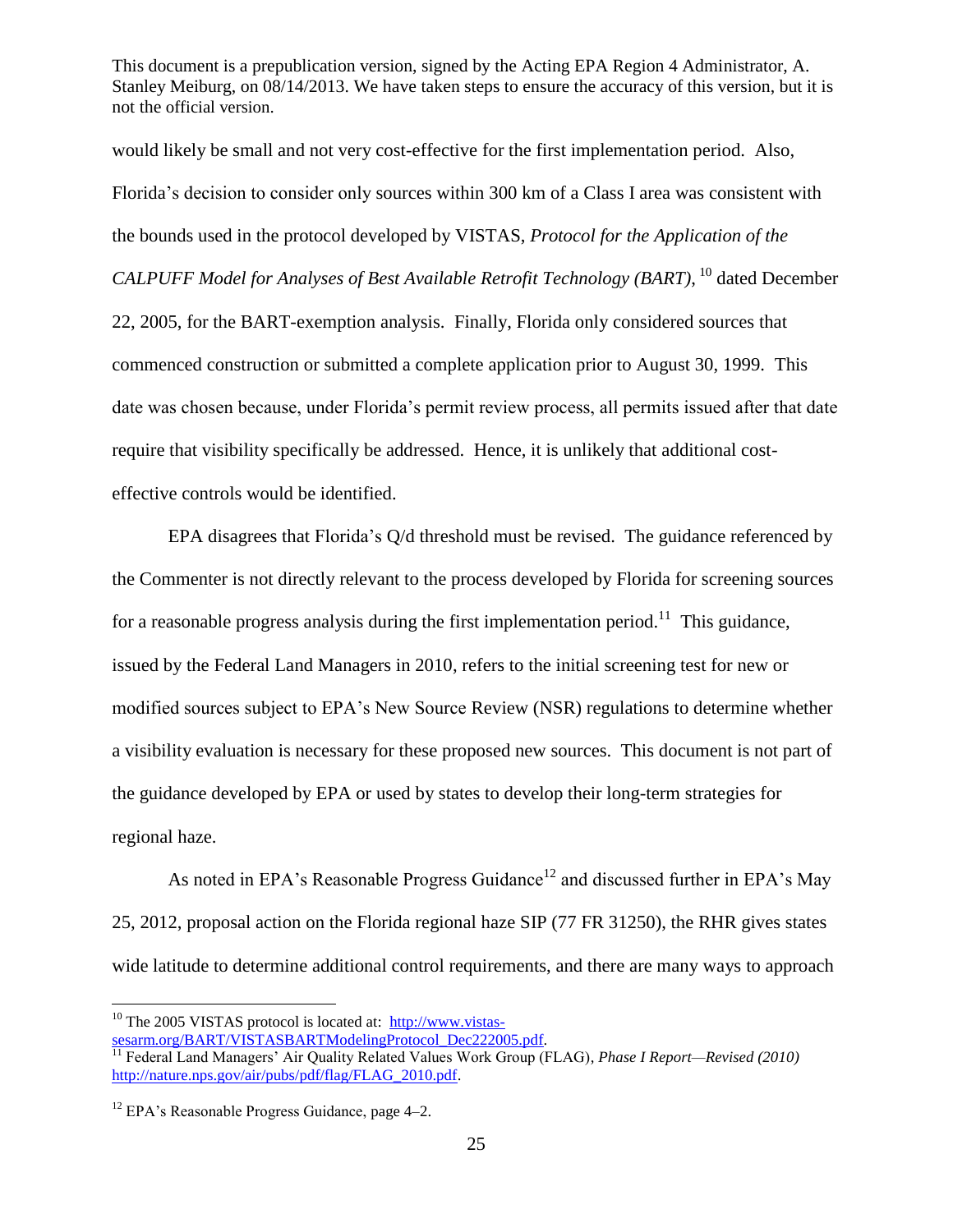identifying additional reasonable measures as long as the four statutory factors are considered. Florida explained that its intent in choosing a Q/d threshold of 50 was to assure that many of the largest sources of  $SO_2$  that are closest to the Class I areas were required to address reasonable progress, while smaller sources (not expected to provide significant, cost-effective reductions in the first implementation period) were excluded. EPA finds this explanation to be reasonable. Florida also included a comparison between its methodology and the VISTAS methodology and demonstrated that the differences were minimal. For example, 15 units that were identified by the VISTAS methodology were exempted under Florida's method, but Florida also identified nine additional units for analysis that the VISTAS method would have excluded. Of the 15 units identified by the VISTAS methodology but excluded by the Florida methodology, nine have a Q/d of less than 17 and five others are BART-subject sources. EPA regards the Florida methodology as an acceptable approach for determining the sources that should be subject to a reasonable progress analysis for the first implementation period.

**Comment 7:** The Commenter contends that EPA cannot approve Florida's reasonable progress control determinations as proposed because the State's reasonable progress analysis relies on CAIR or CSAPR. The Commenter believes that trading programs such as CAIR and CSAPR are not reliable guarantors of emissions controls under the regional haze program (incorporating by reference its February 28, 2012, comments on EPA's proposed rule to find that CSAPR is better than BART). The Commenter also states that EPA's analysis and approval of CSAPR as being better than BART does not validate the use of the CSAPR for reasonable progress as a matter of course and that such a determination must be made on a state-by-state basis, upon consideration of whether CSAPR assures reasonable progress or if further controls are required. Additionally,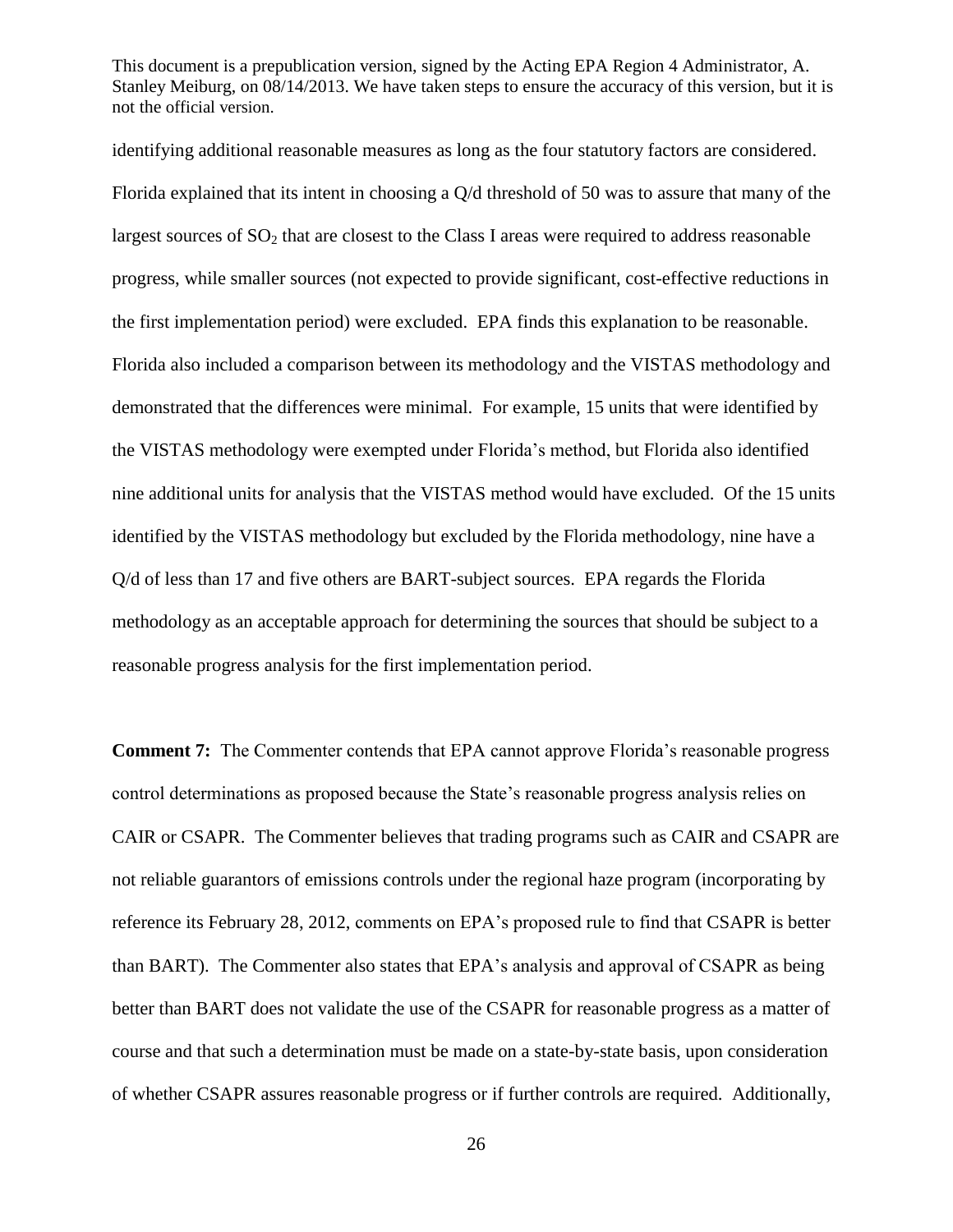the Commenter does not believe that CSAPR can assure reasonable progress because CSAPR controls only ozone season  $NO<sub>x</sub>$  in Florida, while Florida has determined that the bulk of visibility impairment at its Class I areas is due to  $SO<sub>2</sub>$  emissions.

**Response 7:** EPA addressed the Commenter's February 28, 2012, comments on CSAPR in its June 7, 2012, better-than-BART action (77 FR 33642). Regarding the comments about a relationship between CAIR, CSAPR, and reasonable progress in Florida, see the response to Comment 1. EPA did not propose in its May 25, 2012, action, and is not approving in this action, a conclusion that no additional controls for EGUs in Florida beyond CAIR or CSAPR are reasonable in the first implementation period. The State performed source-by-source analyses of the  $SO<sub>2</sub>$  emissions control alternatives for the affected facilities and made case-by-case reasonable progress determinations for each of these sources. EPA is relying on these analyses to address reasonable progress requirements. The State has adequately justified focusing on  $SO<sub>2</sub>$ emissions for its reasonable progress demonstration, as discussed in the response to Comment 6, and did not consider additional NOx reductions in its reasonable progress demonstration for this implementation period.

**Comment 8:** The Commenter does not believe that EPA can approve Florida's exemption of JEA Northside Unit 27 from a reasonable progress analysis on the grounds that it took permit limits in 2009 to limit its  $SO_2$  emissions.<sup>13</sup> The Commenter believes that Florida's exclusion of this facility from a reasonable progress analysis is arbitrary and inconsistent with the RHR because visibility impacts are measured based on a one-hour averaging time and the Commenter

<sup>&</sup>lt;sup>13</sup> The federally enforceable SO<sub>2</sub> emissions limitations are 0.2 pound per million British Thermal Units (lb/MMBtu) heat input, 24-hour average, and 0.15 lb/MMBtu heat input, 30-day rolling average.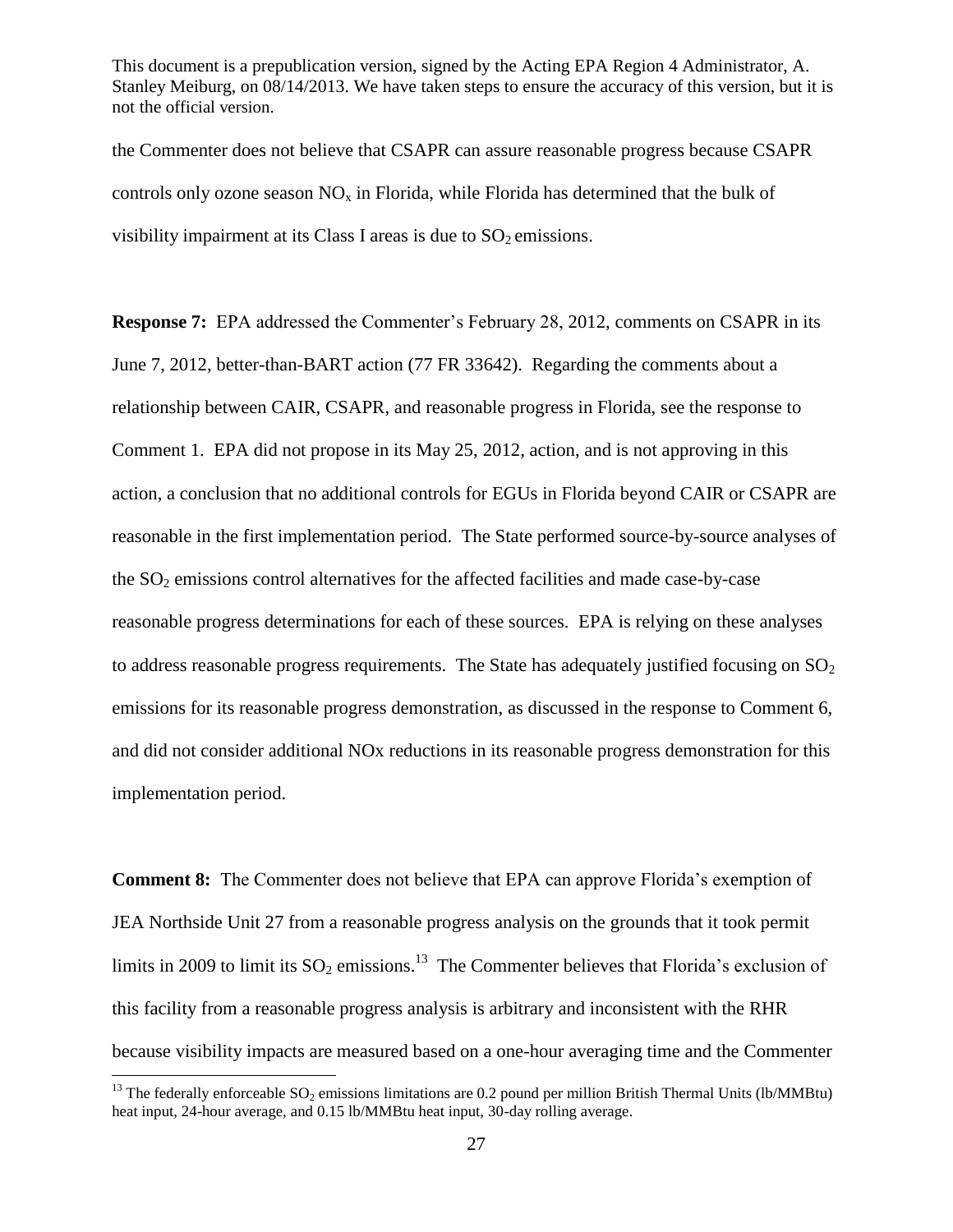does not believe that these federally enforceable limits ensure that short-term visibility impacts are not experienced in the Okefenokee Class I area. The Commenter states that these permit limits must be modified to provide for a one-hour averaging time unless there is a "reasoned and factually supported explanation in the SIP as to why short-term visibility impacts will not occur despite the permit's relatively long averaging times."

**Response 8:** EPA disagrees with the Commenter's contention that the differences in averaging time identified in the comment should affect the Agency's findings and conclusions for Northside Unit 27." The reasonable progress evaluation is performed for the 20 percent best and worst days. While EPA does assess Interagency Monitoring of Protected Visual Environments (―IMPROVE‖) samples over a 24-hour time period (not hourly as stated by the Commenter), none of the visibility program requirements are based on these 24-hour peaks. Both the 20 percent best days and 20 percent worst days represent an average over one-fifth of monitored days of the year. Because this is a relatively long time period, it tends to "smooth out" any variations that would occur over a shorter time period. EPA finds no reason to believe that there is a need to address any potential short-term variations in emissions with a short-term emissions limit.

**Comment 9:** The Commenter does not believe that EPA's May 25, 2012, proposal states the Agency's intentions with sufficient clarity or that EPA can approve SIP components that it has not clearly proposed to approve in the notice. According to the Commenter, EPA has not met the APA's notice and comment provisions governing rulemaking requiring that an agency clearly state what it is proposing so that members of the public have adequate notice and can offer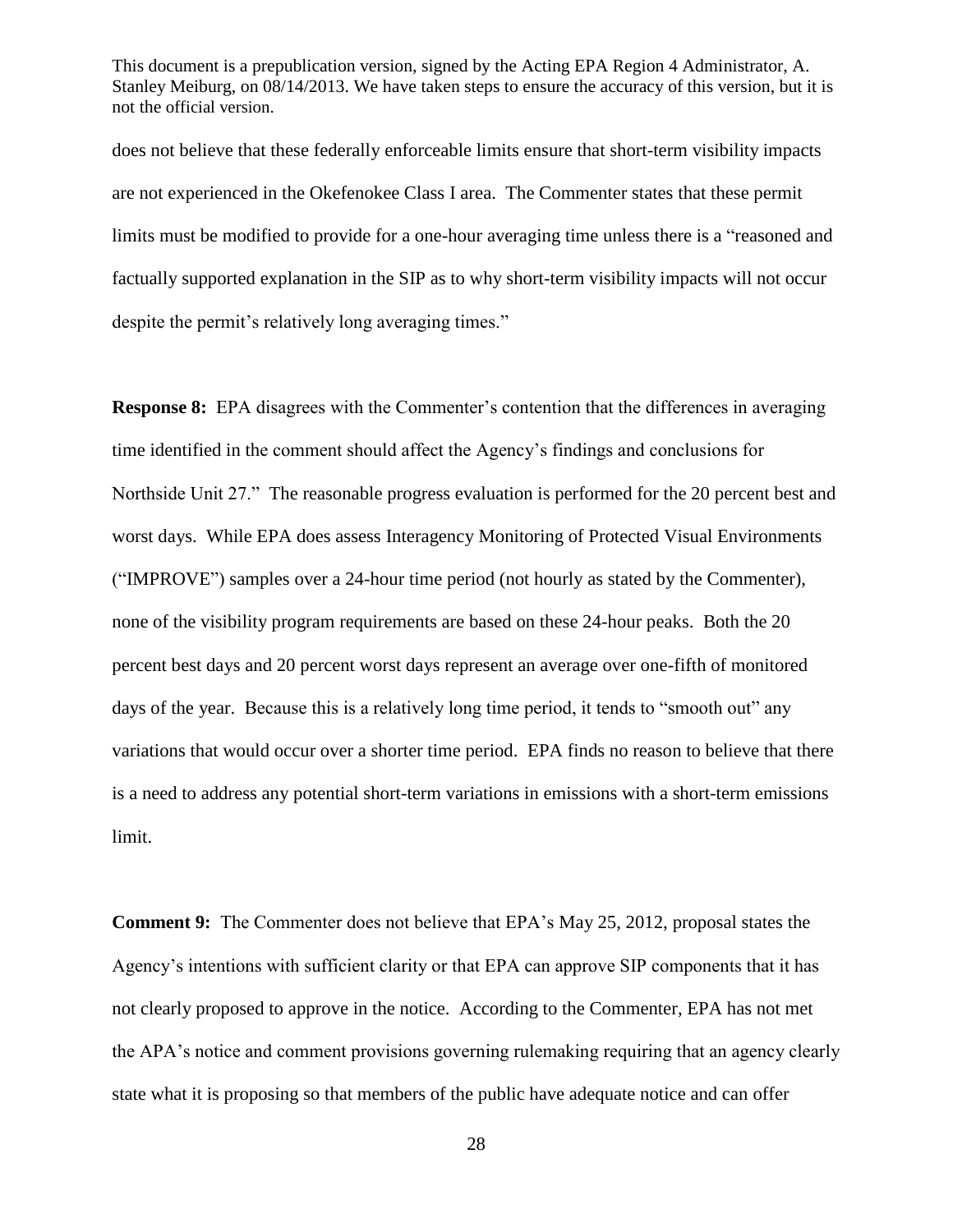informed comment. The Commenter provides two examples of instances where it believes that EPA has not clearly stated whether it is proposing approval or disapproval of a particular SIP component (i.e., RPGs and the reasonable progress demonstration).

**Response 9:** As discussed in the response to Comment 2, EPA disagrees there was any ambiguity in its clearly stated intention in the May 25, 2012, proposed rulemaking action to grant limited approval to the March 19, 2010, August 31, 2010, and April 13, 2012, Florida regional haze SIP submittals and the Agency's position that the limited approval acted as approval of these SIP submittals in their entirety. EPA devoted significant text in the May 25, 2012, rulemaking notice to RPGs and the reasonable progress demonstrations, and included the three SIP submittals (subject to the proposed action) in the docket for public review. Because EPA identified the RPGs and reasonable progress demonstrations as part of the SIP, and stated that its proposed action would act as approval of the entire three regional haze SIP submittals, the public was provided with adequate notice that EPA's action included approval of Florida's RPGs and reasonable progress demonstrations. Furthermore, in the December 10, 2012, action, EPA explicitly stated that it was proposing full approval of the entire regional haze SIP due to the changes made in Florida's September 17, 2012, final regional haze SIP amendment to address the deficiencies leading to the proposed limited approval and limited disapproval actions.

It is not necessary or practical for EPA to single out every element of a SIP submittal and expressly state that it is acting on each element when it proposes to act on the SIP as a whole. *See, e.g.*, *Tucker v. Atwood*, 880 F.2d at 1251 (explaining that a rulemaking action under Section 553(b) of the APA "requires no more than  $\ldots$  a description of the subjects and issues involved.""); *Lloyd Noland Hosp. & Clinic v. Heckler*, 762 F.2d at 1565 (noting that a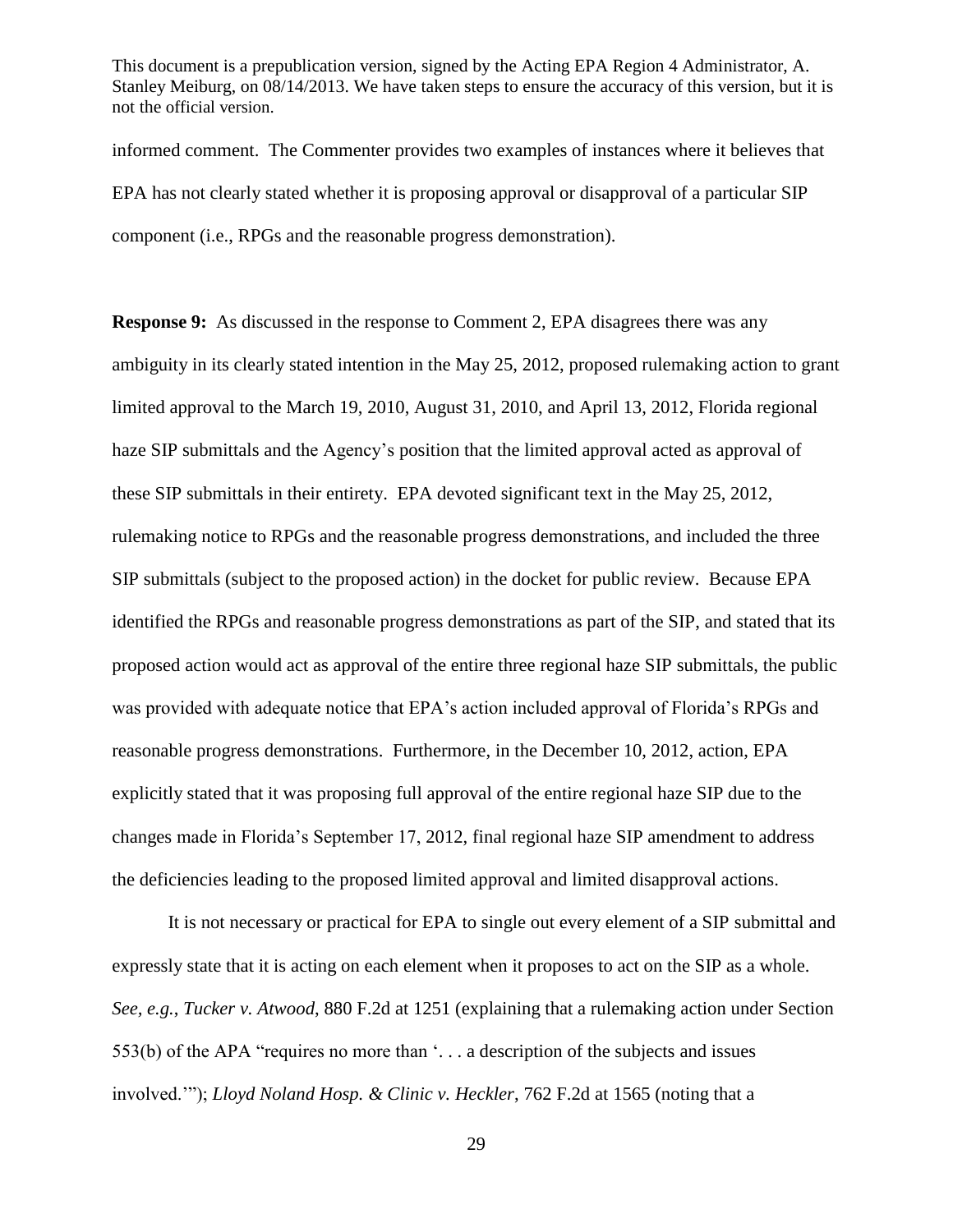rulemaking notice "is adequate if 'it affords interested parties a reasonable opportunity to participate in the rulemaking process.""); *Forester v. Consumer Prod. Safety Comm'n*, 559 F.2d at 787 ("Section 553(b) does not require that interested parties be provided precise notice of each aspect of the regulations eventually adopted. Rather, notice is sufficient if it affords interested parties a reasonable opportunity to participate in the rulemaking process.").

**Comment 10:** The Commenter believes that it is improper for EPA to withhold full approval of Florida's regional haze SIP because CAIR is still in effect.

**Response 10:** See the response to Comment 1. In this action, EPA is now fully approving Florida's regional haze SIP because the State has replaced its reliance on CAIR with sourcespecific emissions limitations to satisfy both the BART requirements and the requirement for a LTS sufficient to achieve the state-adopted RPGs.

#### **B. Response to Comments on the December 10, 2012, Proposal**

### **Lansing Smith**

**Comment 11:** The Commenter contends that FDEP improperly rejected wet flue gas desulfurization (FGD) as BART for Units 1 and 2 at Lansing Smith. The Commenter states that it would be arbitrary and capricious for EPA to approve the BART determination because the analysis inflated the cost-effectiveness of wet FGD by using an emissions limit of 0.15 lb/MMBtu of  $SO_2$  rather than the removal efficiency potential of 95 percent identified by Gulf Power and by not evaluating the most stringent control efficiency associated with wet FGD (asserted to be 98 percent or greater). The Commenter also states that wet FGD is cost-effective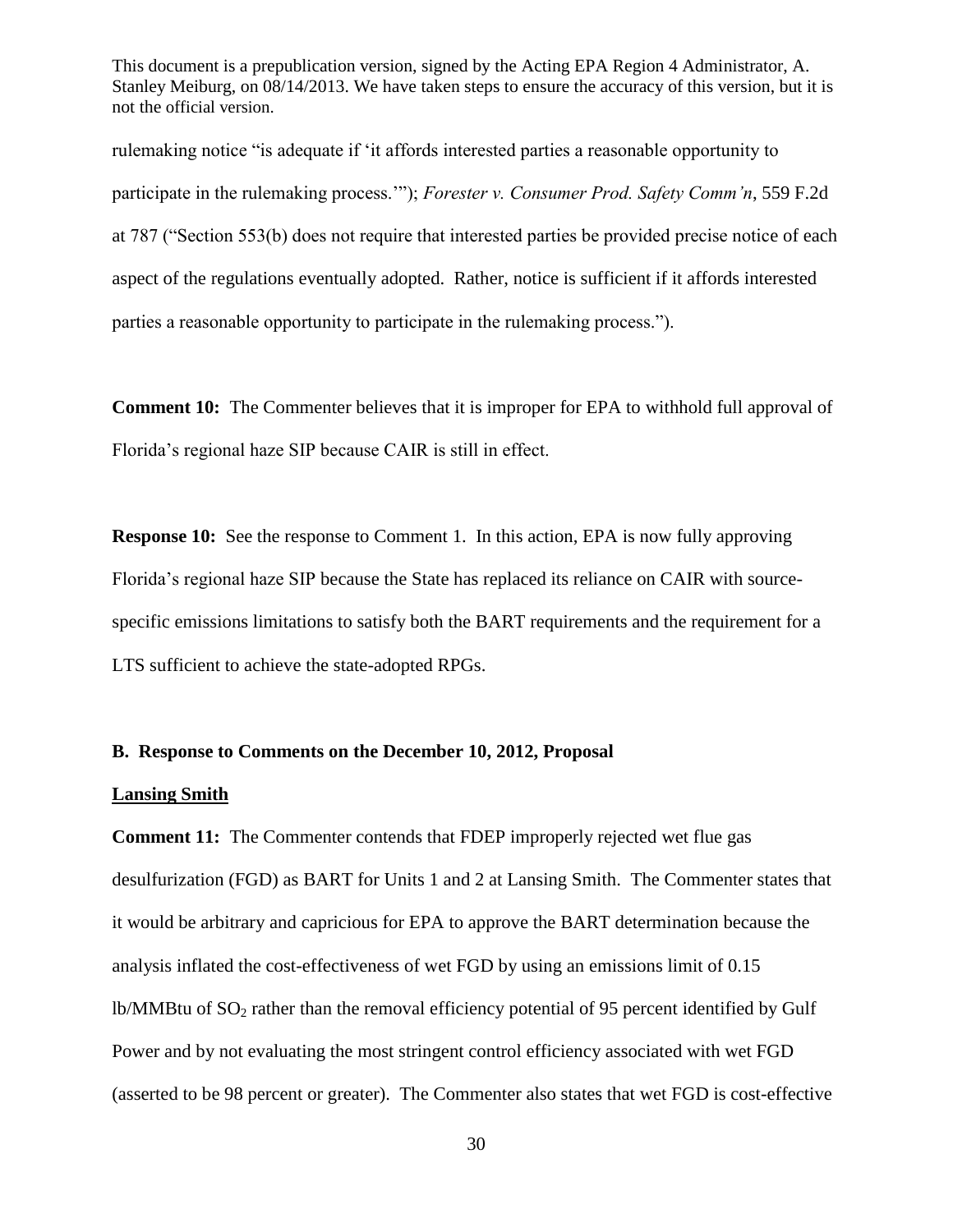even using the "flawed" values provided in the SIP because Florida's values are "still easily within the range which EPA has already determined to be cost-effective elsewhere" and because they are lower than cost-effectiveness values associated with BART controls adopted by FDEP at FPL's Manatee power plant.

**Response 11:** In evaluating the statutory BART factors for FGD, FDEP most heavily weighed the lack of visibility improvement associated with this control technology for Lansing Smith, not the cost of control. States have the flexibility to determine the weight and significance of each factor. *See, e.g.*, 70 FR 39123, 39153, 39170 (July 6, 2005). As discussed in EPA's December 10, 2012, proposal, the model predicted limited visibility improvements considering both the absolute visibility benefits of FGD from the baseline as well as the incremental benefits from the use of FGD over dry sorbent injection (DSI). FDEP concluded that the predicted incremental improvements in visibility of 0.07 dv for Unit 1 and 0.09 dv for Unit 2 for the  $98<sup>th</sup>$  percentile highest day over three years were not sufficient in light of the costs to warrant the selection of FGD as BART, regardless of whether FGD is cost-effective on a dollars per ton basis.

EPA agrees that if FDEP had assumed either a 95 percent or 98 percent removal efficiency for wet FGD, then Florida's cost-effectiveness values would have been slightly lower, while the modeled visibility improvement would have been slightly higher. As explained in EPA's BART Guidelines,  $^{14}$  however, sources evaluating post-combustion SO<sub>2</sub> controls can consider a presumptive limit of either 95 percent control or 0.15 lb/MMBtu when performing a five-factor BART analysis.<sup>15</sup> Therefore, while FDEP could have used a higher removal

<sup>14</sup>*Guidelines for BART Determinations Under the Regional Haze Rule ("BART Guidelines"),* 40 CFR part 51 Appendix Y.

 $15$  40 CFR part 51 Appendix Y, IV.E.4.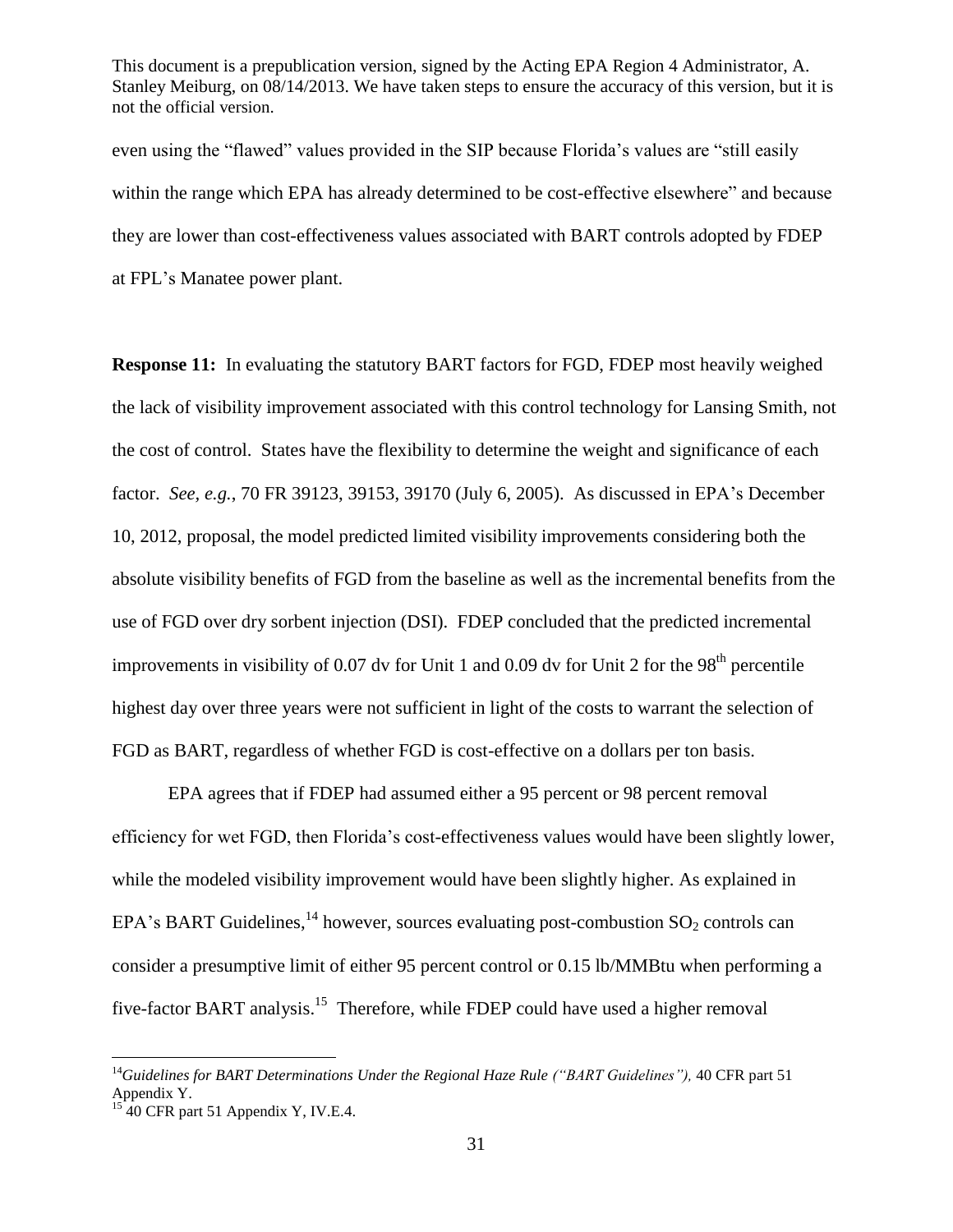efficiency in evaluating wet FGD, EPA believes that it was reasonable for FDEP to conduct its analysis using an emissions limit of 0.15 lb/MMBtu. Moreover, even had FDEP used a higher removal efficiency, the incremental visibility improvement expected from wet FGD over DSI would not have increased sufficiently to render FDEP's conclusion unreasonable.

**Comment 12:** The Commenter states that the visibility benefits associated with wet FGD are significant and that it is therefore inappropriate for EPA to dismiss these improvements. The Commenter concludes that EPA has overemphasized the incremental visibility improvements between wet FGD and DSI rather than evaluating the overall improvement associated with wet FGD and that it is improper for EPA to disregard the incremental improvements on the basis that they are less than 0.5 dv. The Commenter also concludes that EPA must consider the visibility improvement from wet FGD in relation to the statutory goal of eliminating visibility impairment. According to the Commenter, the improvement associated with wet FGD is "significant" in light of the 0.244 dv annual rate of progress required to achieve the national goal at the St. Marks Class I area and because the State is "already falling short of the uniform rate of progress required to restore visibility by 2064" at this Class I area. The Commenter further states that it would be arbitrary and capricious for EPA to reject wet FGD based on incremental visibility values when the incremental benefits from wet FGD are greater than the incremental visibility improvement between DSI and the switch to lower sulfur coal.

**Response 12:** See the response to Comment 11. FDEP did not summarily disregard wet FGD using a 0.5 dv threshold. FDEP evaluated the visibility improvements associated with wet FGD for Lansing Smith under a five-factor BART analysis and concluded that these improvements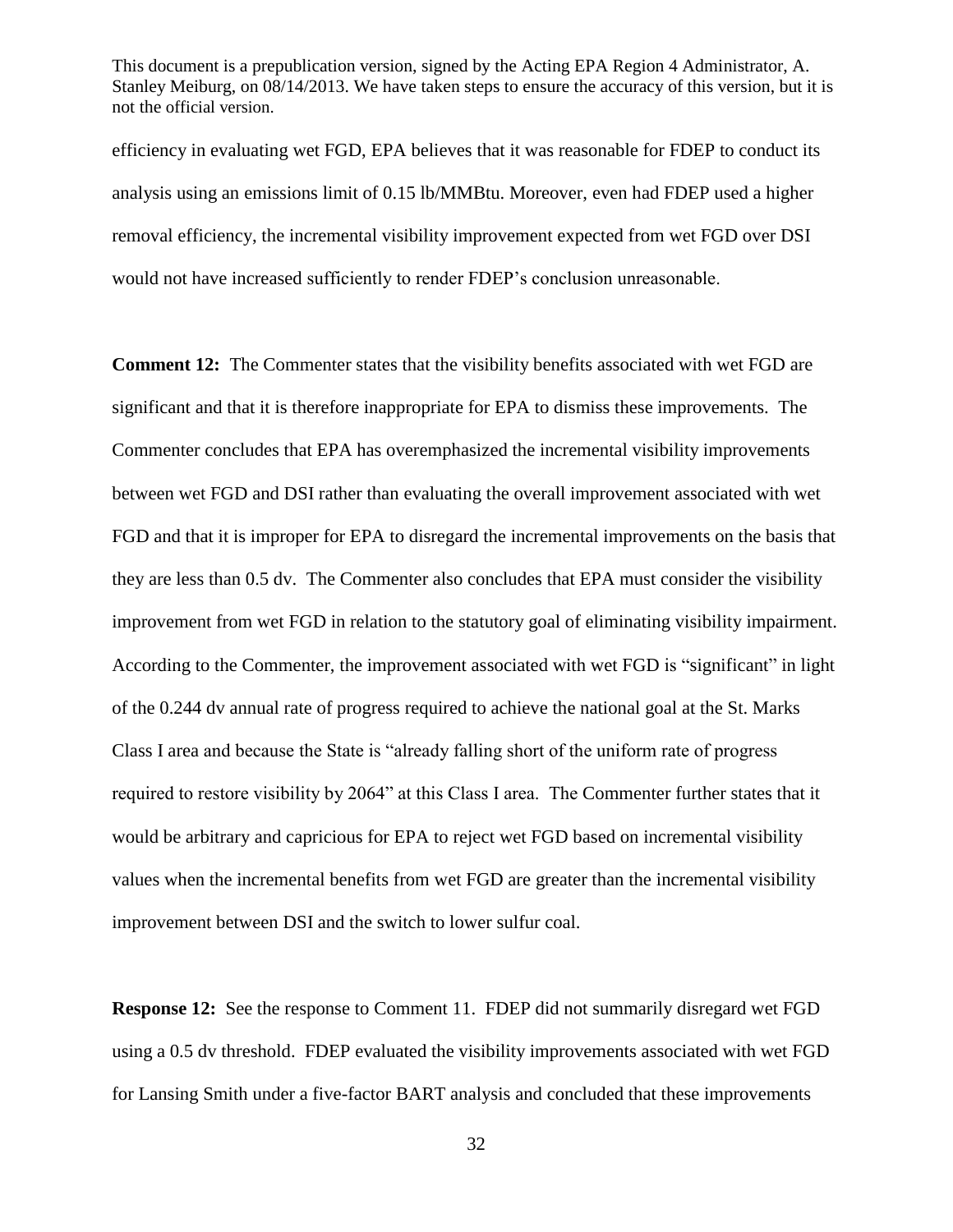were minimal and did not warrant the selection of wet FGD as BART for the facility. The State has flexibility to weigh the five factors. *See* 70 FR 39170 (July 6, 2005). As discussed in Florida's regional haze SIP, FDEP does not believe that St. Marks will fall short of the URP target in light of the additional BART and reasonable progress measures added to the regional haze SIP after the modeling of reasonable progress was conducted and the retirement and conversion to natural gas of several EGUs. Moreover, states need not consider the URP at a specific Class I area in determining whether the visibility benefits associated with a given control option warrant its selection as BART. The URP is a metric that states use in setting their RPGs. A state's RPGs, in turn, need not be met by requiring the most stringent control technology at a single source, but rather can be met with a variety of control options and strategies that apply to various sources throughout the state. Here, EPA concurs with FDEP's assessment that the incremental visibility improvements associated with wet FGD at Lansing Smith are insufficient to warrant the technology's selection as BART.

**Comment 13:** The Commenter argues that the energy and non-air quality issues cited by FDEP (e.g., four megawatt (MW) power penalty, generation of scrubber waste) are immaterial and not sufficient to reject wet FGD as BART.

**Response 13:** FDEP included an evaluation of the energy and non-air quality impacts associated with wet FGD for completeness because these impacts are, collectively, one of the five statutory factors to be considered in a BART determination. This factor was not determinative in this instance because FDEP concluded that the visibility impacts associated with wet FGD for Lansing Smith did not warrant selection of this control technology as BART for the facility.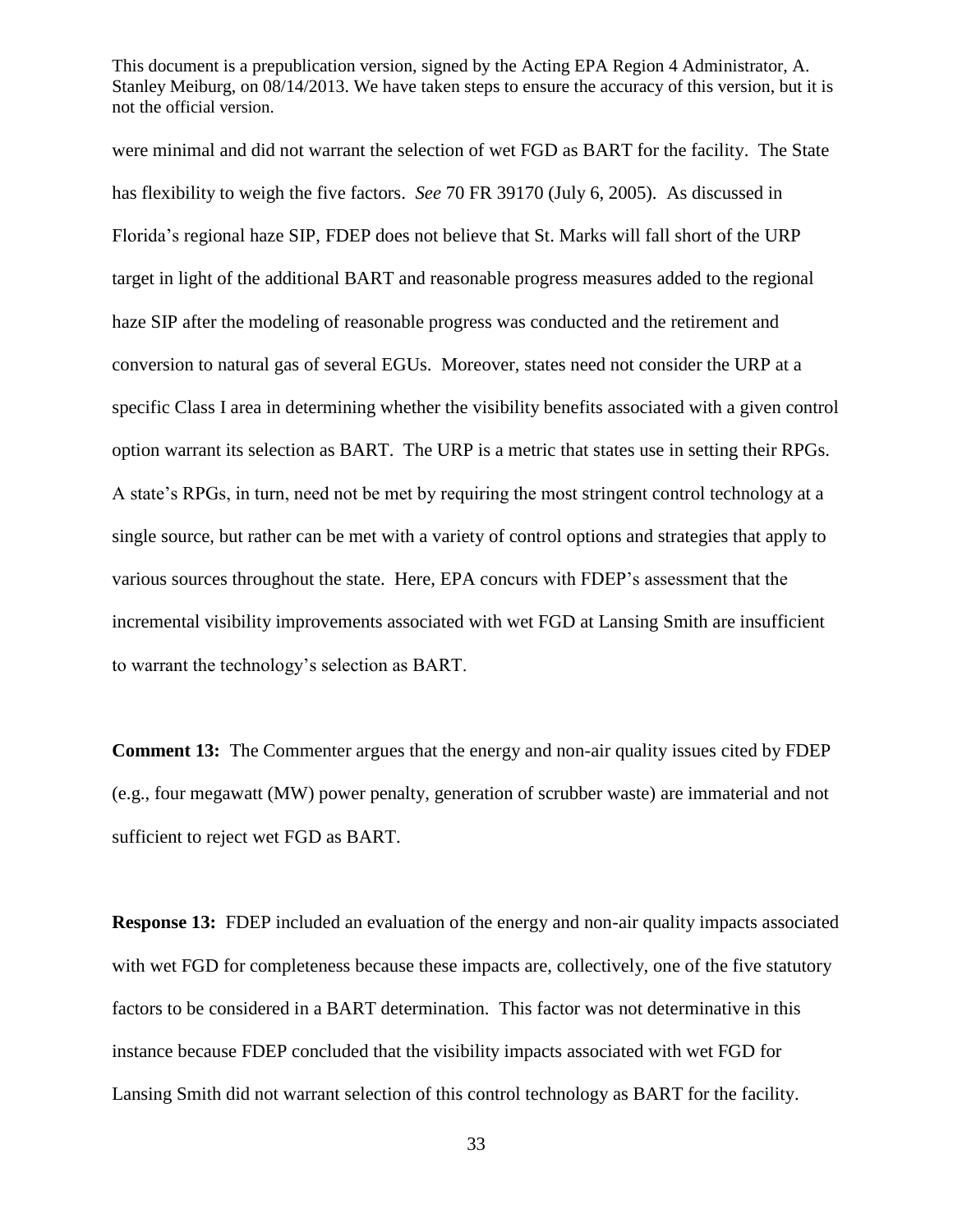**Comment 14:** The Commenter contends that FDEP improperly rejected dry FGD as BART for Units 1 and 2 because the State did not fully consider the technology or provide any evidence supporting its cost and control efficiency claims that a full analysis is not required based on FDEP's determination that dry FGD is more expensive than wet FGD and has the same or lower control efficiency. The Commenter asserts that dry FGD is technically feasible and can achieve control efficiencies of up to 98 percent removal. The Commenter also claims that it would be arbitrary and capricious for EPA to approve FDEP's rejection of dry FGD at Lansing Smith because the State approved the technology as BART at Crystal River.

**Response 14:** See the response to Comment 11. EPA's BART Guidelines provide that in identifying control options, states must identify the most stringent option and a reasonable set of options for analysis that reflects a comprehensive list of available technologies.<sup>16</sup> It is not necessary to list all permutations of available control levels that exist for a given technology. The BART Guidelines also state that a "possible outcome of the BART procedures discussed in these guidelines is the evaluation of multiple control technology alternatives which result in essentially equivalent emissions. It is not our intent to encourage evaluation of unnecessarily large numbers of control alternatives for every emissions unit. Consequently, you should use judgment in deciding on those alternatives for which you should conduct detailed impacts analyses . . . . For example, if two or more control techniques result in control levels that are essentially identical, considering the uncertainties of emissions factors and other parameters

 $16$  40 CFR part 51 Appendix Y, IV.D, n.12.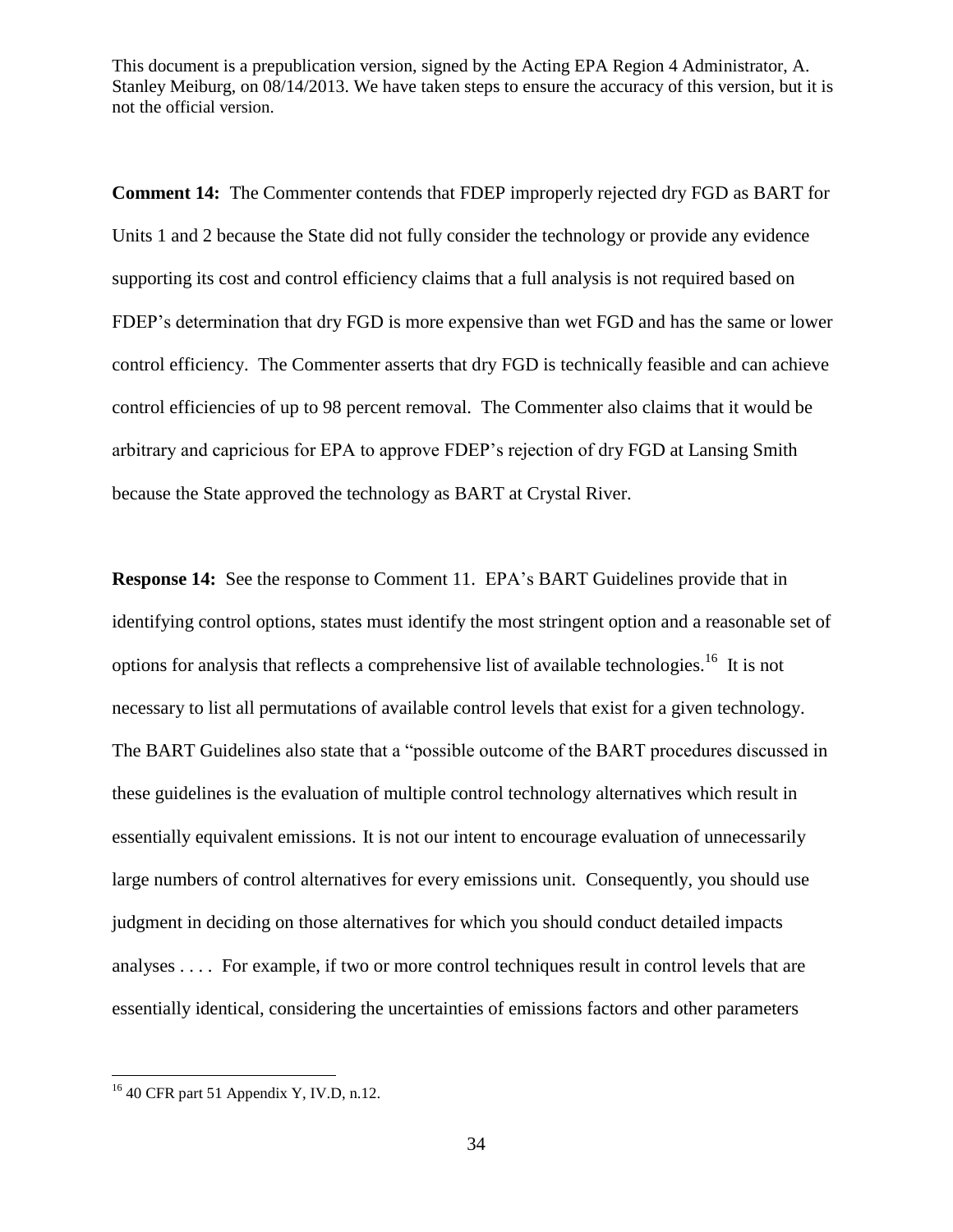pertinent to estimating performance, you may evaluate only the less costly of these options.<sup> $17$ </sup> EPA does not regard the differences in removal efficiency or cost between wet FGD and dry FGD to be sufficient in this instance to warrant an independent assessment of dry FGD as BART for Lansing Smith.

**Comment 15:** The Commenter believes that FDEP's use of a 0.15 lb/MMBtu emissions limit underestimates the visibility benefits from a FGD system because it is equivalent to 89 percent control. The Commenter alleges that a control efficiency of 95 percent or 98 percent is achievable.

**Response 15:** See response to Comment 11. Changing the SO<sub>2</sub> control rate to the level suggested by the Commenter would not sufficiently alter the results of the modeling analysis for Lansing Smith to change the conclusion reached by FDEP.Furthermore, FDEP appropriately modeled FGD assuming a maximum allowable emissions rate of 0.15 lb/MMBtu. The actual percent reduction associated with this limit varies depending on the sulfur content of the coal burned. Different assumptions regarding the sulfur content of future coal used would result in different estimates of the emissions rate. For example, although the 0.15 lb/MMBtu rate results in an approximately 89.5 percent reduction from baseline emissions on an annual basis, it results in 93 and 91.5 percent reductions at Units 1 and 2, respectively, on the maximum actual shortterm (24-hour) basis used in the baseline visibility assessment. Finally, it is also important to note that the 0.15 lb/MMBtu limit also takes into account emissions from startup, shutdown, and malfunction because the BART limit must be met on a continuous basis.

 $17$  40 CFR part 51 Appendix Y, IV.D.2, item 5 under the heading "What type of demonstration is required if I conclude that an option is not technically feasible?"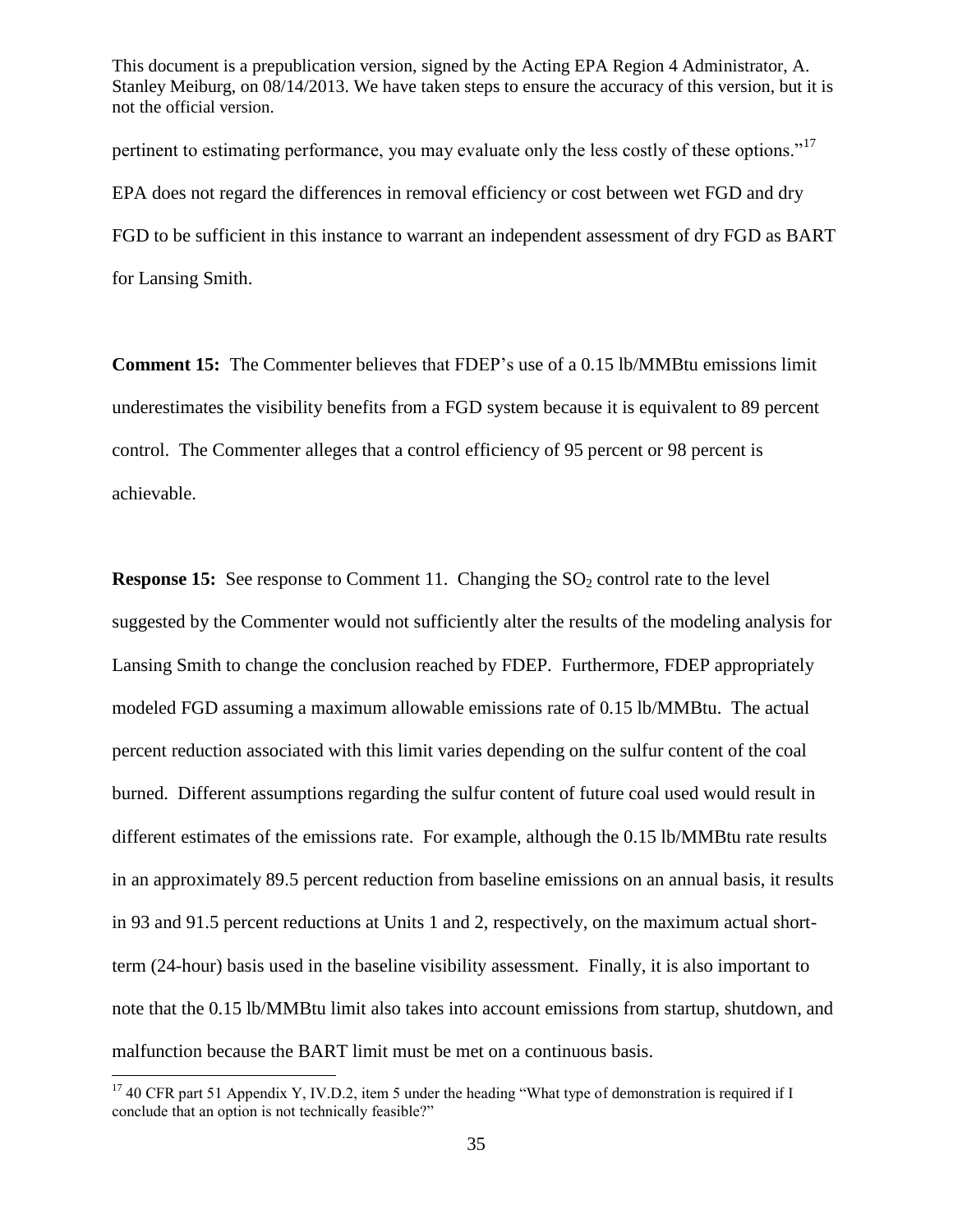**Comment 16:** The Commenter believes that FDEP underestimated the visibility improvement associated with wet FGD, thereby making it less cost-effective, by only estimating Lansing Smith's visibility impacts on St. Marks, the only Class I area within 300 km of the facility. The Commenter states that EPA must consider CALPUFF modeling results from Federal Class I areas beyond 300 km and the cumulative visibility impacts across these multiple areas. The Commenter cites to a May 2012 report entitled "Long Range Transport Models Using Tracer Field Experiment Data" in support of its position that changes to CALPUFF since the publication of the 1998 Interagency Workgroup on Air Quality Modeling (IWAQM) Phase 2 guidance requires consideration of visibility impacts beyond 300 km. The Commenter also contends that a rough analysis based on the visibility impacts for St. Marks using linear and simple Gaussian dispersion assumptions reveals that the impacts at Class I areas other than St. Marks may be significant.

**Response 16:** As a general matter, EPA agrees that Florida should have considered the visibility improvements at all affected Class I areas in its BART visibility assessments. For the Lansing Smith BART analysis, Florida modeled visibility impacts at St. Marks, the only mandatory Class I Federal area within the surrounding 300 km CALPUFF modeling domain used by FDEP to assess visibility impacts. FDEP conducted the visibility modeling consistent with the modeling protocol that VISTAS developed for preparing BART analyses entitled *Protocol for the Application of the CALPUFF Model for Analyses of Best Available Retrofit Technology (BART)*. (See appendix L of the Florida regional haze SIP submittal). This modeling protocol was developed in a transparent manner involving states, EPA, NPS, Fish & Wildlife Service (FWS),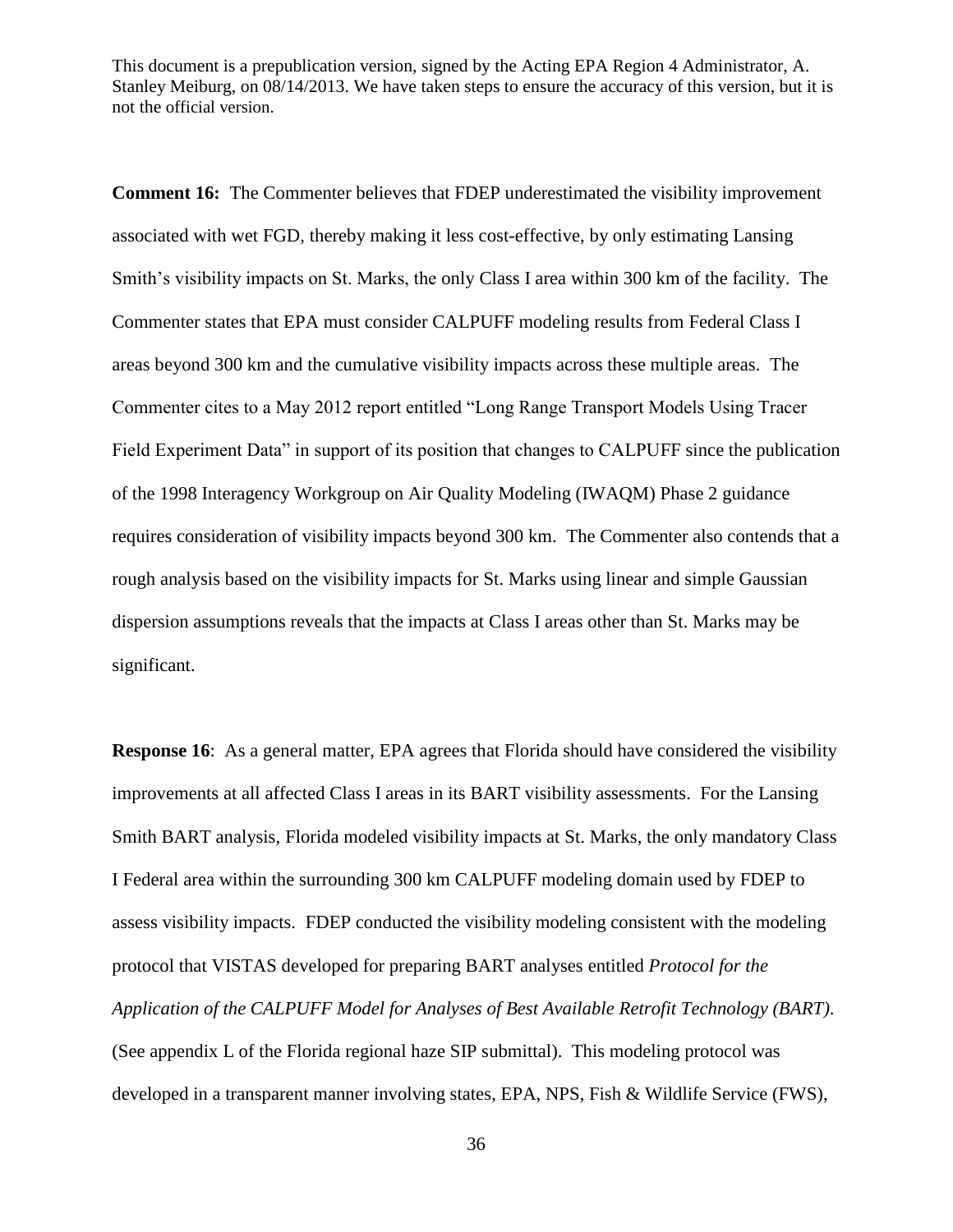and any other interested entities that wished to participate in the public process. The protocol establishes 300 km as the boundary around a BART-subject source in which to model potential visibility impacts at Class I areas, and consistent with this protocol, FDEP modeled the highest visibility impact from the nearby Class I areas within a 300 km radius of the source. As noted above, there are no Class I areas other than the St. Marks area within the 300 km boundary around Lansing Smith's BART-subject units.

EPA disagrees with the Commenter's assertion that changes to CALPUFF now support modeling at distances greater than 300 km. The Commenter cited a May 2012 technical evaluation (*Documentation of the Evaluation of CALPUFF and Other Long Range Transport Models Using Tracer Field Experiment Data*<sup>18</sup>) that evaluates several long range transport models based on several tracer studies. The report cited by the Commenter does not refute the IWAQM Phase 2 report which states that "IWAQM recommends use of CALPUFF for transport distances of order 200 km and less. Use of CALPUFF for characterizing transport beyond 200 to 300 km should be done cautiously with an awareness of the likely problems involved."<sup>19</sup> In fact, the May 2012 report further "emphasizes the need for a standardized set of options for regulatory CALPUFF modeling. $120$  Given these findings, EPA does not agree, as the Commenter asserts, that it must consider CALPUFF modeling results from Federal Class I areas beyond 300 km. EPA therefore believes that the results of CALPUFF modeling beyond 300 km of the source should be evaluated in light of the limitations discussed in the two guidance documents cited above.

<sup>&</sup>lt;sup>18</sup> [http://www.epa.gov/scram001/reports/EPA-454\\_R-12-003.pdf.](http://www.epa.gov/scram001/reports/EPA-454_R-12-003.pdf)

<sup>19</sup> [http://www.epa.gov/scram001/7thconf/calpuff/phase2.pdf,](http://www.epa.gov/scram001/7thconf/calpuff/phase2.pdf) page 18.

 $^{20}$  http://www.epa.gov/scram001/reports/EPA-454 R-12-003.pdf, page10.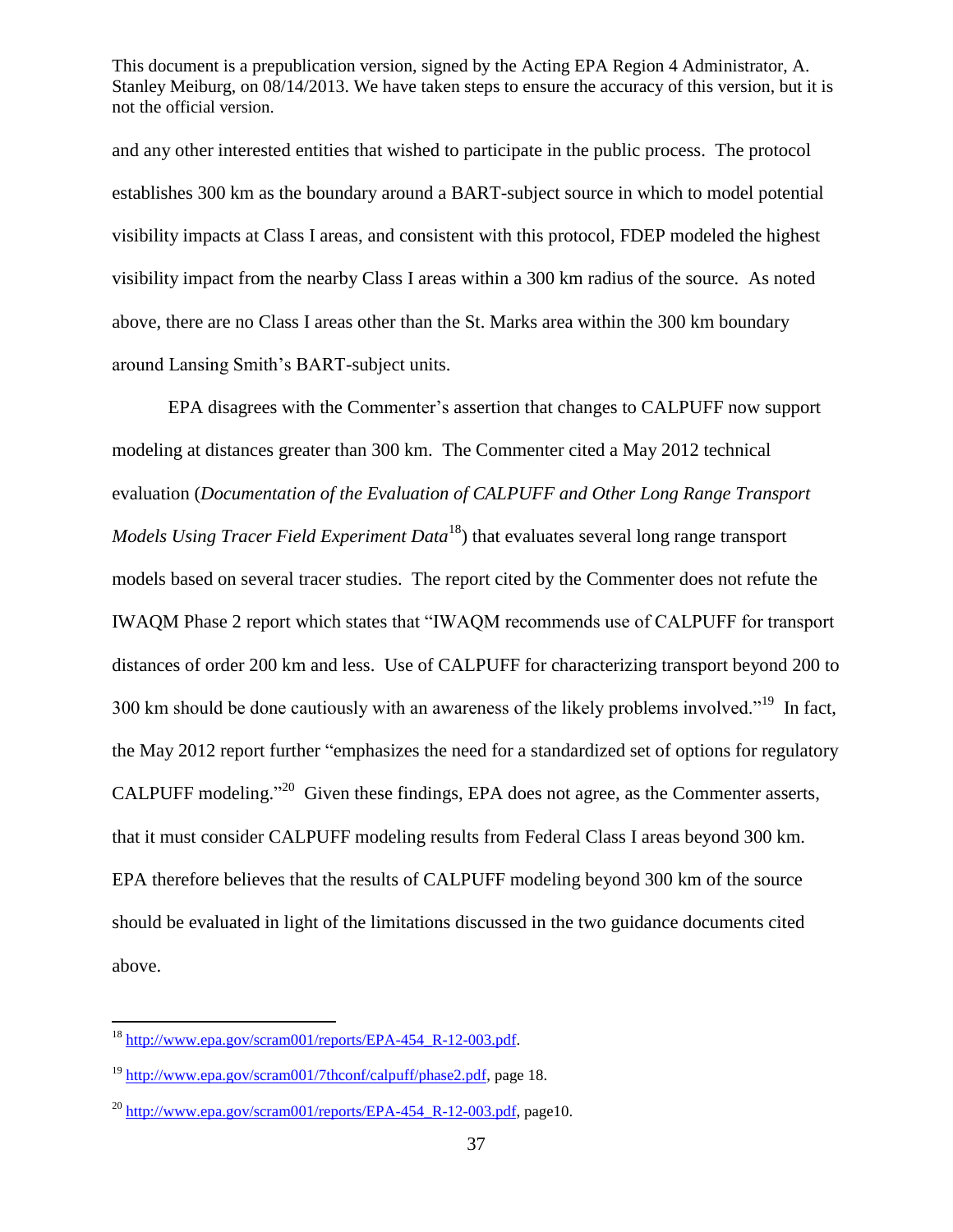Finally, as discussed in the response to Comment 11, FDEP concluded that the predicted incremental improvements in visibility of 0.07 dv for Unit 1 and 0.09 dv for Unit 2 for the 98th percentile day at St. Marks were not sufficient to warrant the selection of FGD as BART. The visibility improvements associated with FGD for the Class I areas outside of the 300 km area are expected to be even lower than those modeled for St. Marks. EPA does not believe that, even had impacts at Class I areas beyond 300 km been modeled, the visibility benefits of wet FGD across all Class I areas would be sufficient to make FDEP's  $SO<sub>2</sub> BART$  determination for Lansing Smith unreasonable. The Commenter estimates visibility impacts based on "linear and simple Gaussian dispersion assumptions," but did not provide any further information on how it developed these estimates or how EPA should consider them.

**Comment 17:** The Commenter states that EPA cannot approve the wet FGD BART analysis without further explanation from FDEP because Gulf Power provided emissions data for 2003- 2005, while it modeled the visibility impacts of these emissions based on meteorological data from 2001-2003.

**Response 17:** FDEP chose 2001-2003 as its baseline period. It is not necessary to match the years of meteorology with the years of emissions in a BART analysis as long as both sets of data are representative. EPA guidance states that the "emissions estimates used in the models are intended to reflect steady-state operating conditions during periods of high capacity utilization.<sup>221</sup> Concerning the choice of an alternate period for the emissions data, EPA has reviewed the  $SO_2$  emissions data for the Lansing Smith power plant in the EPA Clean Air  $\overline{a}$ 

 $21$  40 CFR part 51 Appendix Y, III.A.3, Option 1.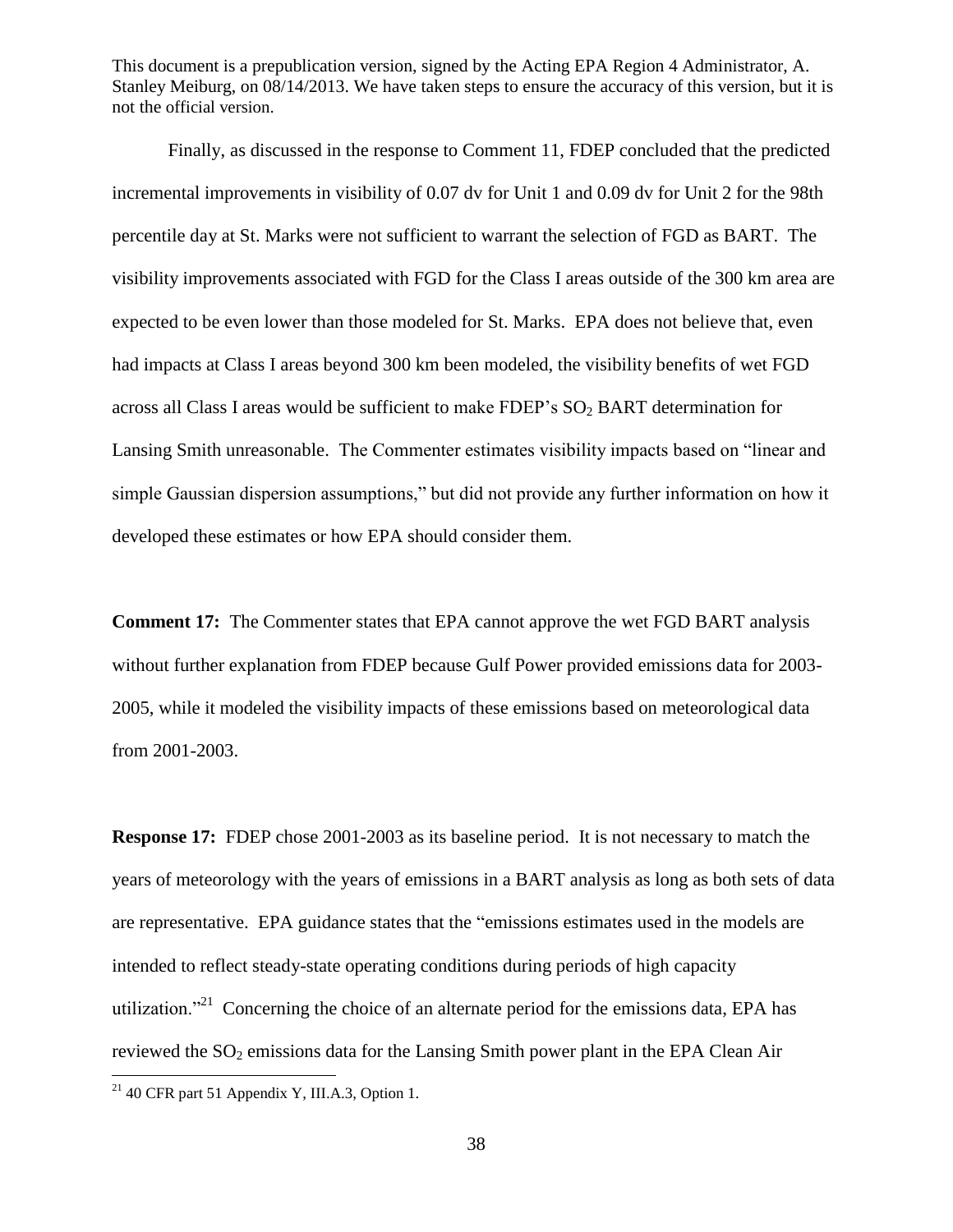Markets Division (CAMD) database<sup>22</sup> for the 2000-2005 period. EPA found that the 2002 SO<sub>2</sub> emissions from Lansing Smith were lower than the  $SO<sub>2</sub>$  emissions for any other year in this period and are not representative of steady-state operating conditions during periods of high capacity utilization. The  $SO_2$  emissions from 2003-2005 appear to be the most representative three-year period in this time frame and EPA supports the State's use of this more representative data.

**Comment 18:** The Commenter states that EPA cannot approve FDEP's rejection of wet FGD as BART without a more thorough review of the cost analysis. According to the Commenter: (1) the analysis is based on un-sourced and potentially biased data from an entity within Gulf Power's parent company; (2) the data underlying the control effectiveness estimates is not publicly available; (3) the cost estimates likely do not follow the *EPA Air Pollution Control Cost Manual ("EPA Control Cost Manual"*);<sup>23</sup> and (4) the assumptions regarding a seven percent interest rate and 20-year scrubber lifetime are inappropriate.

**Response 18:** EPA reviewed the cost estimates provided by Gulf Power and found that they are consistent with those resulting from application of EPA's Control Cost Manual. Appendix I of the Florida regional haze SIP submittal describes how members of the public can obtain access to the data underlying the cost analysis. EPA believes that Florida has adequately addressed data access and that the State's cost analysis is consistent with the BART Guidelines. The seven percent interest rate used by FDEP is consistent with EPA's Control Cost Manual and guidelines issued by the Office of Management and Budget (Circular A-94). Furthermore, adjusting the

<sup>&</sup>lt;sup>22</sup> [http://ampd.epa.gov/ampd/.](http://ampd.epa.gov/ampd/)

 $^{23}$  [http://www.epa.gov/ttncatc1/dir1/c\\_allchs.pdf.](http://www.epa.gov/ttncatc1/dir1/c_allchs.pdf)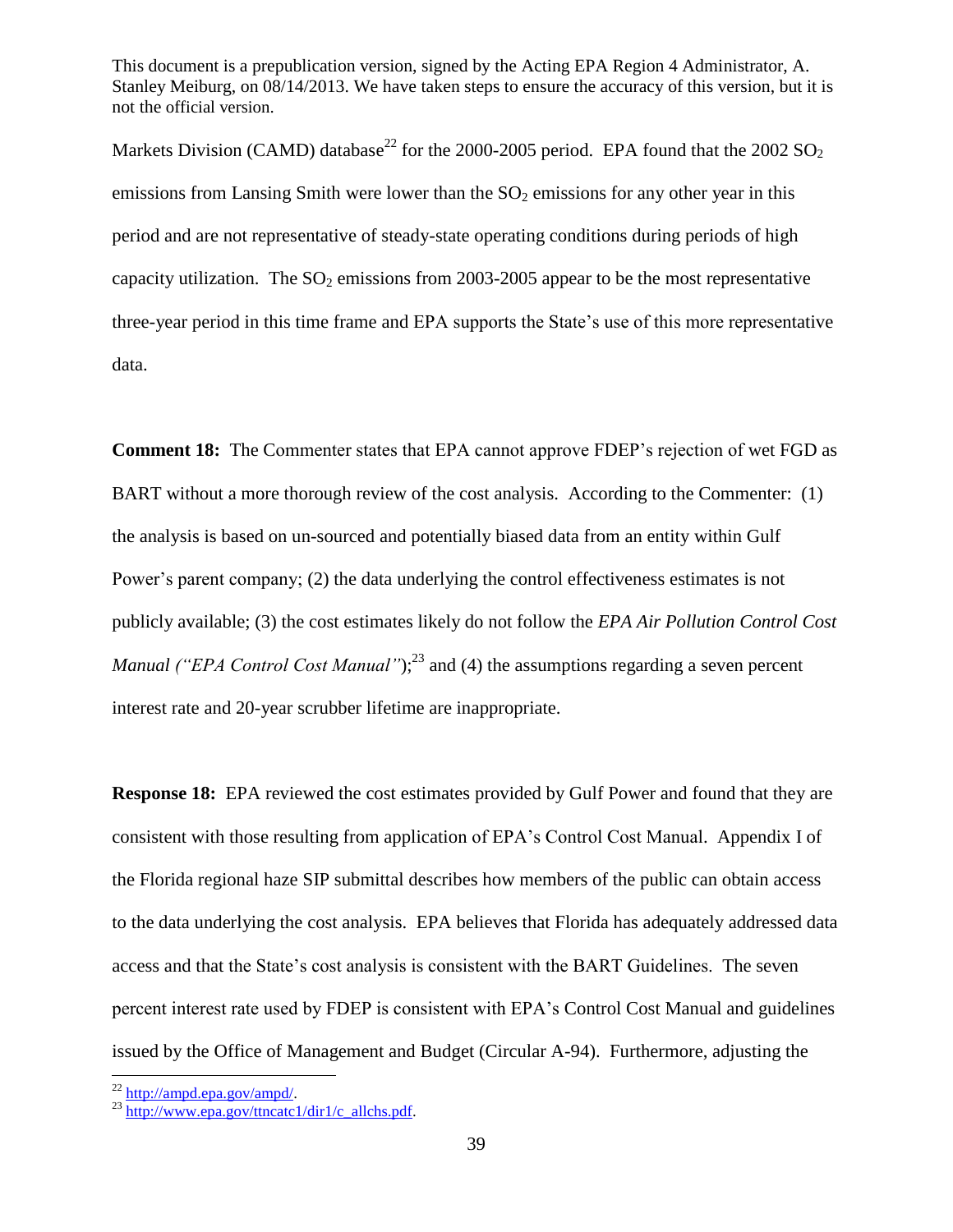scrubber lifetime from 20 to 30 years would affect the cost analysis only by approximately 10 to 11 percent. Decreasing the estimated cost of FGD by 10 percent would not make FDEP's conclusion that wet  $FGD$  is not  $SO_2$  BART for Lansing Smith unreasonable given the minimal incremental visibility improvements associated with this technology at this facility.

**Comment 19:** The Commenter asserts that EPA cannot approve the PM BART limit of 0.1 lb/MMBtu for Lansing Smith, which is the existing limit in the facility's title V permit, without considering lowering the limit to reflect the most stringent emissions control level that the facility's electrostatic precipitators (ESPs) are capable of achieving. The Commenter claims that it would be an arbitrary and capricious action for EPA to approve this limit as PM BART because the existing ESPs achieve emissions rates of 0.014 and 0.015 lb/MMBtu.

**Response 19:** In its BART analysis, FDEP evaluated actual PM emissions from Units 1 and 2 with current controls (high efficiency hot- and cold-side ESPs), the impact of these emissions on visibility at St. Marks, existing permit conditions, and the visibility improvement associated with reducing the PM limits beyond the facility's actual emissions. In assessing impacts due to PM emissions at St. Marks, FDEP reviewed historic PM emissions from Units 1 and 2 and established a baseline filterable  $PM_{10}$  emissions rate of 47.9 lb  $PM/hour$ , equal to approximately 0.025 lb/MMBtu for Unit 1 and 0.021 lb/MMBtu for Unit 2, derived from the highest stack test for the three-year period of 2003-2005 combined with maximum heat input. FDEP modeled visibility impairment using this baseline and calculated an impact at St. Marks due to PM emissions from Units 1 and 2 of approximately 0.02 dv, equal to 1.3 percent of the total baseline impact. FDEP also evaluated fabric filters as a possible BART control option, which would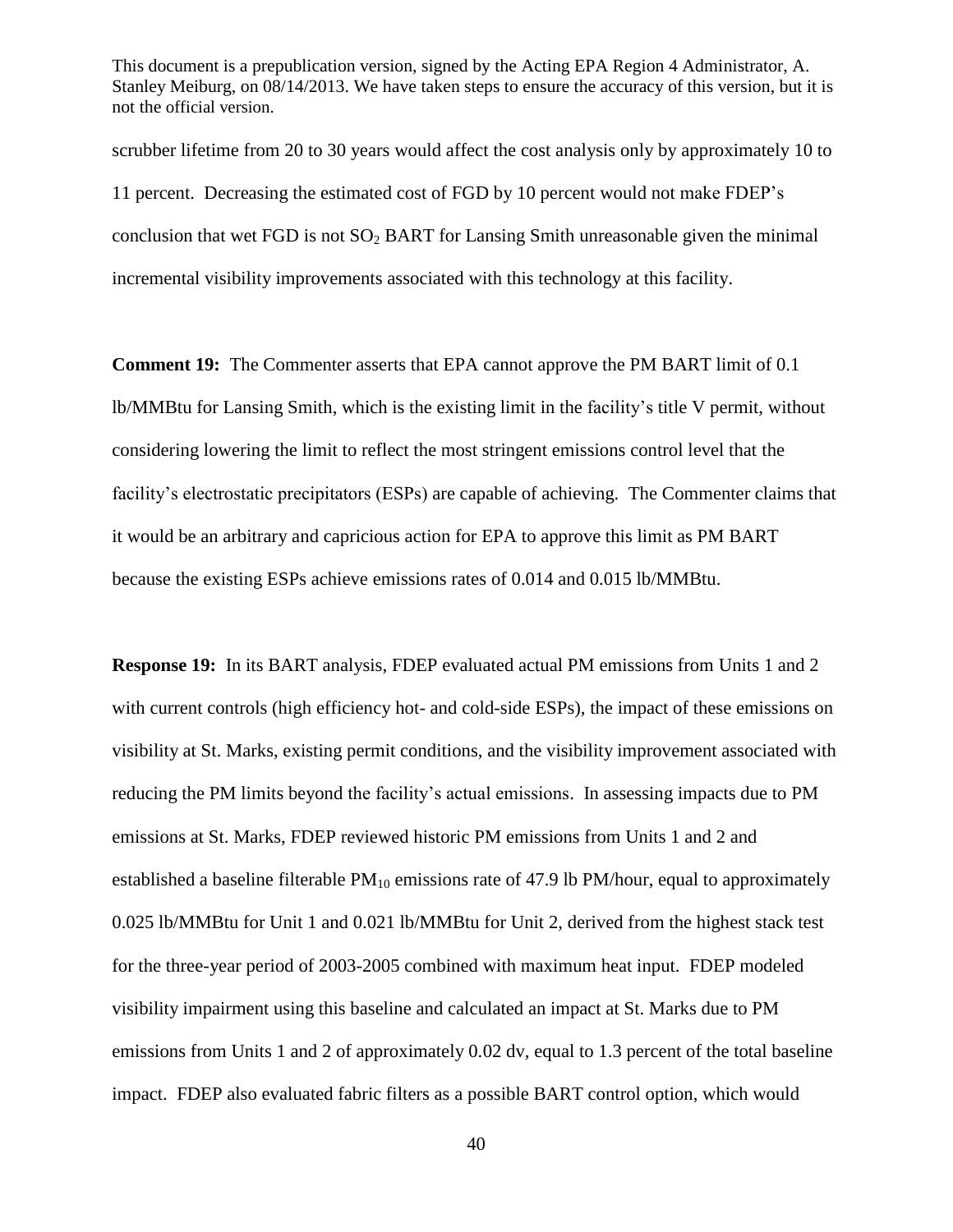reduce PM emissions to a rate of 0.008 lb/MMBtu, and found that reducing PM emissions beyond the baseline emissions rate would result in a visibility improvement of 0.00 dv at St. Marks.

While the existing permit limit of 0.1 lb/MMBtu is above actual controlled emissions levels and FDEP arguably should have tightened the limit to reflect the capabilities of the existing ESPs, EPA believes that FDEP's decision not to tighten the limit was reasonable for several reasons. First, the impact of tightening Lansing Smith's PM emissions limit would be minimal from a visibility perspective. Second, Lansing Smith's current operating permit does not authorize the facility to increase PM emissions beyond the actual controlled levels when the facility installs DSI for SO<sub>2</sub> BART. EPA notes that Lansing Smith must submit a comparison of baseline actual emissions to future actual emissions once a final design is available for the installation of DSI at the facility. This comparison should be available in early 2015. At that time, FDEP will need to determine whether the installation of DSI will cause a significant increase in the facility's PM emissions, thereby triggering PSD review. Third, MATS was promulgated on April 24, 2013, (78 FR 24073) for existing sources and will further limit PM emissions from Units 1 and 2 to 0.03 lb/MMBtu by 2015. For these reasons, EPA believes that the existing permit limit of 0.1 lb/MMBtu for Units 1 and 2 at Lansing Smith is adequate for PM BART at this time. However, EPA expects FDEP to review the PM emissions limit in the next regional haze implementation period, at which time the PM impacts, if any, from the operation of DSI for SO<sub>2</sub> BART will be clear.

**Comment 20:** The Commenter claims that the modeling files have not been made available and that EPA cannot evaluate or approve the BART determinations for the Lansing Smith facility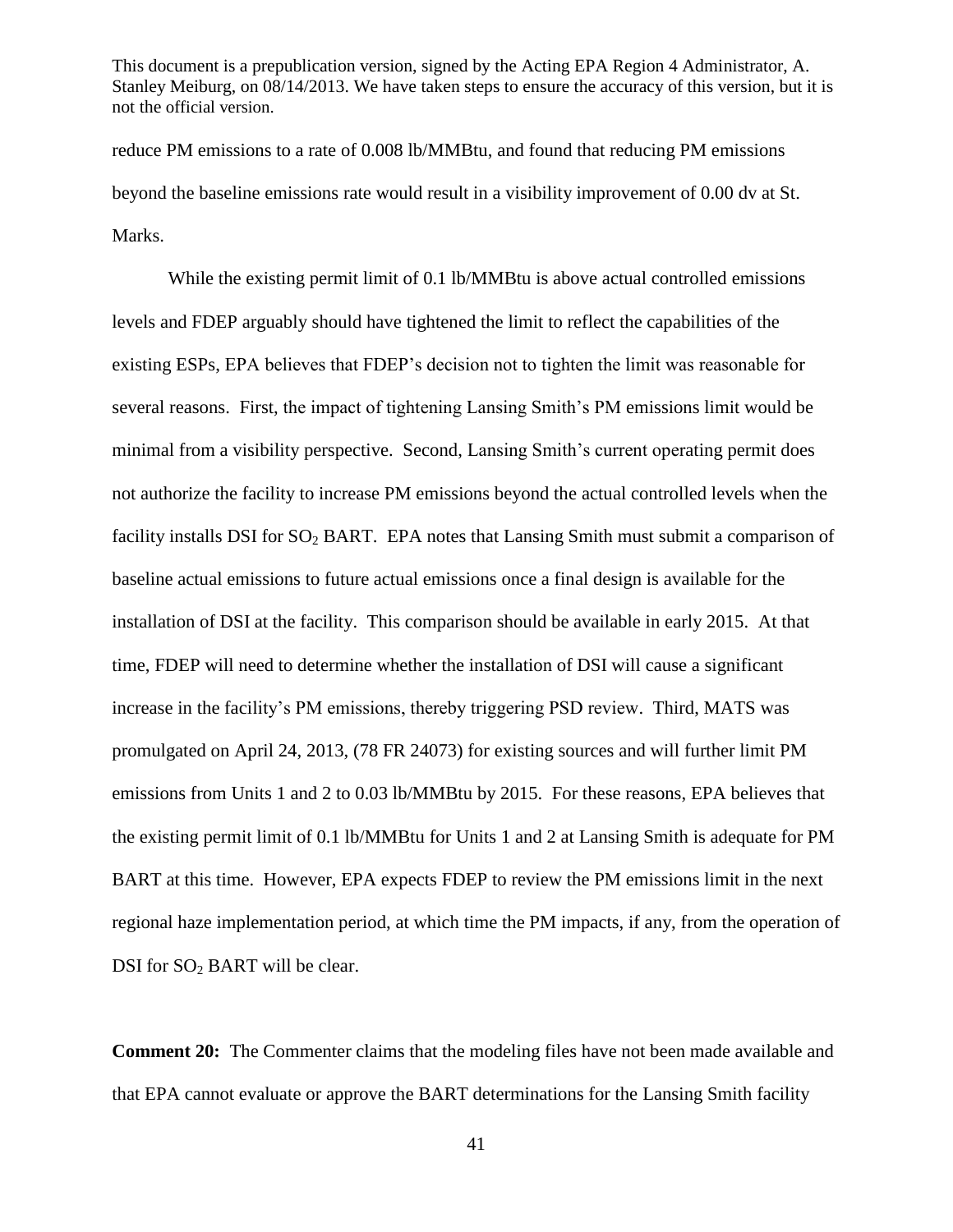without this information. The Commenter requests that EPA obtain the modeling files, evaluate them for consistency with the BART Guidelines and Control Cost Manual, and provide them for public review and comment.

**Response 20**: Appendix I of the Florida regional haze SIP submittal describes how members of the public can obtain access to the modeling files. It also states that the raw meteorological, emissions, and air quality modeling input and output datasets will in many cases surpass any practical file size for online storage or downloading. EPA has accessed the data in this manner and reviewed the appropriate files. EPA believes that Florida has adequately addressed data access and that the State's visibility modeling for Lansing Smith is consistent with the BART Guidelines. The EPA Control Cost Manual is not relevant to visibility modeling.

#### **Crystal River**

 $\overline{a}$ 

**Comment 21:** The Commenter notes that under Option 1 (shutdown), the underlying BART analysis does not consider the use of DSI as an interim control for  $SO<sub>2</sub>$ . The Commenter believes that an analysis of this control is required before EPA can approve the proposed BART determination.

**Response 21**: EPA has evaluated the cost-effectiveness of DSI under the shutdown option and concludes that, although FDEP should have evaluated DSI as a possible interim BART control option, DSI would not be cost-effective.<sup>24</sup> EPA estimates that DSI would result in approximately

<sup>&</sup>lt;sup>24</sup> EPA notes that although two Commenters submitted comments on the state rulemaking for this BART determination, neither identified DSI as an option for FDEP to consider in its BART analysis.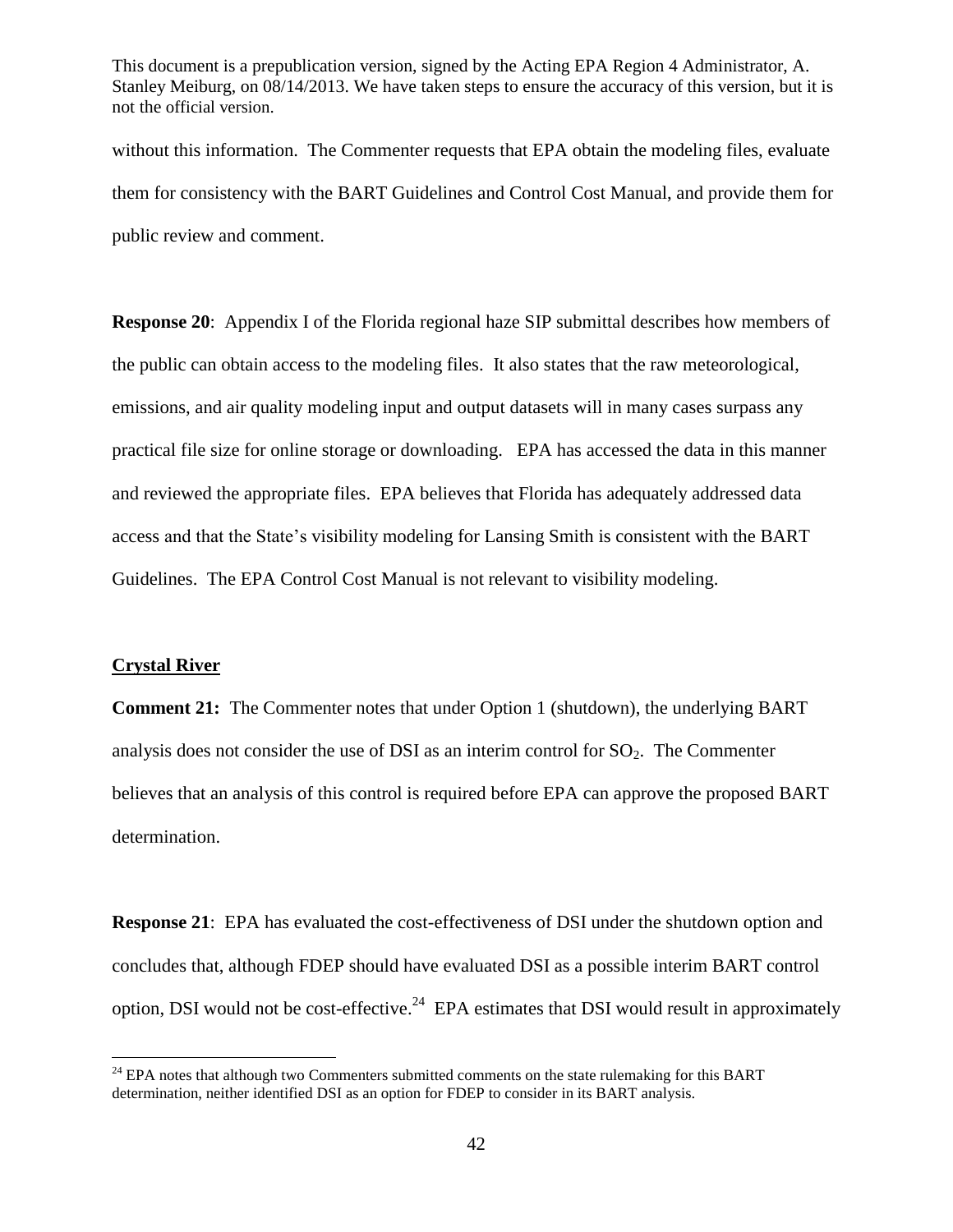\$46,000,000 in capital costs and \$54,000,000 in annual operating costs at the Crystal River facility, not including expenses for any necessary upgrades to the ESPs due to the increased loading from the DSI system or the potential costs due to local retrofit constraints.<sup>25</sup> Allowing time for permit approvals, engineering, construction, and installation, and assuming that DSI could be fully operational by the end of 2017 under an expeditious schedule, DSI would be in operation for approximately three years before the units would be shut down at the end of 2020. At an expected control efficiency of 50 percent, EPA estimates that the annual  $SO_2$  reduction would be 4,644 tons from Unit 1 and 5,912 tons from Unit 2 at a cost-effectiveness of \$6,897/ton and \$6,943/ton of SO<sub>2</sub> removed, respectively.<sup>26</sup> EPA also evaluated the cost-effectiveness of operating DSI for five years rather than three, but still found that the cost-effectiveness values would exceed \$6,000/ton. Therefore, EPA concurs with FDEP's  $SO_2$  BART determination for Crystal River because the cost-effectiveness of DSI is higher than what EPA or Florida has considered to be BART in other BART determinations selecting DSI.

**Comment 22:** The Commenter does not believe that EPA can approve Option 2 of the Crystal River BART determination because of alleged inadequacies in the BART analyses that resulted in BART determinations for  $SO_2$ , PM, and NOx with emissions limits that were less stringent than the Commenter considered appropriate as BART for this facility.

<sup>&</sup>lt;sup>25</sup> IPM Model –Revisions to Cost and Performance for APC Technologies, Dry Sorbent Injection Cost Development Methodology, Sargent & Lundy LLC, August 2010. [http://www.epa.gov/airmarkets/progsregs/epa](http://www.epa.gov/airmarkets/progsregs/epa-ipm/docs/append5_4.pdf)[ipm/docs/append5\\_4.pdf.](http://www.epa.gov/airmarkets/progsregs/epa-ipm/docs/append5_4.pdf)

<sup>&</sup>lt;sup>26</sup> To view EPA's calculations to support these figures, please refer to "Crystal River DSI Cost Analysis" in the docket for this action.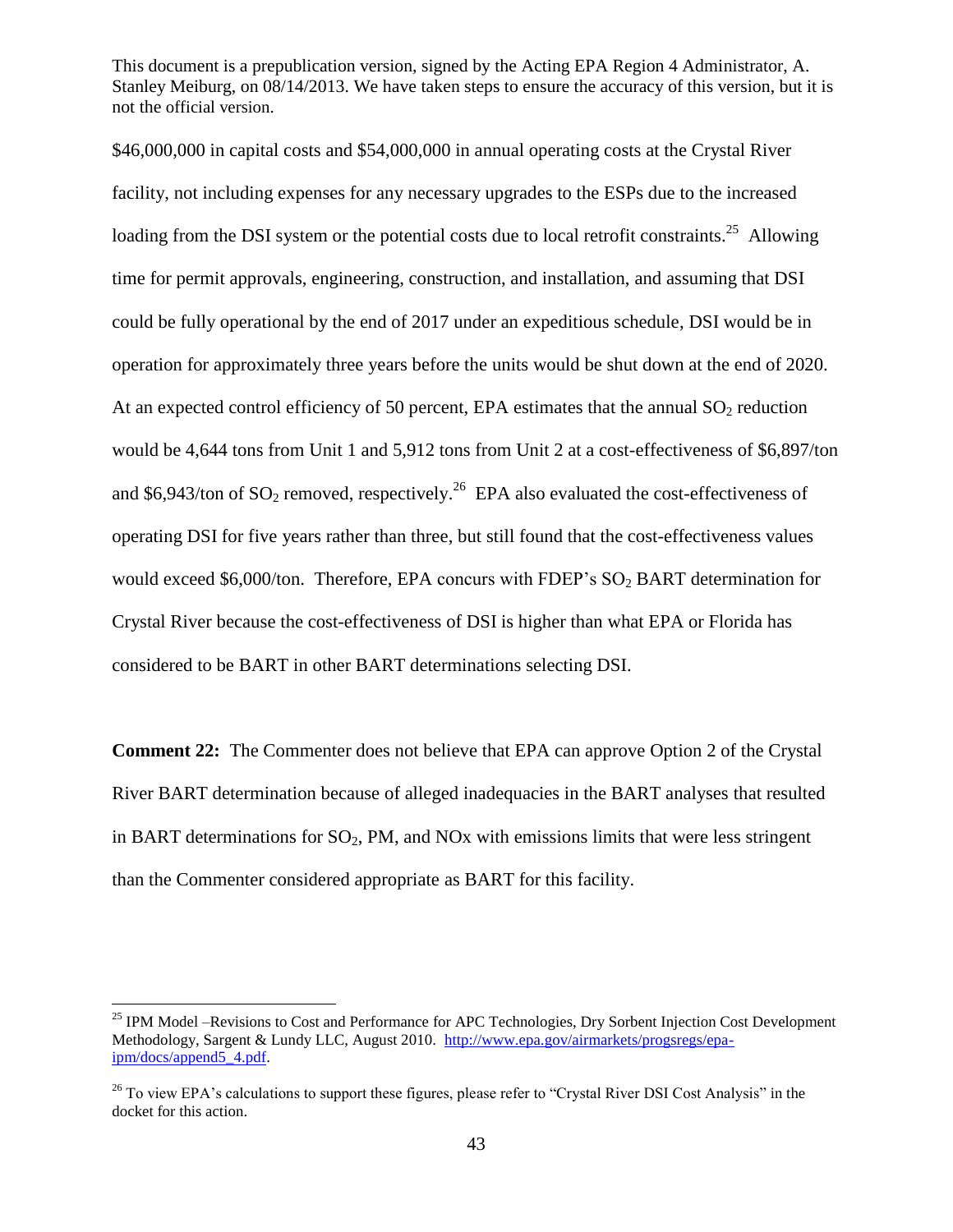**Response 22:** On May 2, 2013, FDEP supplemented Florida's regional haze SIP with an April 30, 2013, letter from Duke Energy (formerly known as Progress Energy) notifying FDEP of the Company's binding decision to pursue Option 1 under the Crystal River BART construction permit and shut down Units 1 and 2 by December 31, 2020. Pursuant to the construction permit, which was incorporated into Florida's regional haze SIP, Duke Energy's binding determination renders Option 2 and the corresponding permit provisions allowing for the implementation of Option 2 void. Today's final action approving Florida's regional haze SIP makes this shutdown requirement federally enforceable. Hence, EPA regards any comments on Option 2 to be moot.

**Comment 23:** The Commenter recommends that selective non-catalytic reduction (SNCR) be re-evaluated as an interim control under Option 1 based on its contention that the technology can be installed in much less than five years, thus improving its cost-effectiveness by increasing its useful life.

**Response 23**: EPA does not believe that SNCR would be cost-effective as an interim control on Units 1 and 2 given the remaining useful life of this facility. Although EPA disagrees with FDEP's conclusion that SNCR is not a demonstrated technology for boilers of this size, it does concur with FDEP that detailed engineering and site-specific assessments would be necessary to design and install SNCR given the nature of the units and that these assessments could take substantial additional time to complete. Compared with smaller coal-fired boilers, the engineering design for Units 1 and 2 would require consideration of the limited access to temperature regions in the boiler, greater variations in combustion temperatures, longer distances over which reagent must be delivered and mixed, and increased ammonia slip due to less optimal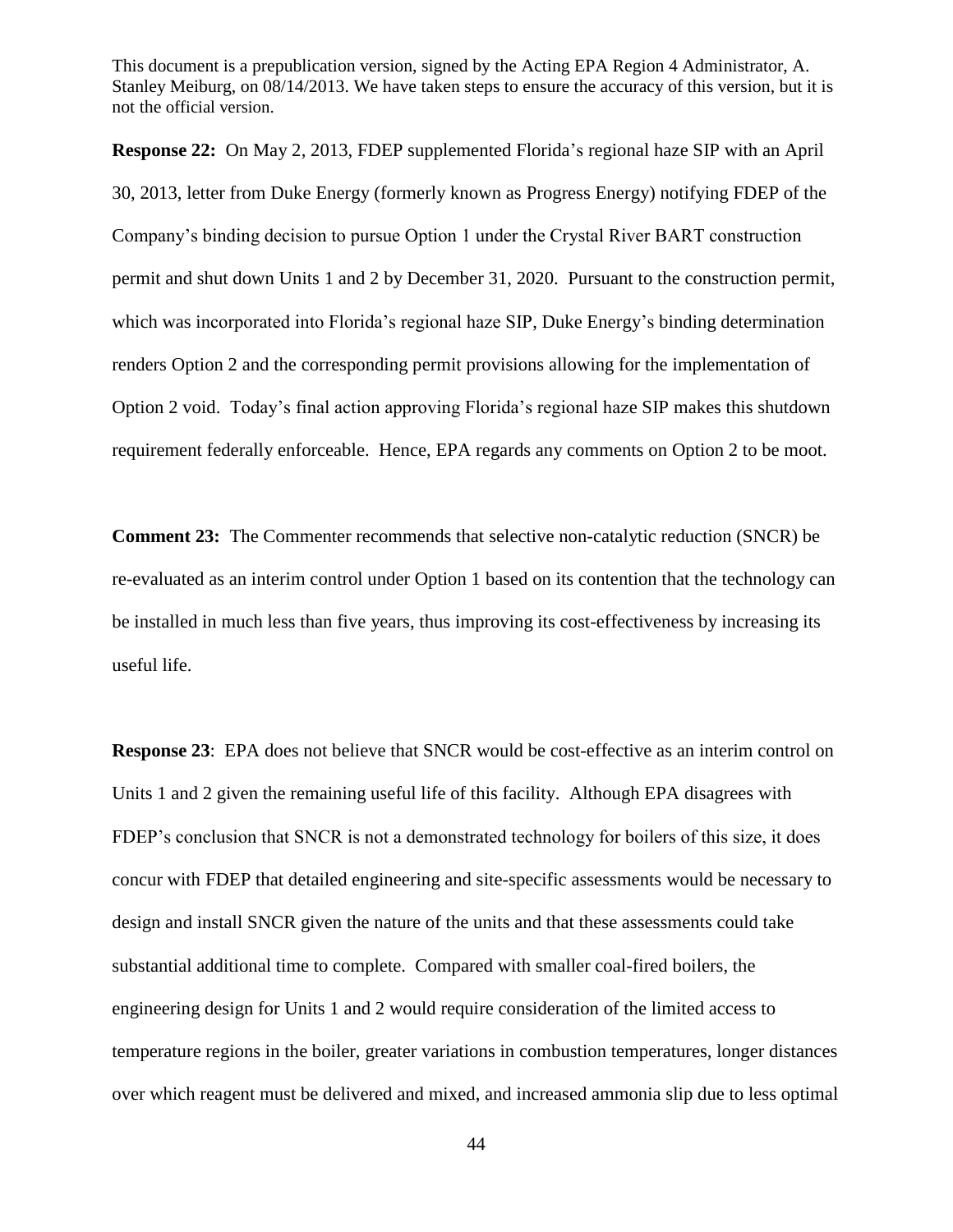use of reagent. Even if FDEP had evaluated SNCR as an interim measure and determined that SNCR was technically feasible, this facility would likely have had until mid-2018 under the Florida BART rule<sup>27</sup> to begin operating a SNCR system, which would then have ceased operation by no later than 2020 when the facility shut down. Thus, the limited remaining useful life of this facility makes the application of SNCR as an interim control option not practicable for Units 1 and 2.

**Comment 24:** The Commenter does not believe that EPA can approve Florida's regional haze SIP until FDEP considers the visibility impacts of Crystal River's NOx emissions on Class I areas other than Chassahowitzka, the nearest Class I area.

**Response 24:** No further visibility analysis is required for Crystal River because Duke Energy must now shut down Units 1 and 2 by December 31, 2020. EPA agrees that Florida should have considered the visibility improvements at all affected Class I areas in its BART visibility assessments under Option 1; however, EPA does not believe that doing so would have altered the outcome given the limited remaining useful life of the facility.

#### **Lakeland Electric C.D. McIntosh Jr.**

 $\overline{a}$ 

**Comment 25:** The Commenter believes that the visibility modeling for Lakeland Electric's C.D. McIntosh Jr. (McIntosh) facility should have considered cumulative visibility impacts from Everglades National Park, Okefenokee, and Chassahowitzka.

 $27$  Florida Admin. Code 62-296.340, "Best Available Retrofit Technology."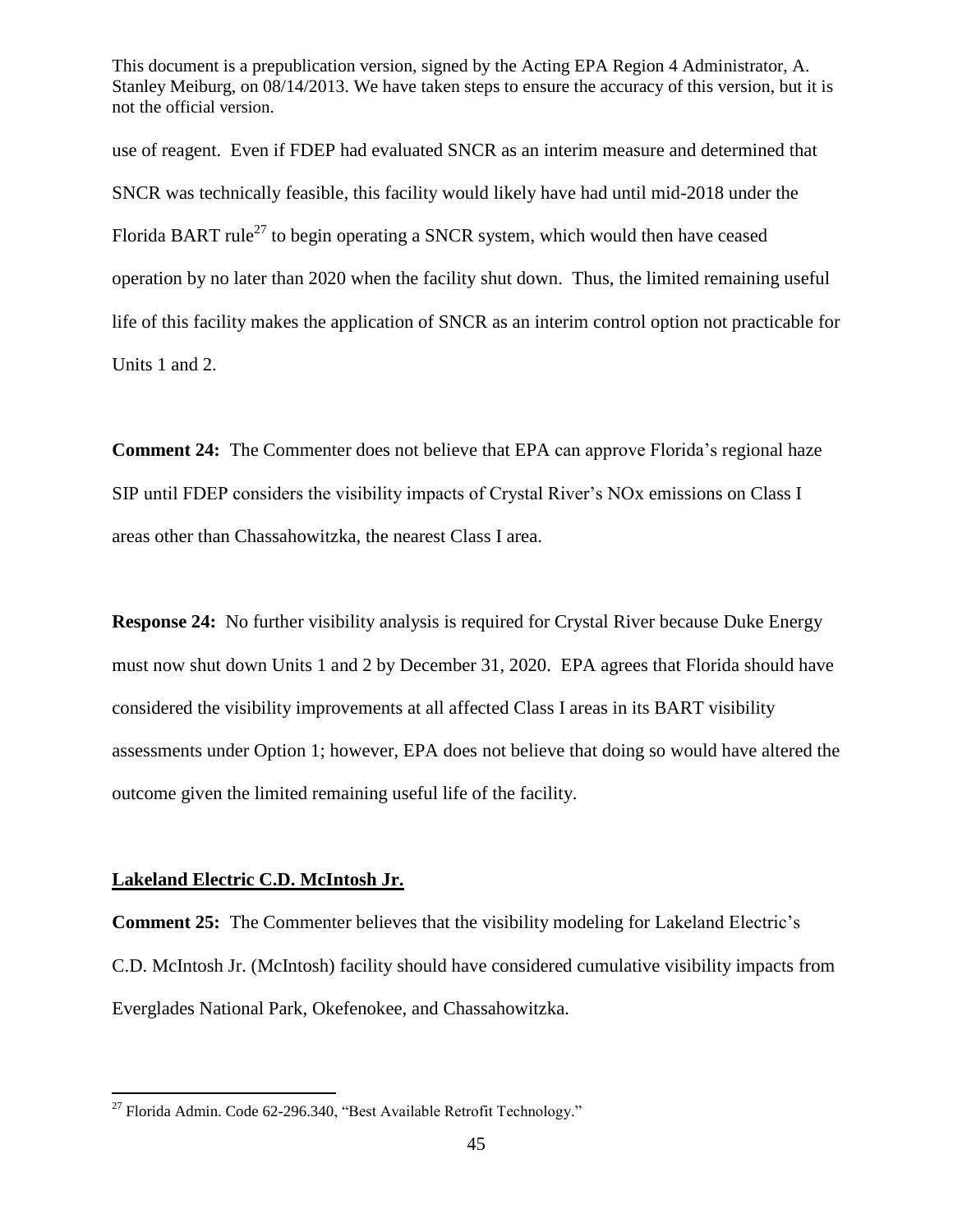**Response 25:** As a general matter, EPA agrees that Florida should have considered the visibility improvements at all affected Class I areas in its BART visibility assessments. For the McIntosh BART analysis, Florida modeled visibility impacts at Chassahowitzka, the nearest Class I area to the facility, as well as at Everglades National Park and Okefenokee, the other mandatory Class I Federal areas within the surrounding 300 km CALPUFF modeling domain used by FDEP. FDEP conducted the visibility modeling consistent with the modeling protocol that VISTAS developed for preparing BART analyses entitled *Protocol for the Application of the CALPUFF Model for Analyses of Best Available Retrofit Technology (BART)*. (See appendix L of the Florida regional haze SIP submittal.) This modeling protocol was developed in a transparent manner involving states, EPA, NPS, FWS, and any other interested entities that wished to participate in the public process. The protocol establishes 300 km as the boundary around a BART-subject source in which to model potential visibility impacts at Class I areas, and consistent with this protocol, FDEP modeled the highest visibility impact from the three Class I areas within a 300 km radius of the source.

While FDEP should have considered the visibility improvement at Everglades and Okefenokee when conducting its BART analyses for McIntosh, EPA does not believe that FDEP not doing so has rendered its BART determinations unreasonable. As discussed in more detail in the responses below, FDEP rejected several  $SO<sub>2</sub>$  BART options based on excessive cost, not visibility improvement. Moreover, while FDEP did eliminate several NOx BART options based on low visibility improvement, those values were so low that EPA does not believe that a consideration of cumulative impacts would alter the reasonableness of FDEP's conclusions, especially in light of the fact that the baseline visibility impacts for the 98<sup>th</sup> percentile most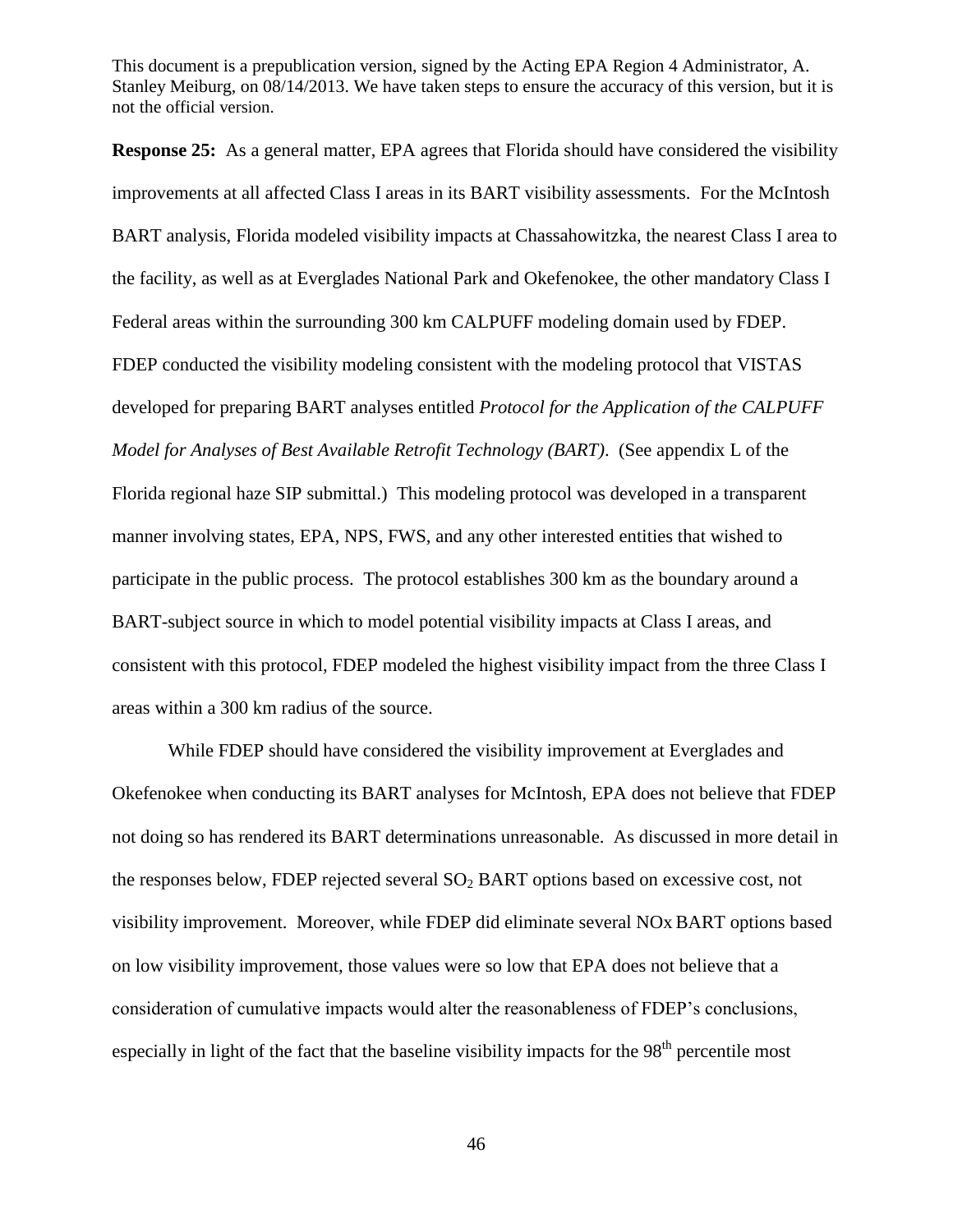impacted day at Everglades and Okefenokee were only 31 percent and 27 percent, respectively, of those at Chassahowitzka.

**Comment 26**: EPA received several comments regarding the adequacy of the NOx BART analysis for Units 1 and 2 at McIntosh. According to the Commenter, EPA cannot approve the BART determination without: (1) fully evaluating SNCR as a retrofit technology for Unit 2; (2) considering additional available retrofit control technologies such as low NOx burners, overfire air systems, and flue gas recirculation for Unit 1; (3) setting a NOx emissions limit for Unit 1; (4) demonstrating why a selective catalytic reduction (SCR) control efficiency greater than 80 percent is not achievable; and (5) calculating the cost-effectiveness of SCR for each individual unit. The Commenter also states that even the incorrect cost-effectiveness values calculated for SCR fall within the range of acceptable values and that SCR should therefore have been selected as BART.

**Response 26:** Regarding a SNCR evaluation for Unit 2, this unit already has combustion controls in place (flue gas recirculation), lowering its worst case 24-hour NOx emission rate<sup>28</sup> to approximately 0.22 lb/MMBtu, comparable to what can be achieved with SNCR for this unit. In addition, the technical feasibility of installing SNCR on these units is uncertain because an engineering study would need to be undertaken to ascertain whether the units operate within the temperature range required by SNCR.

 $^{28}$  This emissions rate reflects the maximum daily actual emissions from 2001-2003 for Unit 2 used in Florida's CALPUFF modeling.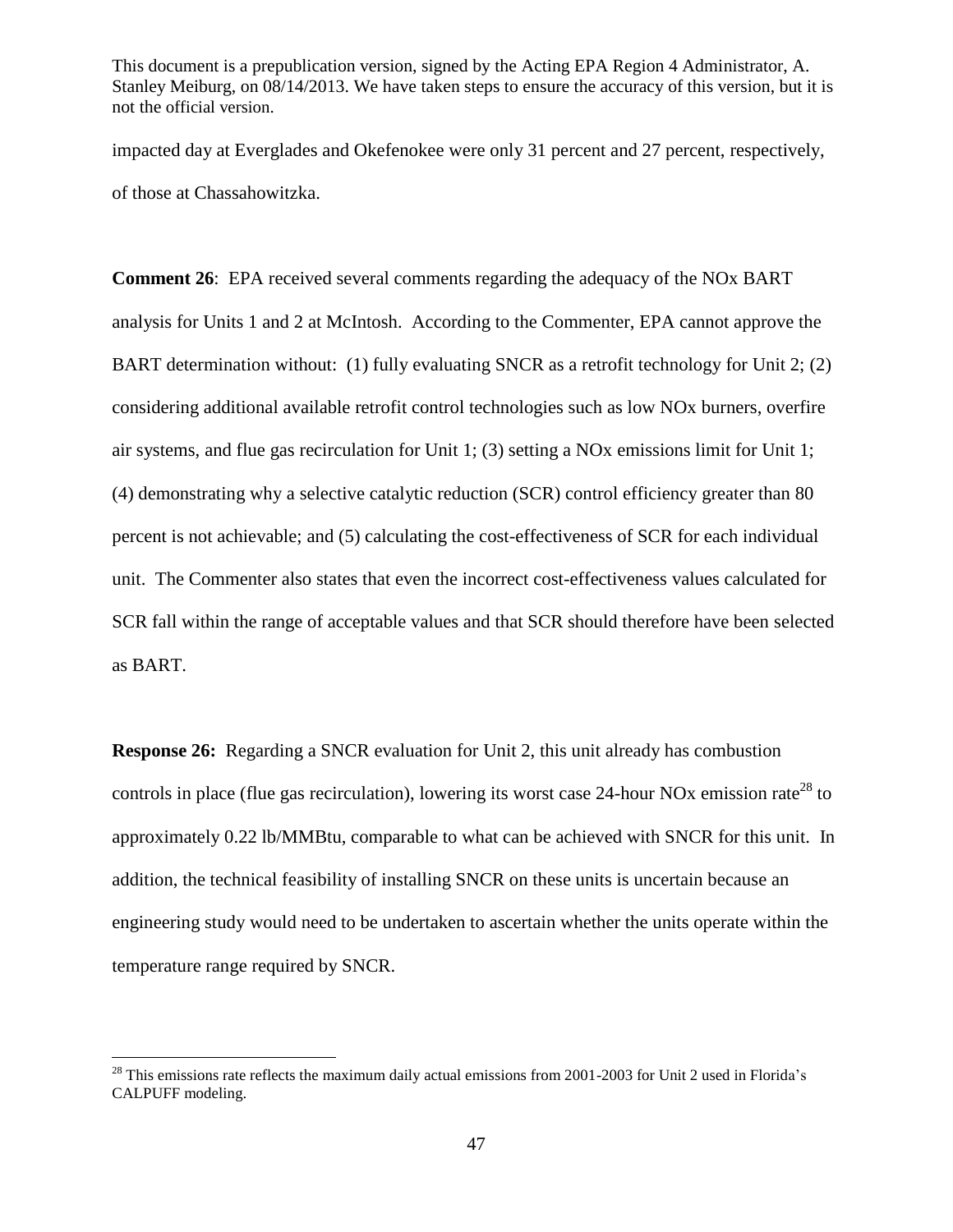With regard to the Commenter's remaining concerns for Units 1 and 2, the BART modeling for Units 1 and 2 predicted a total visibility impact of 0.31 dv at Chassowitzka from their combined NOx emissions and a visibility impact of approximately 0.20 dv from the NOx emissions at Unit  $1.^{29}$  Moreover, EPA reviewed the operations of Unit 1 and concluded that the modeling based on 2001 to 2003 emissions was sufficiently conservative compared to present operations. Unit 1 emitted a total of 12.3 tons of NOx from 2009 through 2012, according to EPA's CAMD database, whereas the baseline BART modeling assumed that Unit 1 emitted 2,119 tons of NOx per year.

FDEP placed greater weight on the lack of potential visibility improvement from controlling  $NO<sub>x</sub>$  at Units 1 and 2 than the other statutory factors due to the modeling results described above and concluded that no additional controls were required to satisfy NOx BART and that no adjustment to the existing permits were warranted. Furthermore, because the available controls (low  $NO<sub>X</sub>$  burners, flue gas recirculation, and SNCR) for Unit 1 would only reduce the visibility impacts by 25 to 50 percent, the anticipated improvement from these controls would be as low as 0.05 to 0.1 dv assuming 2001-2003 emission levels. Under the same logic, adjusting the control efficiency of the modeled SCR system from 80 to 90 percent or calculating the cost-effectiveness individually for each unit would not change the fact that the visibility improvement associated with the installation of NOx controls would remain low.

 Regarding a NOx BART emissions limit for Unit 1, the RHR does require an emissions limit for each visibility-impairing pollutant at each BART-subject source. FDEP submitted a letter to EPA dated July 30, 2013, in which it committed to provide EPA with a regional haze SIP

 $29$  The BART modeling estimates the maximum eighth highest visibility impact at Chassahowitzka from the emissions from these units over the baseline period to be 1.617 dv with a NOx contribution of approximately 0.31 dv. See Exhibit 2 of the Florida regional haze submittal, page 416. Unit 1 contributes approximately two-thirds of the total NOx emissions from these units. See Exhibit 2 of the Florida regional haze submittal, page 415.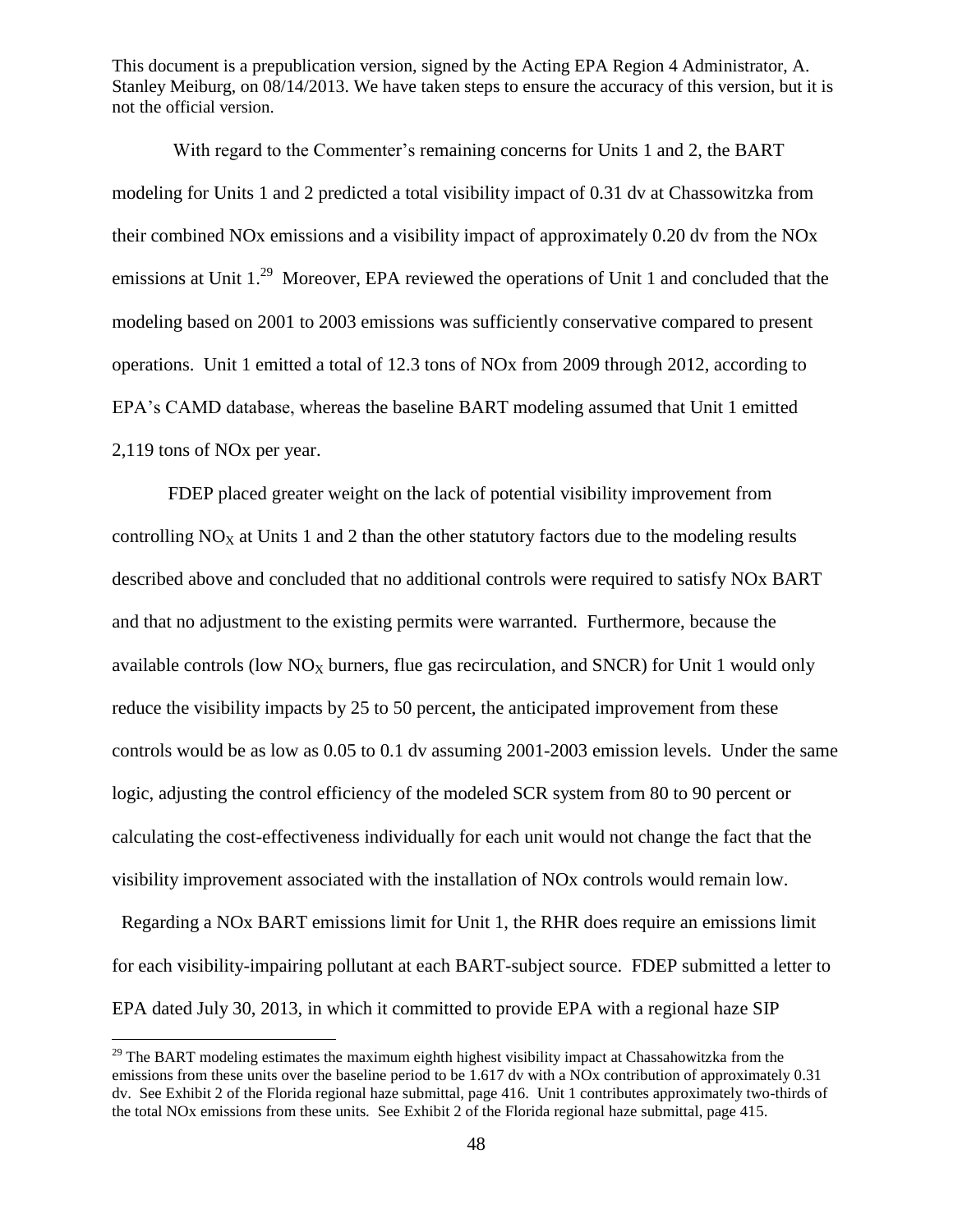revision no later than March 19, 2015, the deadline for the State's five-year regional haze periodic progress report, that will include a NOx BART emissions limit for Unit 1 reflecting best operating practices for good combustion. The State also committed to modify the title V operating permit for the facility by March 19, 2015, to include this limit. The limit will be effective no later than the effective date of EPA's approval of the SIP revision. Because of the limited visibility impact of NOx emissions from Unit 1 and because the BART limit will reflect the existing level of control, EPA concludes that it is reasonable for the State to implement a NOx BART emissions limit for Unit 1 upon EPA's approval of the aforementioned SIP revision. Under these unique circumstances, EPA concludes that  $FDEF's NO<sub>X</sub> BART$  determination for the McIntosh facility was ultimately reasonable. The major visibility-impairing pollutant of concern at this source,  $SO_2$ , has been addressed, and the delay in establishing a NOx BART emissions limit for Unit 1 will have no appreciable impact on visibility at any Class I area.

**Comment 27**: The Commenter alleges that FDEP overestimated the costs and underestimated the visibility benefits of reducing fuel oil sulfur content in its  $SO<sub>2</sub> BART$  analysis for McIntosh and submitted an analysis evaluating the visibility benefits of reducing the fuel oil sulfur content and associated costs. According to the Commenter, FDEP should have included the visibility improvements at Everglades National Park and Okefenokee Wilderness Area associated with the 0.7 percent sulfur fuel evaluation and should not have used the 2001-2003 baseline period to estimate heat inputs and fuel costs.

**Response 27:** EPA disagrees with the Commenter. With respect to the information provided by the Commenter, EPA finds that the Commenter used different baselines to evaluate the costs and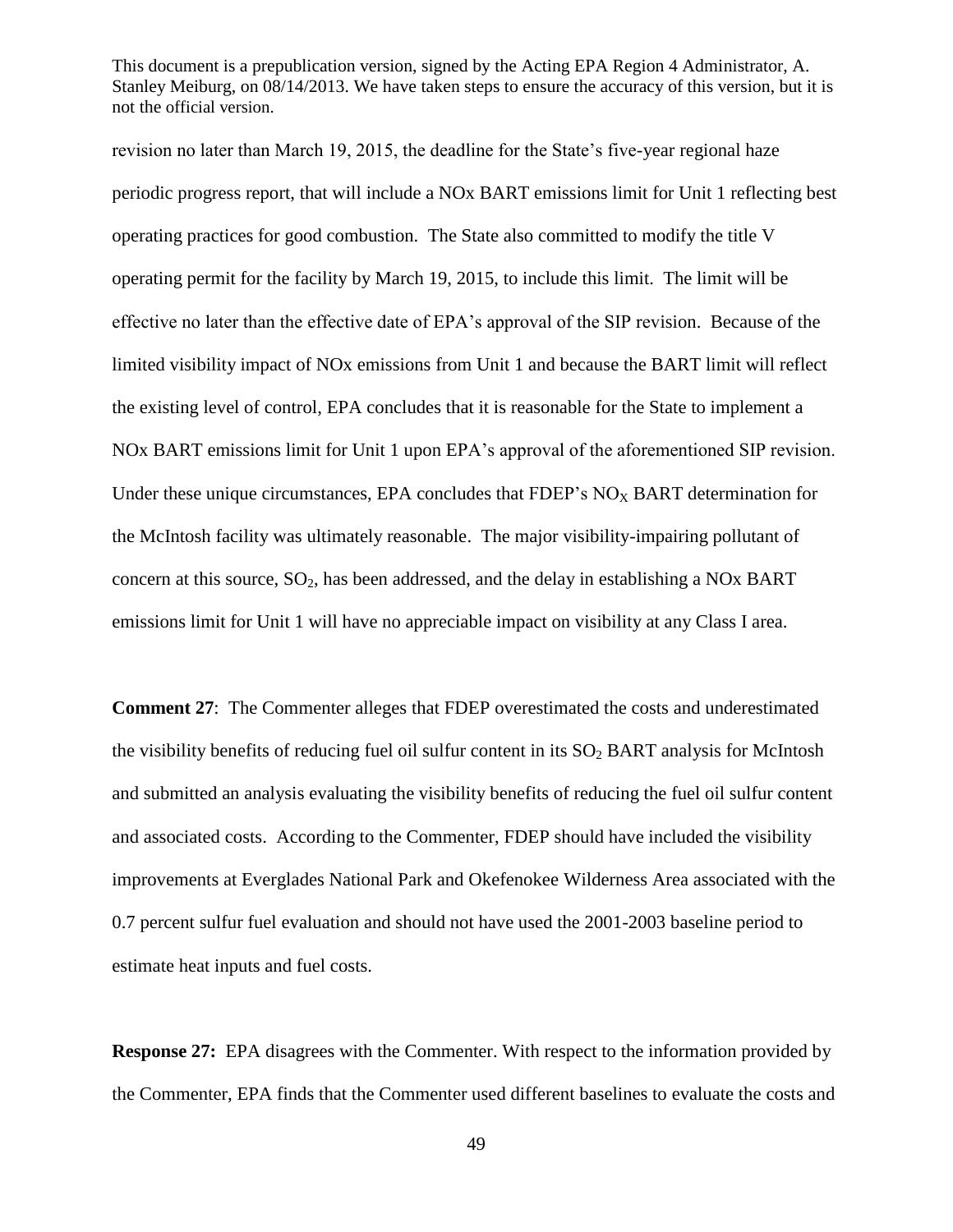visibility benefits of a lower sulfur content fuel oil. Specifically, the Commenter based costs on lower 2009-2011 operating rates and fuel-use data, but evaluated visibility benefits based on a 2001-2003 baseline period with a much higher operating rate. This approach neglects to consider that less fuel use would result in less visibility impairment. Had the Commenter adjusted the visibility benefits to match 2009-2011 operating rates, the visibility benefits would have been much lower. Therefore, the Commenter's \$/dv estimates are artificially low. Consistent with the State's BART modeling protocol, FDEP's visibility modeling was appropriately based on a 2001-2003 baseline for estimates of both visibility impacts and fuel consumption, assuring that higher visibility impacts from the higher level of fuel utilization in that period were properly considered. FDEP then based total costs on the latest estimates of fuel costs assuming baseline year consumption. Finally, while FDEP should have considered cumulative visibility impacts in assessing the 0.7 percent sulfur fuel oil option, it is ultimately of no consequence because FDEP selected this option as BART for both Units 1 and 2.

**Comment 28:** The Commenter states that FDEP should not have eliminated DSI as SO<sub>2</sub> BART for McIntosh because "the space required for DSI is minimal, as is the capital cost."

**Response 28**: EPA notes that DSI requires an adequate PM control device to collect the sulfate particles generated by the sorbent injection system. Currently, there are no add-on particulate controls on the oil-fired units at McIntosh. Installation of DSI would therefore require installation of a fabric filter system or ESP to capture the sulfate particles generated. The expense of adding a new particulate control system in addition to DSI itself would have made this control option not cost-effective for Units 1 and 2 at McIntosh.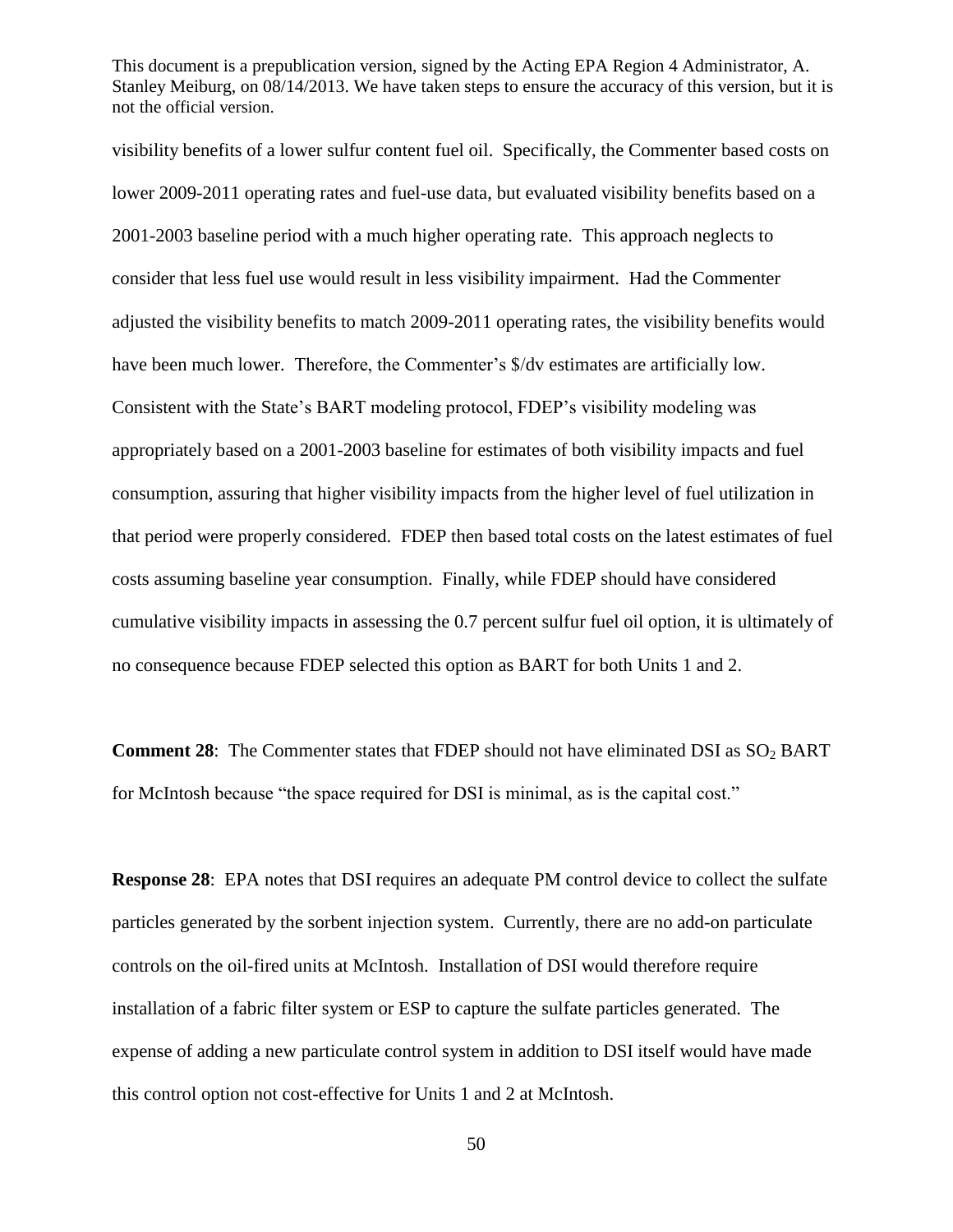**Comment 29**: The Commenter believes that FDEP also should have evaluated the firing of 0.3 percent sulfur fuel oil, 0.5 percent sulfur fuel oil, distillate, and Ultra Low Sulfur Diesel (ULSD) in its SO<sub>2</sub> BART analysis for McIntosh.

**Response 29:** As is discussed in more detail in EPA's response to Comment 14, the BART Guidelines do not require states to list all permutations of available control levels that exist for a given technology. FDEP evaluated switching from 0.7 percent sulfur fuel oil to 0.3 percent sulfur fuel oil in its BART analyses for several other facilities. In these other instances, FDEP presented the cost-effectiveness of switching to 0.7 percent and 0.3 percent sulfur fuel oils, which are the commonly-available grades of residual fuel oil. The use of 0.5 percent sulfur fuel oil would require a blending of these two fuel oils, and its cost-effectiveness can be interpolated from the information provided. Distillate and ULSD would be substantially more expensive than 0.3 percent sulfur fuel oil, which FDEP had already determined was not cost-effective. FDEP did not re-perform this analysis for Units 1 and 2 at McIntosh because distillate oil and ULSD were found to not be cost-effective in the BART analyses for other facilities. EPA does not believe that an explicit evaluation of these additional fuels for McIntosh would have resulted in a different conclusion because the analysis is dependent on fuel cost, and fuel cost is approximately uniform among the facilities evaluated by FDEP given that the suppliers of fuel oil in Florida that service the other EGUs are the same as those that supply Lakeland Electric, including the McIntosh facility.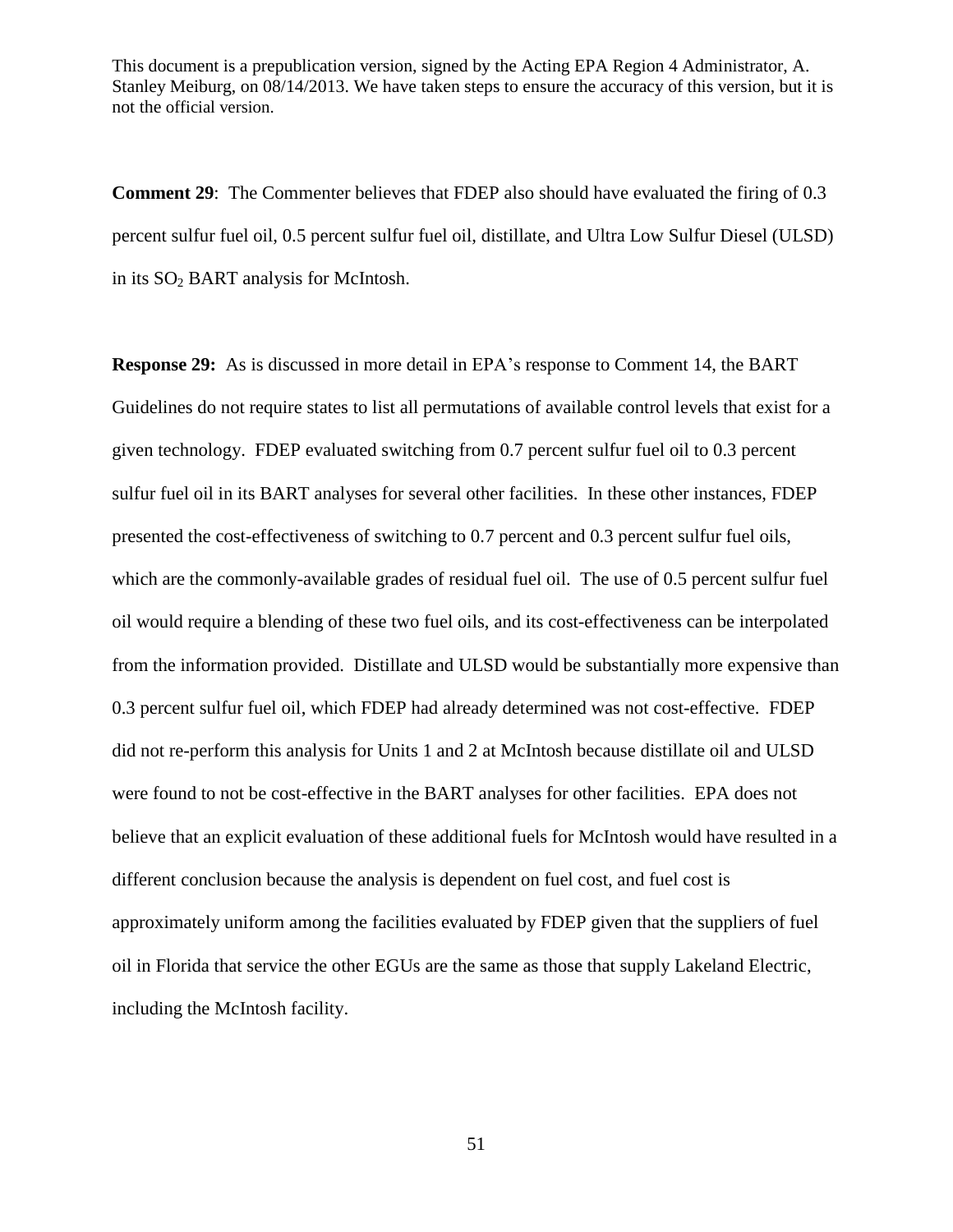#### **FPL Manatee**

**Comment 30:** The Commenter believes that FDEP also should have considered 0.5 percent sulfur fuel oil, distillate, and ULSD fuel oils in the  $SO<sub>2</sub> BART$  analysis for FPL Manatee (Manatee).

**Response 30:** See response to Comment 29. The same rationale for not assessing additional fuels at McIntosh also applies to Manatee.

**Comment 31:** The Commenter alleges that FDEP overestimated the costs and underestimated the visibility benefits of reducing fuel oil sulfur content in evaluating  $SO<sub>2</sub> BART$  options. According to the Commenter, FDEP should have included the cumulative visibility improvements at Everglades National Park and Chassahowitzka Wilderness Area associated with the fuel switching options and should have used a 2009-2011 baseline period to estimate heat inputs and fuel costs rather than the 2001-2003 period chosen by FDEP. The Commenter contends that  $0.3$  percent sulfur fuel oil is  $SO<sub>2</sub>$  BART because FDEP overestimated the cost of switching to this fuel oil by not considering that the use of fuel oil is "likely to continue to decrease in favor of gas."

**Response 31:** In regards to the comments on cost estimates and the correct baseline period, see the response to Comment 27. In regards to the comment on cumulative visibility benefits, while EPA agrees that Florida should have considered the visibility improvements at all affected Class I areas in its BART visibility assessments, EPA does not believe that doing so would have altered the outcome here. For the Manatee BART analysis, Florida modeled visibility impacts at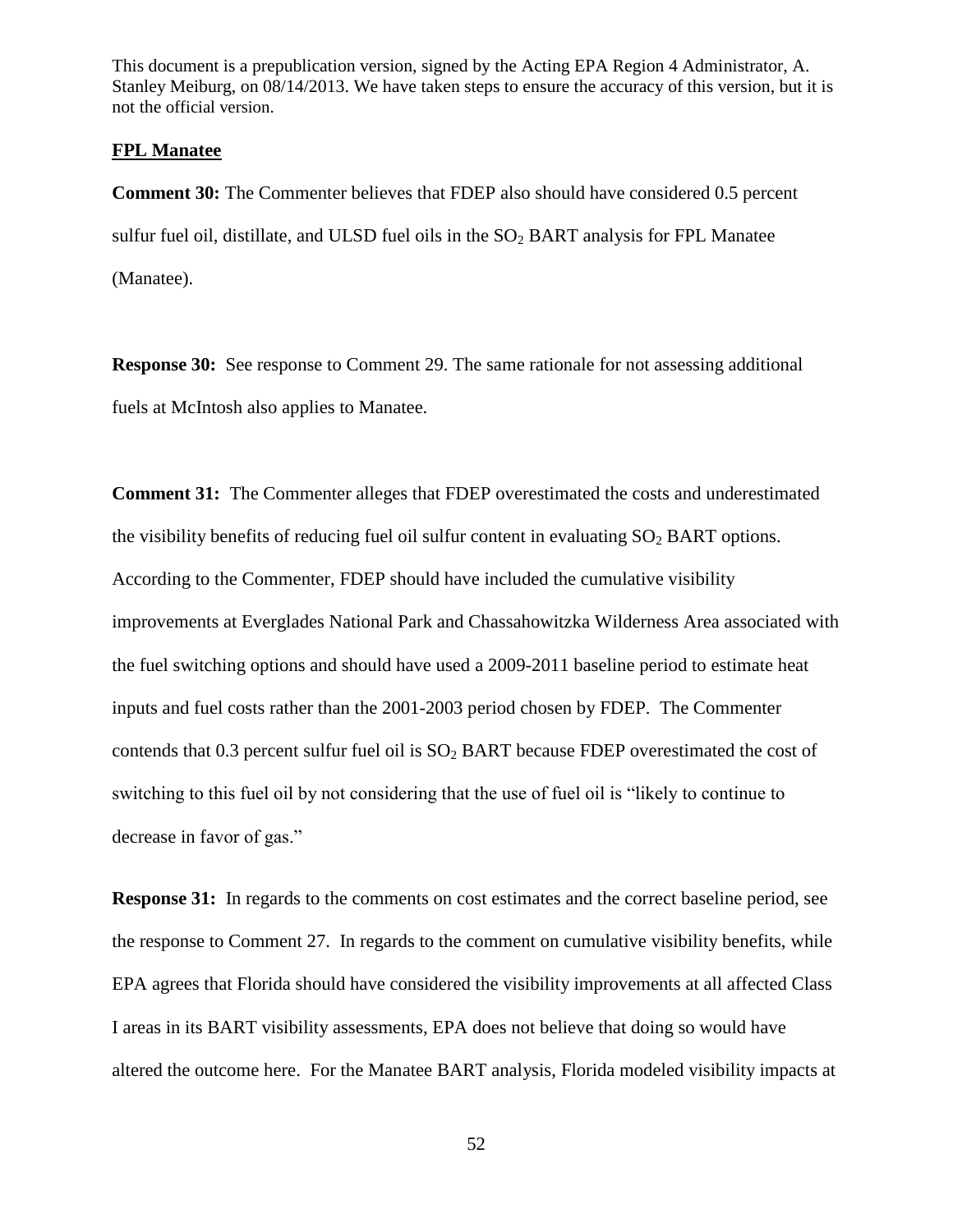the Chassahowitzka National Wildlife Area as well as at Everglades National Park, the only other mandatory Class I Federal area within the surrounding 300 km CALPUFF modeling domain. For  $SO_2$  BART, FDEP evaluated the costs and visibility benefits associated with switching from 1.0 percent sulfur fuel oil to 0.7 percent and 0.3 percent sulfur fuel oil. FDEP selected 0.7 percent sulfur fuel oil as BART at a cost-effectiveness of \$5,468/ton of  $SO<sub>2</sub>$  reduced and rejected 0.3 percent sulfur fuel oil at a cost-effectiveness of \$6,542/ton of  $SO_2$  reduced. The incremental cost-effectiveness of lowering the sulfur level in fuel oil from 0.7 percent to 0.3 percent was  $\frac{1}{2}$ , 348/ton of SO<sub>2</sub> reduced. The Commenter did not provide any data in support of its contention that the use of fuel oil is likely to continue to decrease in favor of gas such that a switch to 0.3 percent sulfur fuel oil would be more cost effective. EPA agrees with FDEP's  $SO<sub>2</sub>$ BART determination and is not persuaded that, given the incremental cost-effectiveness of more stringent controls, consideration of cumulative visibility benefits or the Commenter's assumptions regarding trends in fuel oil usage would have resulted in a different BART determination for  $SO_2$ .

**Comment 32:** The Commenter argues that BART should be a fuel-specific determination and that EPA should not allow the source to blend a fuel oil with sulfur content higher than what is determined to be BART with natural gas. The Commenter believes that blending fuel oil with natural gas is not a legitimate offset because natural gas would be used anyway.

**Response 32:** EPA disagrees with the Commenter's view that BART needs to be a fuel-specific determination. Except in cases where work practices are delineated, BART is an emissions limit,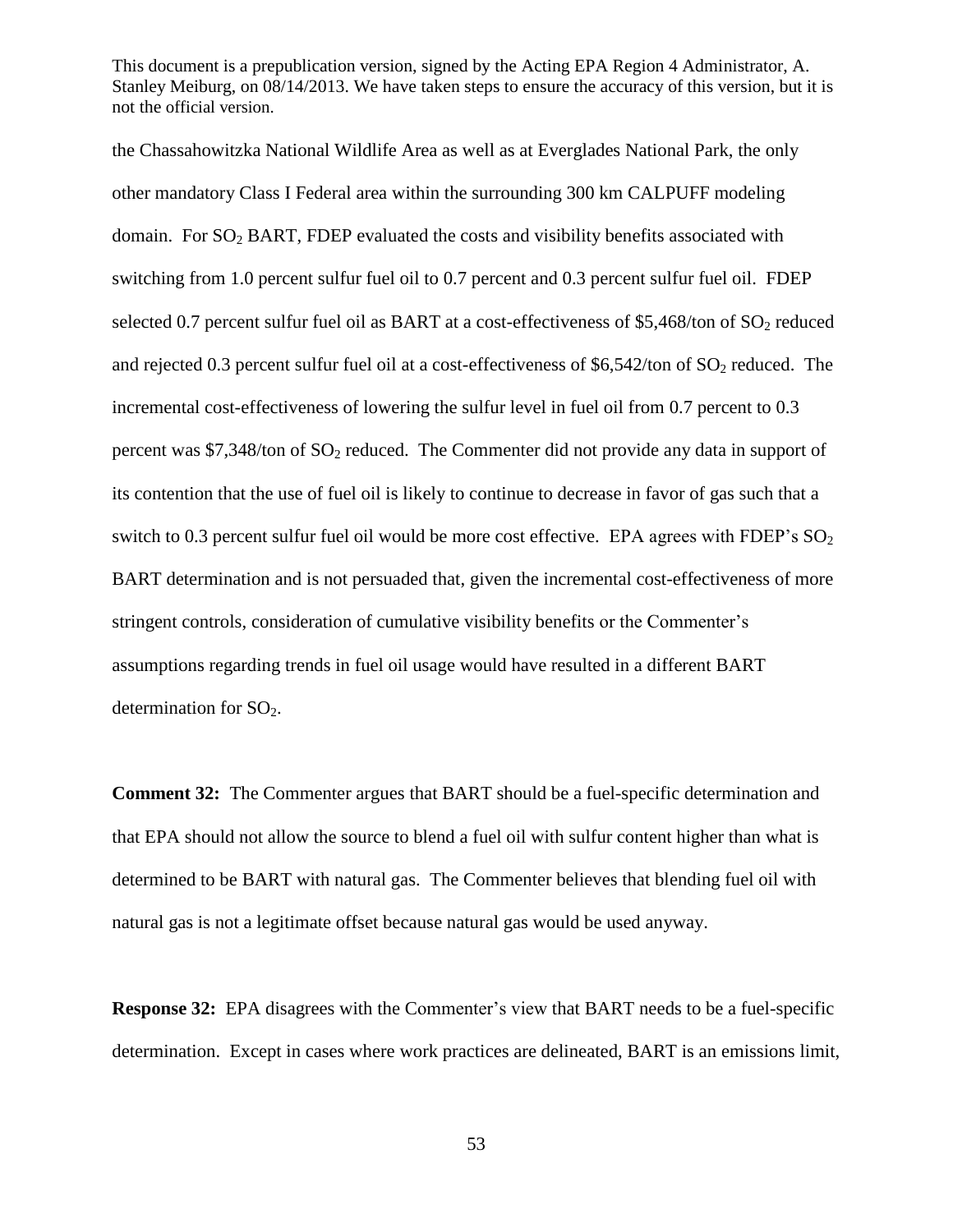not a specified technology.<sup>30</sup> Blending fuels to lower the emissions rate is an acceptable and cost-effective method to reduce emissions and their associated visibility impacts, and it is allowed by the EPA New Source Performance Standards (NSPS) subpart D rules for oil-fired boilers. The Commenter's statement that "natural gas would be used anyway" is not explained or supported.

**Comment 33:** The Commenter believes that FDEP should have evaluated additional combustion controls and SNCR in the NOx BART analysis for Manatee and cites to units in EPA's CAMD database with lower NOx emissions rates than the rate selected as NOx BART.

**Response 33**: The Manatee units are currently equipped with multiple NOx emissions control methods including: flue gas recirculation, overfire air systems, staged combustion, low NOx burners, and re-burn. FDEP assessed SCR as a technically feasible post-combustion NOx control, but did not evaluate SNCR. For oil-fired units, the technical feasibility of SNCR is uncertain because SNCR depends on the availability of an accessible location within the furnace with relatively high temperatures where injectors could be installed. To determine whether such a location existed in these units would have required a detailed engineering analysis because oilfired boilers typically operate at lower peak temperatures than coal-fired boilers. While the BART Guidelines ordinarily require states to make a reasoned determination that a widely available control technology, such as SNCR, is technically infeasible before rejecting it, EPA does not believe that SCR would be BART for NOx at Manatee. Six to 17 percent of the 98th percentile visibility impact at the Chassahowitzka Wilderness Area from 2001- 2003 was

 $30$  40 CFR part 51 appendix Y, I.E.3.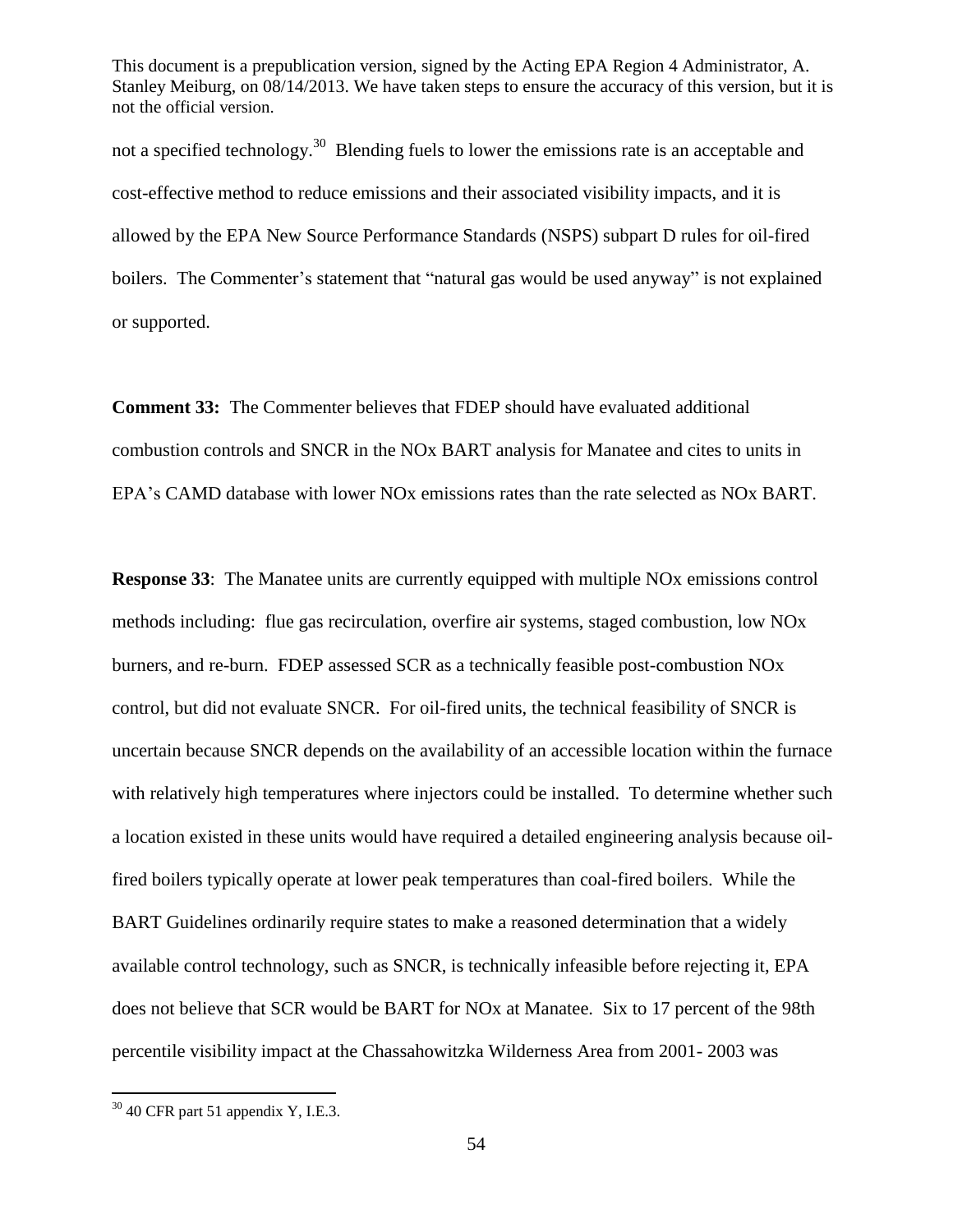attributable to NOx emissions from Manatee. FDEP evaluated SCR operating at 90 percent efficiency as part of its BART analysis for Manatee and determined that this control technology would improve visibility by 0.47 dv at a cost of \$3,776/ton of NOx reduced, or approximately \$66 million/dv. The likely visibility improvement from SNCR, if it were feasible for these oilfired units, would range from 0.1 dv to 0.2 dv (assuming a 25 to 40 percent reduction potentially achievable with the use of SNCR). EPA concludes that, in light of the visibility improvement predicted for a highly efficient SCR, that a more thorough evaluation of a less effective technology would not have changed the State's BART determination.

#### **FPL Martin Power Plant**

**Comment 34:** The Commenter believes that FDEP also should have considered 0.5 percent sulfur fuel oil, distillate, and ULSD fuel oils in the  $SO<sub>2</sub> BART$  analysis for FPL Martin Power Plant (Martin).

**Response 34**: See the response to Comment 29.

**Comment 35:** The Commenter contends that FDEP inappropriately dismissed FGD systems from consideration as BART because, according to the Commenter, FGD systems are "feasible" and in use on oil-fired boilers" even though these systems "are seldom used on oil-fired boilers because it is more cost-effective to reduce fuel sulfur content."

**Response 35:** According to the BART Guidelines, "[a]vailable retrofit control options are those air pollution control technologies with a practical potential for application to the emissions unit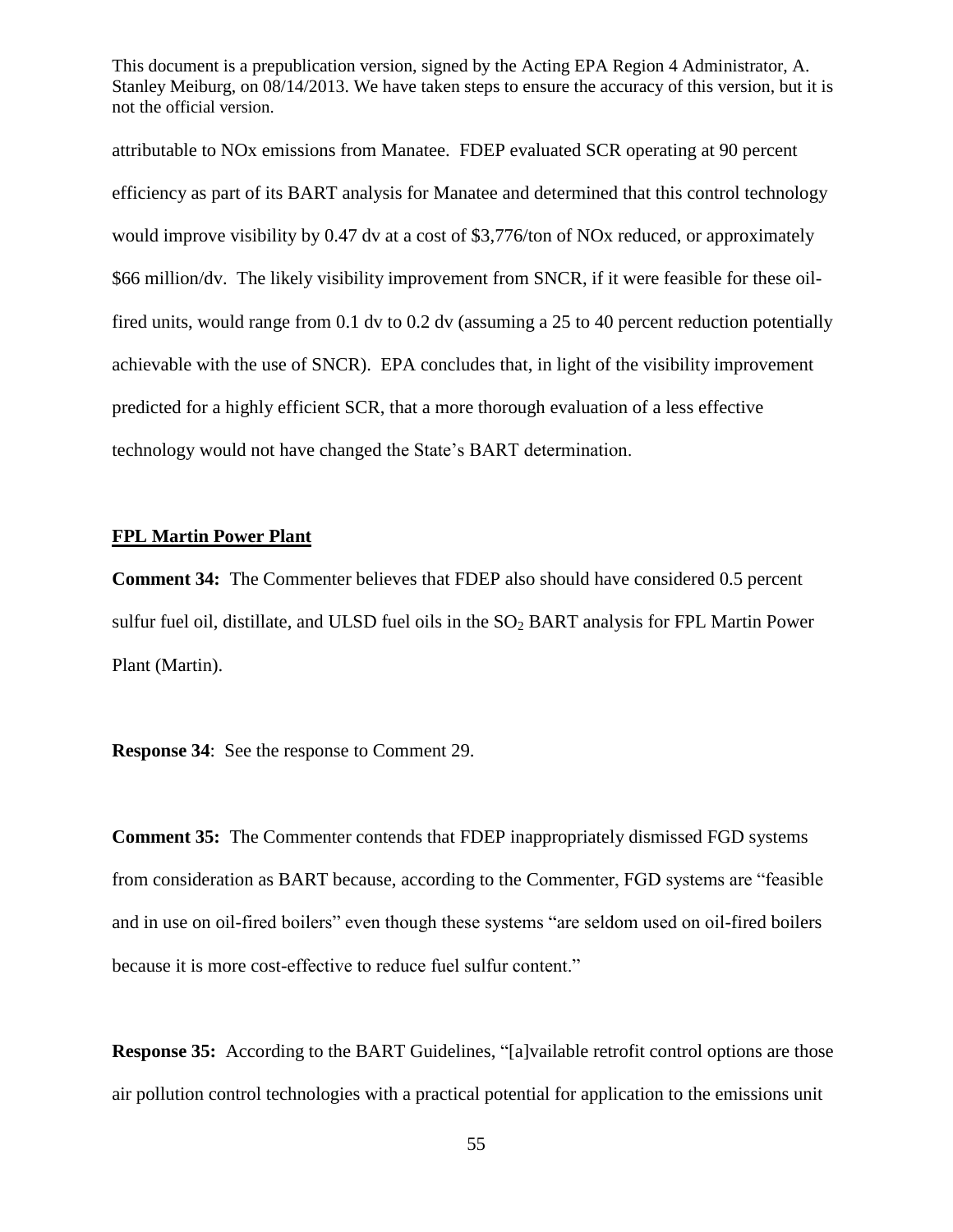and the regulated pollutant under evaluation."<sup>31</sup> Based on a review of EPA's Reasonably Available Control Technology/ Best Available Control Technology/ Lowest Achievable Emissions Rate (RACT/BACT/LAER) Clearinghouse,<sup>32</sup> EPA is not aware of any oil-fired utility boilers currently equipped with a FGD system. As noted by the Commenter, oil-fired utility boilers that need to reduce  $SO_2$  emissions typically rely on lower sulfur fuel oil where the desulfurization is conducted at the refinery rather than after combustion in the utility boiler. Thus, EPA believes that the State's decision not to include FGD in the BART analysis for this facility was reasonable and consistent with the BART Guidelines.

**Comment 36:** The Commenter alleges that FDEP overestimated the costs and underestimated the visibility benefits of reducing fuel oil sulfur content in evaluating  $SO<sub>2</sub> BART$  options. According to the Commenter, FDEP should have included the cumulative visibility improvements at Everglades National Park and Chassahowitzka Wilderness Area associated with the fuel switching options and should have used a 2009-2011 baseline period to estimate heat inputs and fuel costs rather than the 2001-2003 period chosen by FDEP.

**Response 36:** In regards to the comments on cost estimates and the correct baseline period, see the response to Comment 27. In regards to the comment on cumulative visibility benefits, while EPA agrees that Florida should have considered the visibility improvements at all affected Class I areas in its BART visibility assessments, EPA does not think doing so would have altered the outcome here. For the Martin BART analysis, Florida modeled visibility impacts at the

 $31$  40 CFR part 51 appendix Y, IV.D.1.

 $32$  [http://cfpub.epa.gov/RBLC/.](http://cfpub.epa.gov/RBLC/)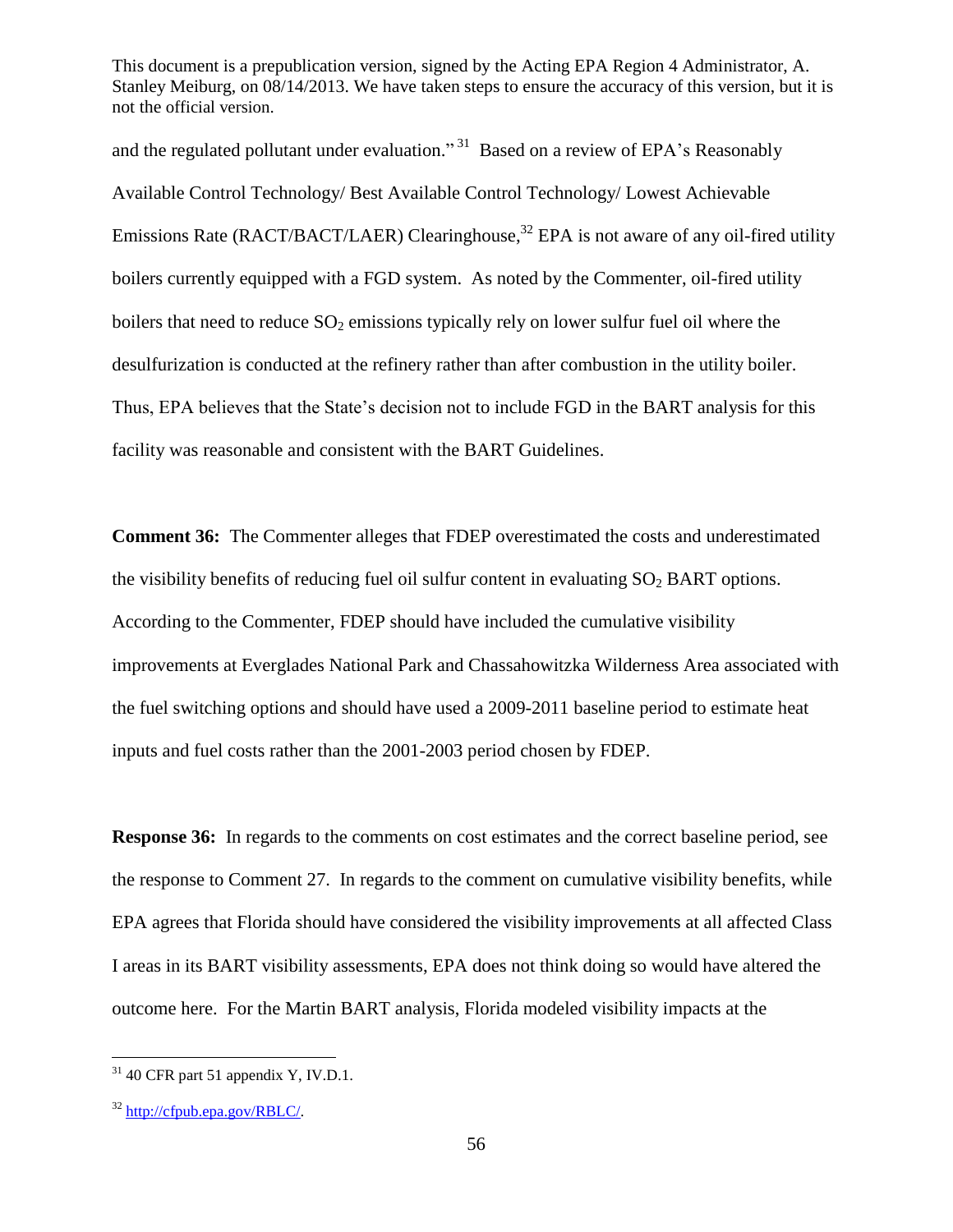Chassahowitzka Wilderness Area as well as at Everglades National Park, the only other mandatory Class I Federal area within the surrounding 300 km CALPUFF modeling domain. For SO<sub>2</sub> BART, FDEP evaluated the costs and visibility benefits associated with switching from 0.7 percent sulfur fuel oil to 0.3 percent sulfur fuel oil. FDEP rejected 0.3 percent sulfur fuel oil at a cost-effectiveness of  $$7,348$ /ton of  $SO<sub>2</sub>$  reduced. Similarly, for NOx BART, FDEP evaluated the costs and visibility benefits associated with the installation of SCR. FDEP rejected SCR at a cost-effectiveness of \$5,323/ton of  $NO<sub>X</sub>$  reduced, with a visibility improvement at Chassahowitzka of just 0.15 dv. EPA agrees with FDEP's  $SO_2$  and NOx BART determinations and is not persuaded, given the cost-effectiveness values associated with more stringent controls, that consideration of cumulative visibility benefits would have resulted in a different BART determination for  $SO<sub>2</sub>$ .

**Comment 37:** The Commenter believes that FDEP should have evaluated additional combustion controls and SNCR in the NOx BART analysis and cites to units in EPA's CAMD database with lower NOx emissions rates than the rate selected as NOx BART.

**Response 37**: See the response to Comment 33. The Martin units, like the Manatee units, are currently equipped with multiple NOx emissions control methods including flue gas recirculation, overfire air systems, staged combustion, and low NOx burners. FDEP assessed SCR as a technically feasible post-combustion NOx control, but did not evaluate SNCR. For oilfired units, the technical feasibility of SNCR is uncertain because SNCR depends on the availability of an accessible location within the furnace with relatively high temperatures where injectors could be installed. To determine whether such a location existed in these units would have required a detailed engineering analysis because oil-fired boilers typically operate at lower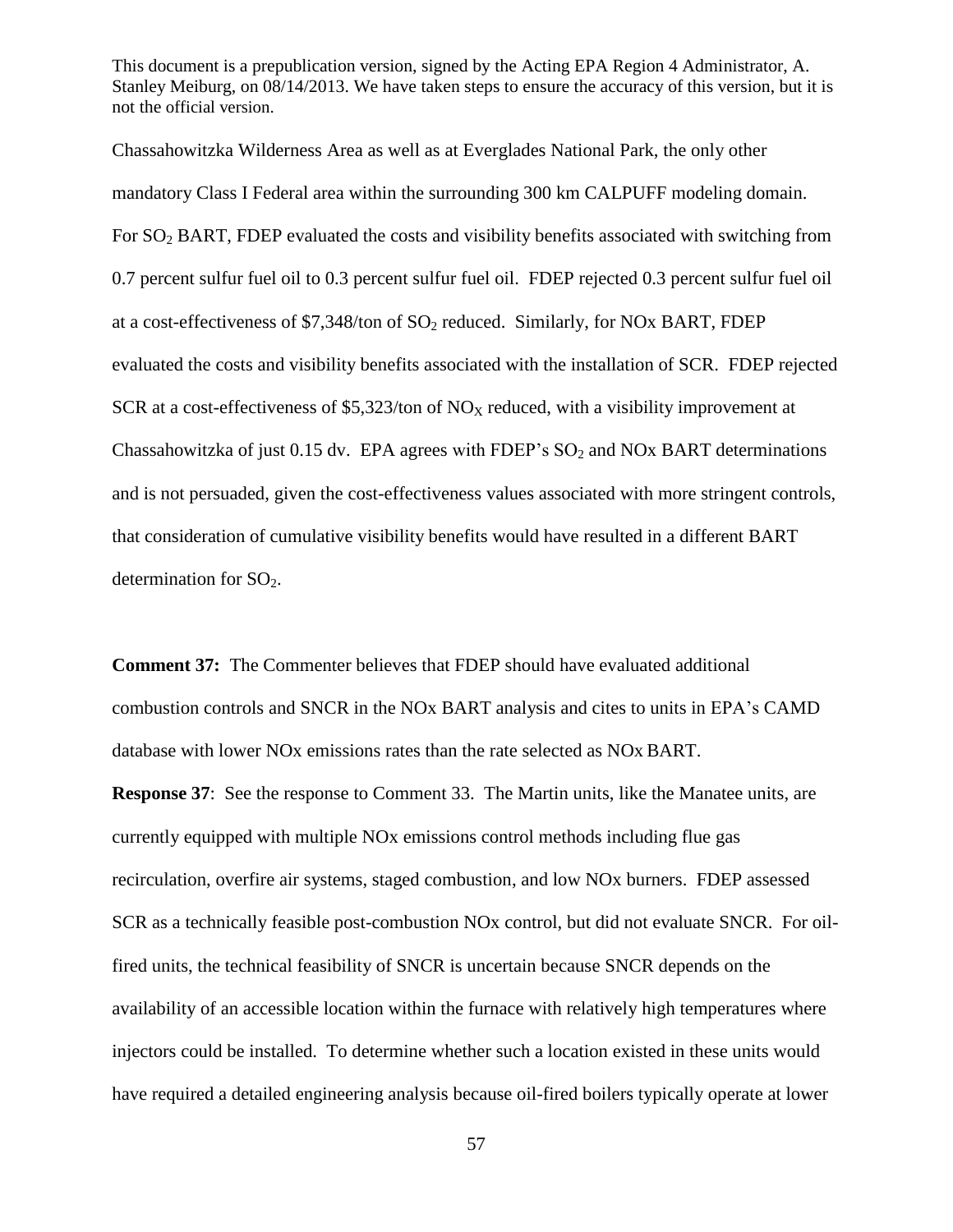peak temperatures than coal-fired boilers. While the BART Guidelines ordinarily require states to make a reasoned determination that a widely available control technology, such as SNCR, is technically infeasible before rejecting it, EPA does not believe that SCR would be BART for NOx at Martin. Six to seven percent of the 98th percentile visibility impact at the Chassahowitzka Wilderness Area from 2001 - 2003 was attributable to NOx emissions from Martin. FDEP evaluated SCR operating at 90 percent efficiency as part of its BART analysis for Martin and determined that this control technology would improve visibility by 0.15 dv at a cost of \$5,323/ per ton of NOx reduced. Therefore, the likely visibility improvement from SNCR, if it were feasible for these oil-fired units, would be less than 0.1 dv (assuming a 25 to 40 percent reduction achievable with the use of SNCR). EPA concludes that, in light of the visibility improvement predicted for a highly efficient SCR, that a more thorough evaluation of a less effective technology would not have changed the State's BART determination.

**Comment 38:** The Commenter states that FDEP's PM BART analysis should have considered the increase in PM emissions resulting from the re-injection of fly ash into the boiler and that FDEP "should prohibit the reinjection of fly ash to provide an economical interim reduction in  $PM_{10}$  emissions."

**Response 38:** EPA disagrees that FDEP should have considered the elimination or restriction of fly ash reinjection in its PM BART analysis. EPA has no data on the impacts of fly ash reinjection on oil-fired utility boilers and no basis to determine whether prohibiting fly ash reinjection would improve visibility because of the low particulate load of the flue gas emitted from oil-fired boilers. Although restricting fly ash re-injection is not an emissions control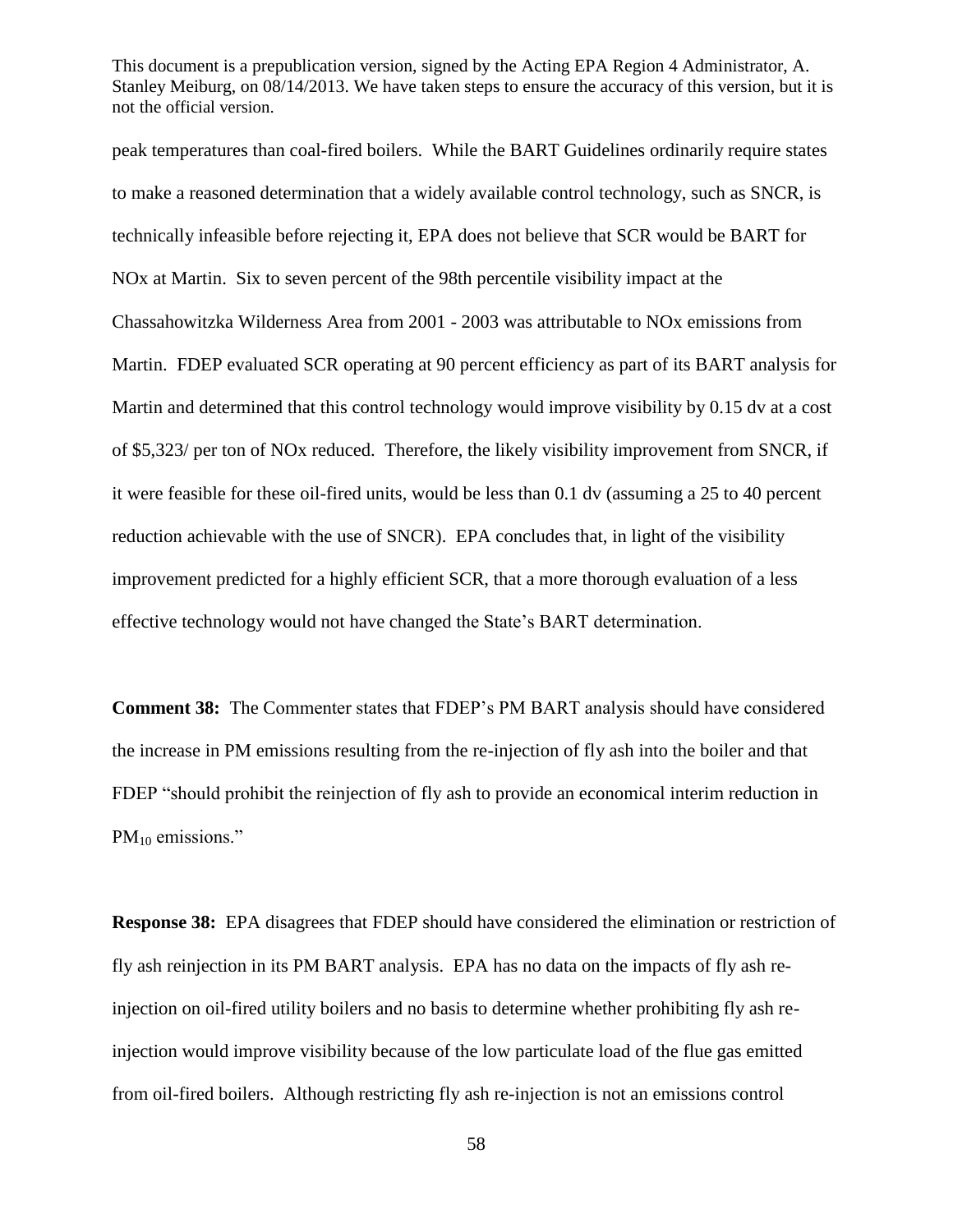technology in the conventional sense, EPA believes that the BART Guidelines' instructions on technical feasibility are instructive. Under the BART Guidelines, a control technology is technically feasible if it is "available" (i.e., if a source owner may obtain it through commercial channels or it is otherwise available within the common sense meaning of the term) and "applicable" (i.e., it can reasonably be installed and operated on the source at issue).<sup>33</sup> An applicability evaluation generally involves consideration of gas stream characteristics, the capabilities of the technology, and unresolvable technical difficulties. Operators of certain coalfired boilers re-inject fly ash for the purpose of energy conservation, not emissions control. Coal-fired boilers generate substantially greater amounts of ash and have particulate control technologies with different characteristics than oil-fired boilers. Although fly ash re-injection has been prohibited for certain coal-fired boilers, there is no evidence that this methodology has been used for oil-fired boilers and no evidence that the gas streams are similar enough such that the process would be applicable as a PM emissions control technique for oil-fired boilers. For these reasons, EPA believes that the Commenter's extrapolation of a control technique from coal-fired to oil-fired boilers is not appropriate in this instance.

#### **FPL Turkey Point Power Plant**

**Comment 39:** The Commenter believes that FDEP also should have considered 0.5 percent sulfur fuel oil, distillate, and ULSD fuel oils in the  $SO<sub>2</sub> BART$  analysis and 0.3 percent sulfur fuel oil, 0.5 percent sulfur fuel oil, distillate, and ULSD fuel oils in the PM BART analysis for FPL Turkey Point Power Plant (Turkey Point).

 $33$  40 CFR part 51 appendix Y, IV.D.2.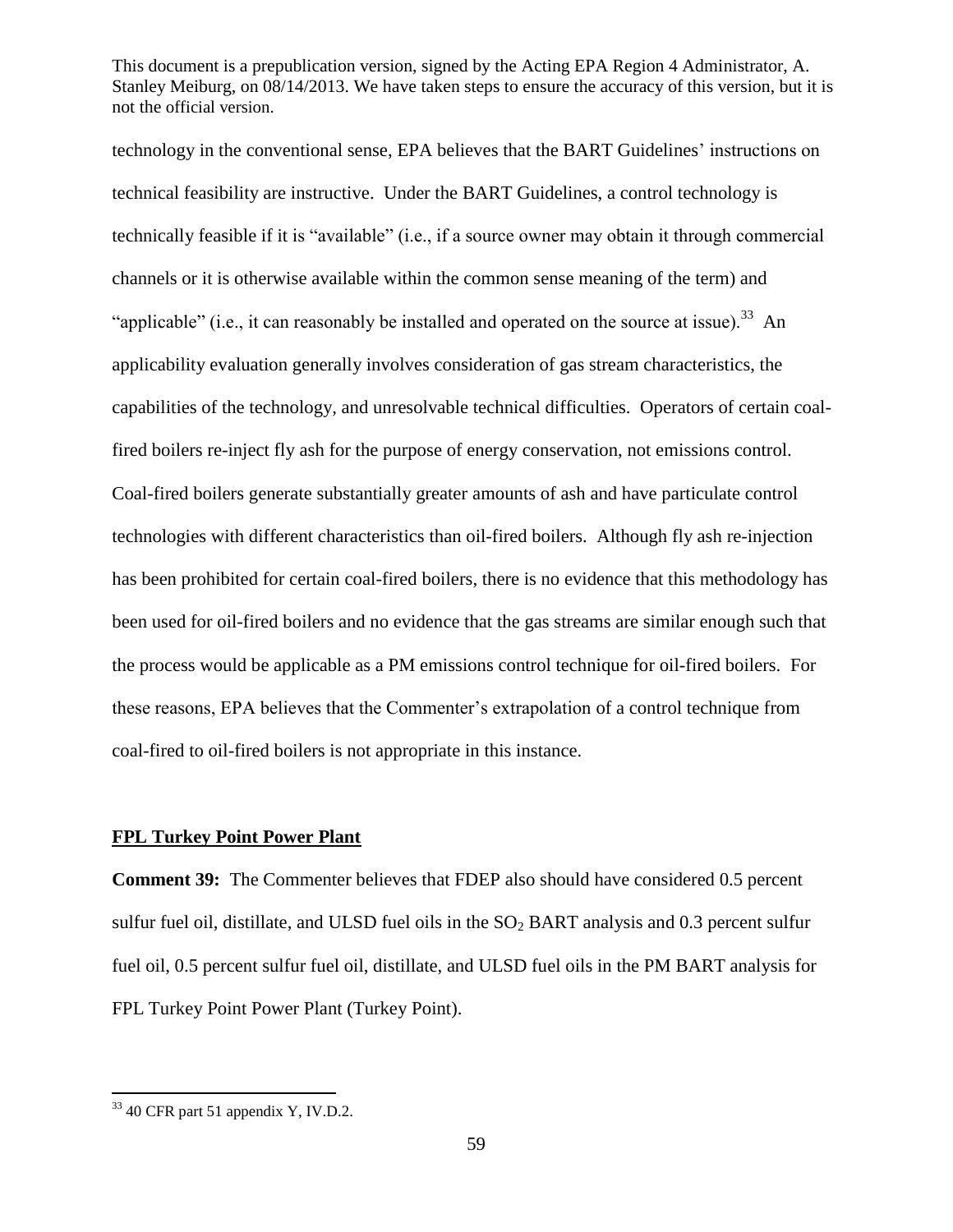**Response 39:** Regarding SO<sub>2</sub> BART, see the response to Comment 29. With regard to PM BART, Unit 2 is shutting down and Unit 1 has a PM emissions limit of 0.07 lb/MMBtu and is limited under BART to operating at no more than 25 percent of capacity on fuel oil with the remainder of operations on natural gas. This limit will result in an emissions reduction of over 80 percent from the baseline emissions from Units 1 and 2 combined. EPA believes that, in light of these conditions and because the baseline PM contribution from this facility is approximately 0.1 dv, any additional PM measures would result in negligible visibility improvement.

**Comment 40:** The Commenter alleges that FDEP overestimated the costs and underestimated the visibility benefits of reducing fuel oil sulfur content in evaluating  $SO<sub>2</sub> BART$  options. According to the Commenter, FDEP should have used a 2009-2011 baseline period to estimate heat inputs and fuel costs rather than the 2001-2003 period chosen by FDEP. The Commenter also believes that it is inconsistent for FDEP to conclude that 0.7 percent sulfur fuel oil is feasible at \$19,197/ton but that 0.3 percent sulfur fuel oil is not feasible at \$16,044/ton and to conclude that its  $SO<sub>2</sub> BART$  determination will produce a significant visibility improvement of 0.6 dv while "dismiss[ing] 2.5 deciview and 1.5 deciview incremental improvements as 'extremely small.'"

**Response 40:** In regards to the comments on cost estimates and the correct baseline period, see the response to Comment 27. Regarding the alleged inconsistency in cost-effectiveness, FDEP did not rely on this factor for its  $SO_2$  BART determination for Turkey Point. As part of an alternative PM emissions reduction strategy, FDEP approved the use of 0.7 percent low sulfur fuel oil, a reduction in the PM emissions limit to 0.07 lb/MMBtu, and a limitation on the use of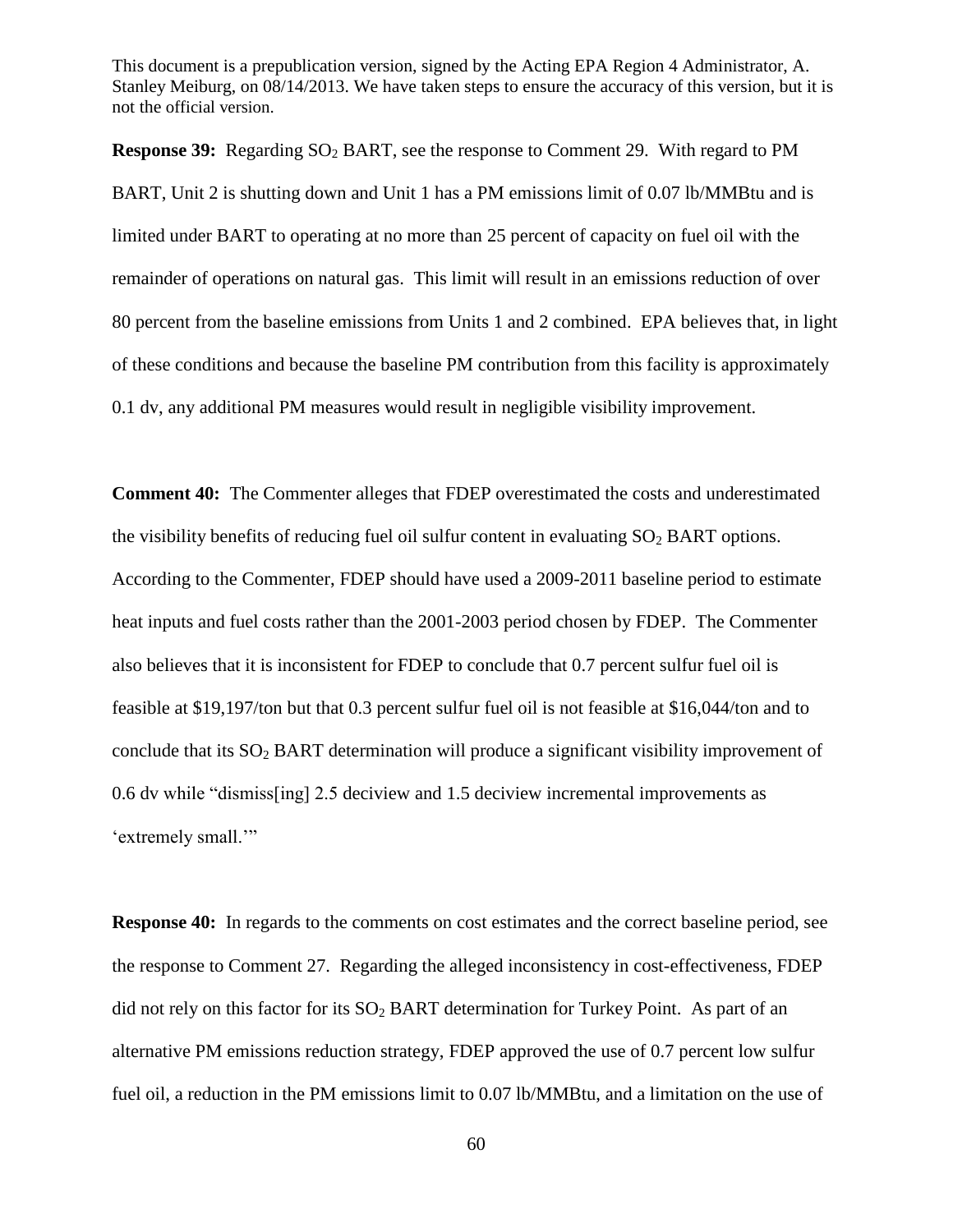fuel oil equivalent to a capacity factor of 25 percent. For  $SO<sub>2</sub> BART$ , FDEP evaluated wet and dry FGD, 0.7 percent sulfur fuel oil, and 0.3 percent sulfur fuel oil. Despite the high costeffectiveness of 0.7 percent sulfur fuel oil, FDEP determined that it was  $SO_2$  BART due to the fact that the fuel also satisfied the PM BART requirement.

**Comment 41:** The Commenter believes that FDEP should have evaluated additional combustion controls and SNCR in the NOx BART analysis for Turkey Point and cites to units in the CAMD database with lower NOx emissions rates than the rate selected as NOx BART.

**Response 41:** No further analysis was necessary for Turkey Point Unit 2 because there is a federally enforceable requirement to shut down the unit as expeditiously as practicable, but no later than December 31, 2013. Unit 1 currently employs low NOx burners that reduce NOx formation in the combustion zone. For NOx BART, FDEP evaluated SNCR and SCR as potential post-combustion controls. Baseline visibility modeling for Turkey Point showed that nitrates contributed less than three percent of the visibility impairment associated with the emissions from both Units 1 and 2 at this facility. In light of these minimal visibility impacts, FDEP determined that additional NOx reductions from Unit 1 were not required, and maintained the existing  $NO<sub>X</sub>$  emissions limit of 0.40 lb/MMBtu when firing natural gas and 0.53 lb/MMBtu when firing fuel oil, with continuous emissions monitoring and a 30-day rolling average based on a state rule, 62-296.570 F.A.C., for NOx reasonably available control technology. EPA concludes that FDEP's conclusions were reasonable.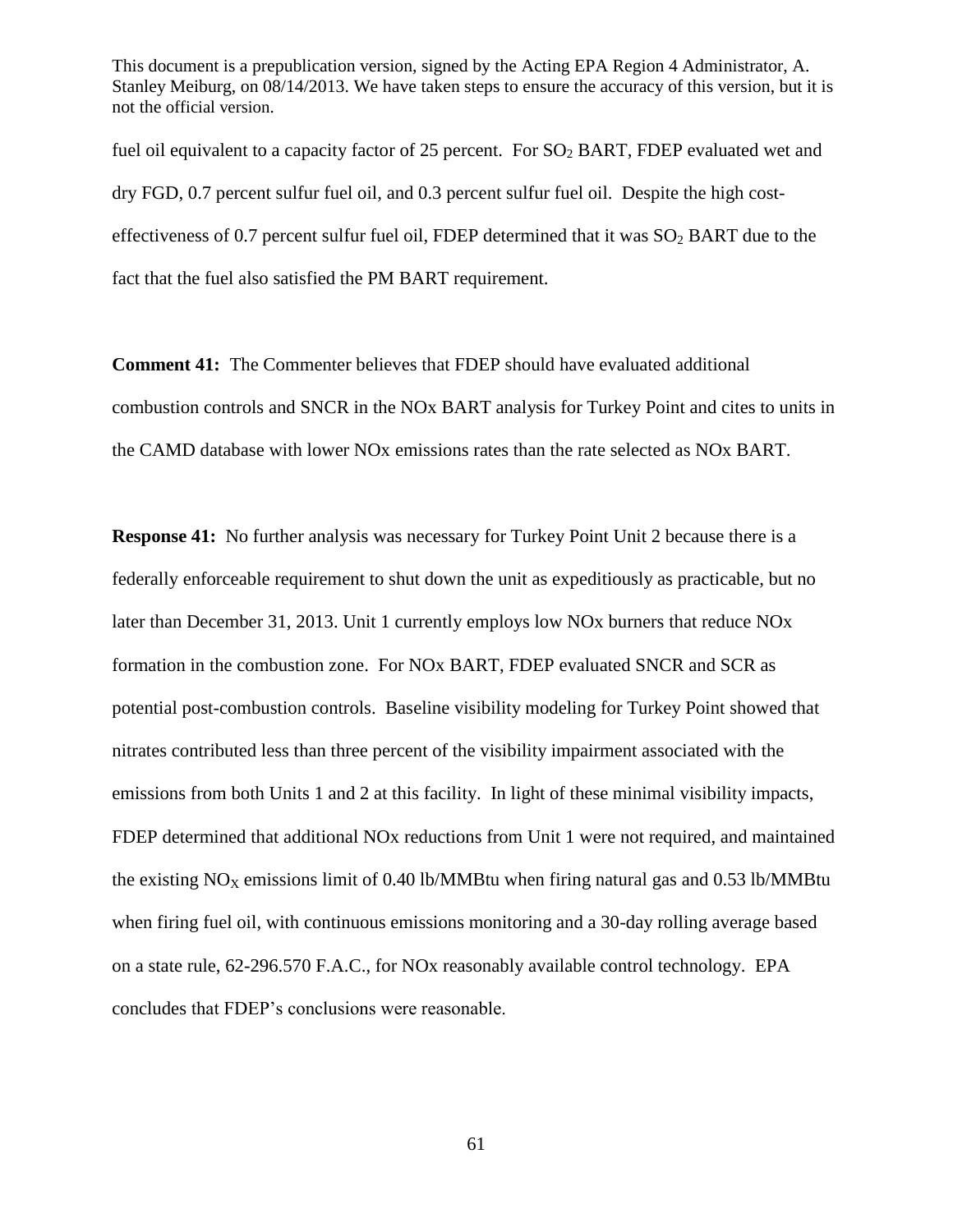**Comment 42:** The Commenter states that FDEP's PM BART analysis should have considered the increase in PM emissions resulting from the re-injection of fly ash into the boiler and that FDEP should have included the elimination of fly ash re-injection in its PM BART analysis.

**Response 42:** See the response to Comment 38.

#### **JEA Northside**

**Comment 43:** The Commenter alleges that JEA Northside had the lowest \$/ton fuel switching option rejected by FDEP and that FDEP did not explain why it rejected this option or why it did not evaluate a more comprehensive switch to lower sulfur fuels. The Commenter contends that FDEP should explain why a switch from 1.0 percent to 0.7 percent sulfur fuel oil is not costeffective at JEA Northside when it is cost-effective at Manatee.

**Response 43:** FDEP's cost-effectiveness estimate for converting from 1.8 to 1.0 percent sulfur fuel oil was  $$7,184/$ ton of  $SO<sub>2</sub>$  reduced. FDEP also estimated that the conversion would cost \$31.1 million/dv. EPA concurs that these high cost-effectiveness values provide sufficient justification for FDEP's decision to reject 1.0 percent sulfur fuel oil as  $SO_2$  BART for this facility. In its BART analyses for other oil-fired units, FDEP presented the cost-effectiveness of switching to 0.7 percent and 0.3 percent sulfur fuel oils, which are the commonly available grades of residual fuel oil. FDEP did not extend the analysis to JEA Northside because it was found not to be cost-effective in the BART analyses for other facilities. EPA does not believe that an explicit evaluation of these additional fuels for JEA Northside would have resulted in a different conclusion because the analysis is dependent on fuel cost, a cost that is approximately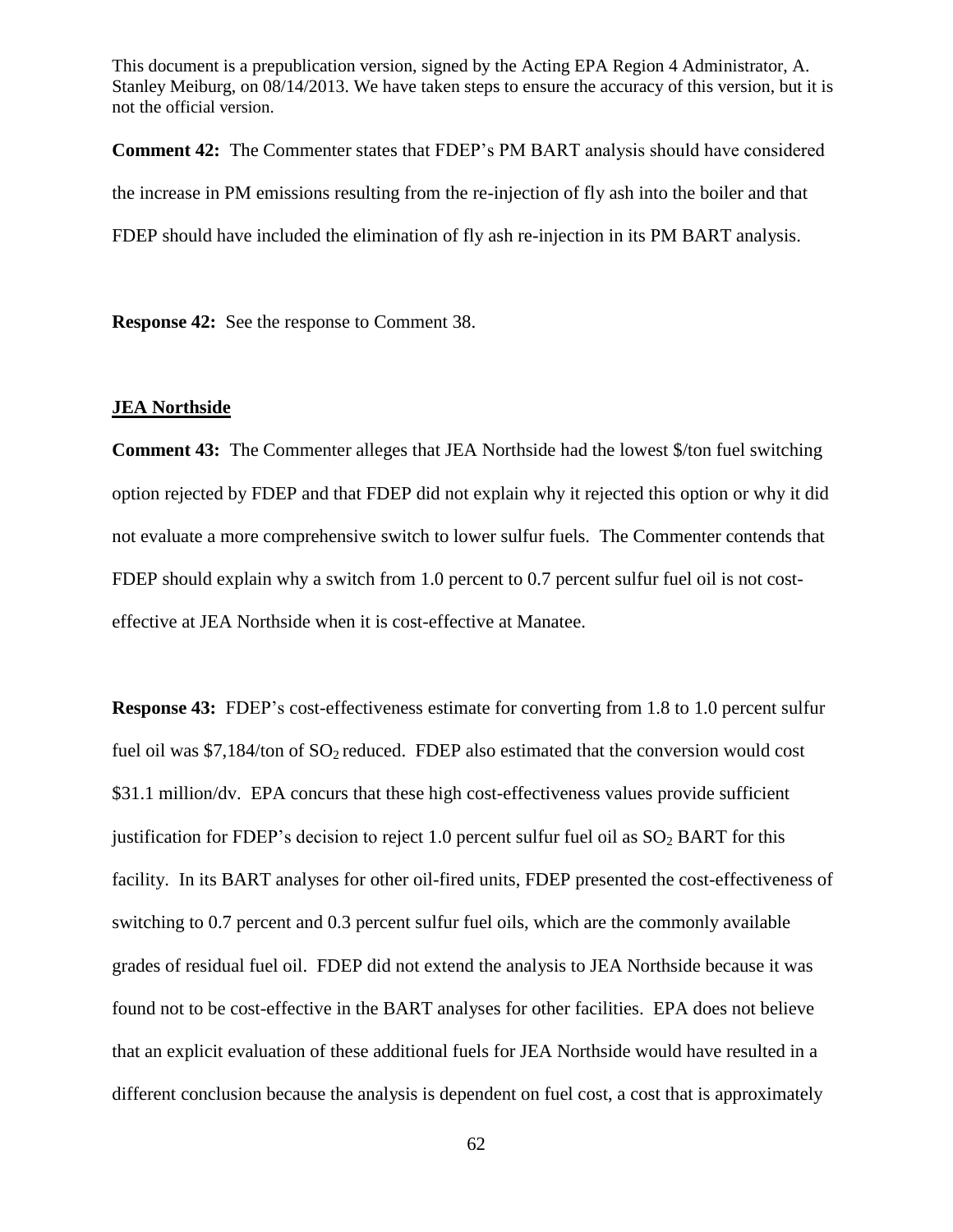uniform among the facilities evaluated by FDEP given that the suppliers of fuel oil in Florida that service the other facilities are the same as those that supply JEA Northside.

**Comment 44:** The Commenter states that FDEP did not justify the use of an 80 percent control efficiency assumption for SCR and that any additional energy costs associated with the control should have been included in the cost analysis and not "double-counted." The Commenter also states that the ammonia issues identified by FDEP are common to all SCR systems and can be addressed by good operating procedures.

**Response 44:** FDEP included an evaluation of the energy and non-air quality impacts associated with SCR for completeness because these impacts are, collectively, one of the five statutory factors to be considered in a BART determination. The improvement in visibility at Okefenokee associated with the installation of an SCR operating at 80 percent efficiency and Unit 3 operating at a maximum permitted capacity of 28 percent was estimated to be 0.26 dv. A SCR operating at 90 percent efficiency would improve this estimate by roughly 0.03 dv. EPA believes that the limited visibility improvement that would result from adjusting the control efficiency of SCR to 90 percent would not have changed FDEP's conclusion that SCR is not warranted as BART at JEA Northside.

#### **Visibility Metrics**

**Comment 45:** The Commenter alleges that FDEP was inconsistent in its approach to evaluating dollars per dv values, citing the \$11.3 million (M)/dv value associated with  $SO_2$  BART for McIntosh and the \$17.7M/dv value associated with SNCR at Crystal River (a control not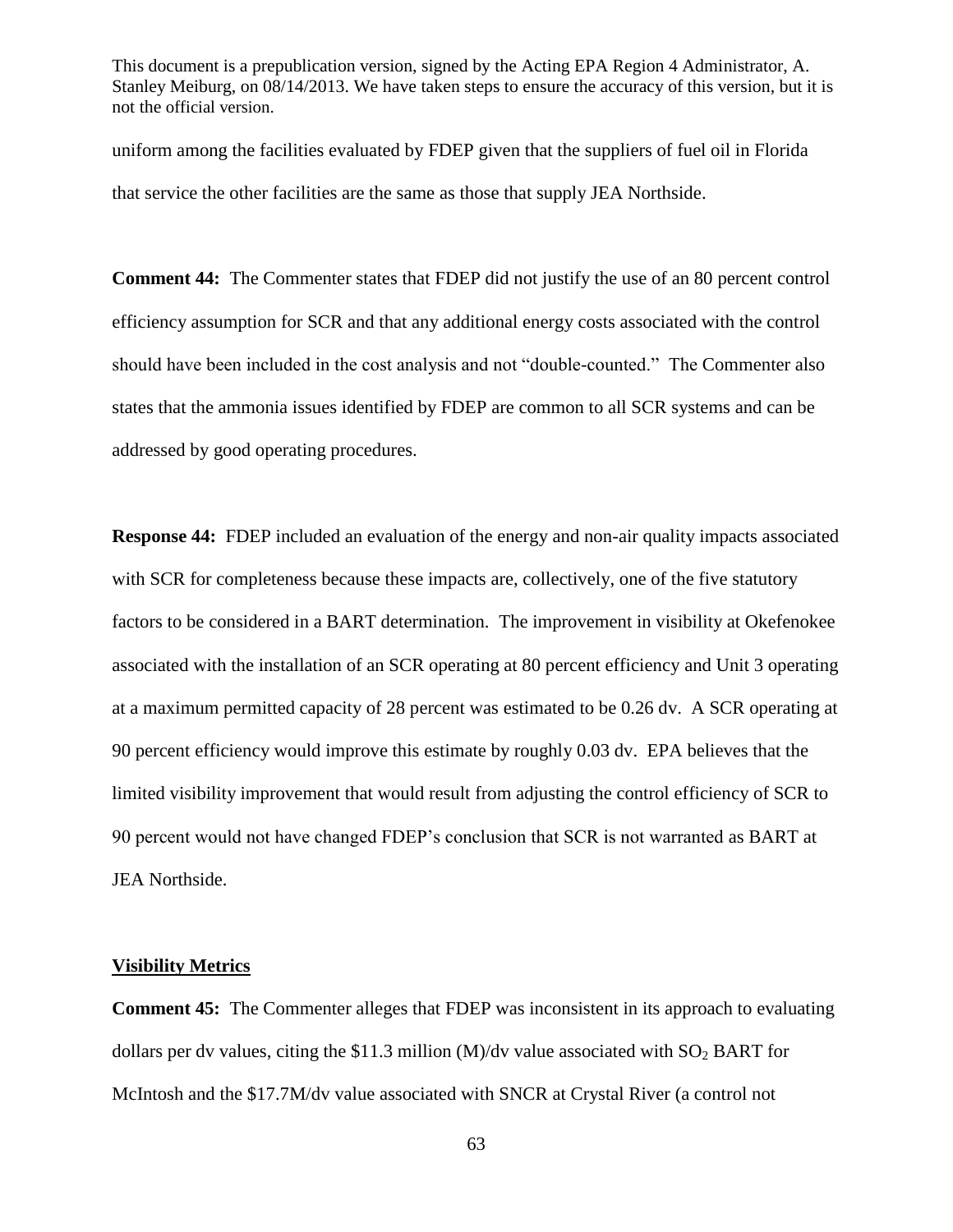selected as NOx BART at the facility). The Commenter also states that FDEP's conclusions regarding \$/dv values are not consistent with those across the country. The Commenter further states that FDEP does not explain why it determined that upgrading to FGD at McIntosh and adding FGD at Lansing Smith are not reasonable when the cost-effectiveness values associated with those controls are lower than the  $$6,542$ /ton cost-effectiveness value associated with  $SO<sub>2</sub>$ BART at Manatee.

**Response 45:** FDEP evaluated BART on a case-by-case basis using facility-specific conditions. Thus, it is to be expected that the resulting BART determinations may appear to be inconsistent when compared using a single metric. For example, at Manatee, FDEP determined that equivalent visibility improvements to those that can be achieved by switching to 0.7 percent sulfur fuel oil could be achieved by removing the current prohibition on blending and co-firing 1.0 percent sulfur fuel oil with natural gas and by lowering the allowable emissions limit to 0.8 lb/MMBtu (12-month rolling average). The estimate of \$6,542/ton for  $SO_2$  controls is based on using lower sulfur fuel oil only for compliance, and the blending and co-firing option is expected to be less expensive in practice. By comparison, at Lansing Smith, the limited incremental visibility improvement (0.07–0.09 dv) from installing a FGD was weighed heavily in FDEP's BART determination even though FDEP concluded the cost-effectiveness values would have been reasonable had there been greater visibility improvement.

**Comment 46:** The Commenter is concerned that the proposed source-specific BART and reasonable progress emissions limits for the Florida EGUs subject to CAIR would allow emissions to increase compared to 2011 actual emissions.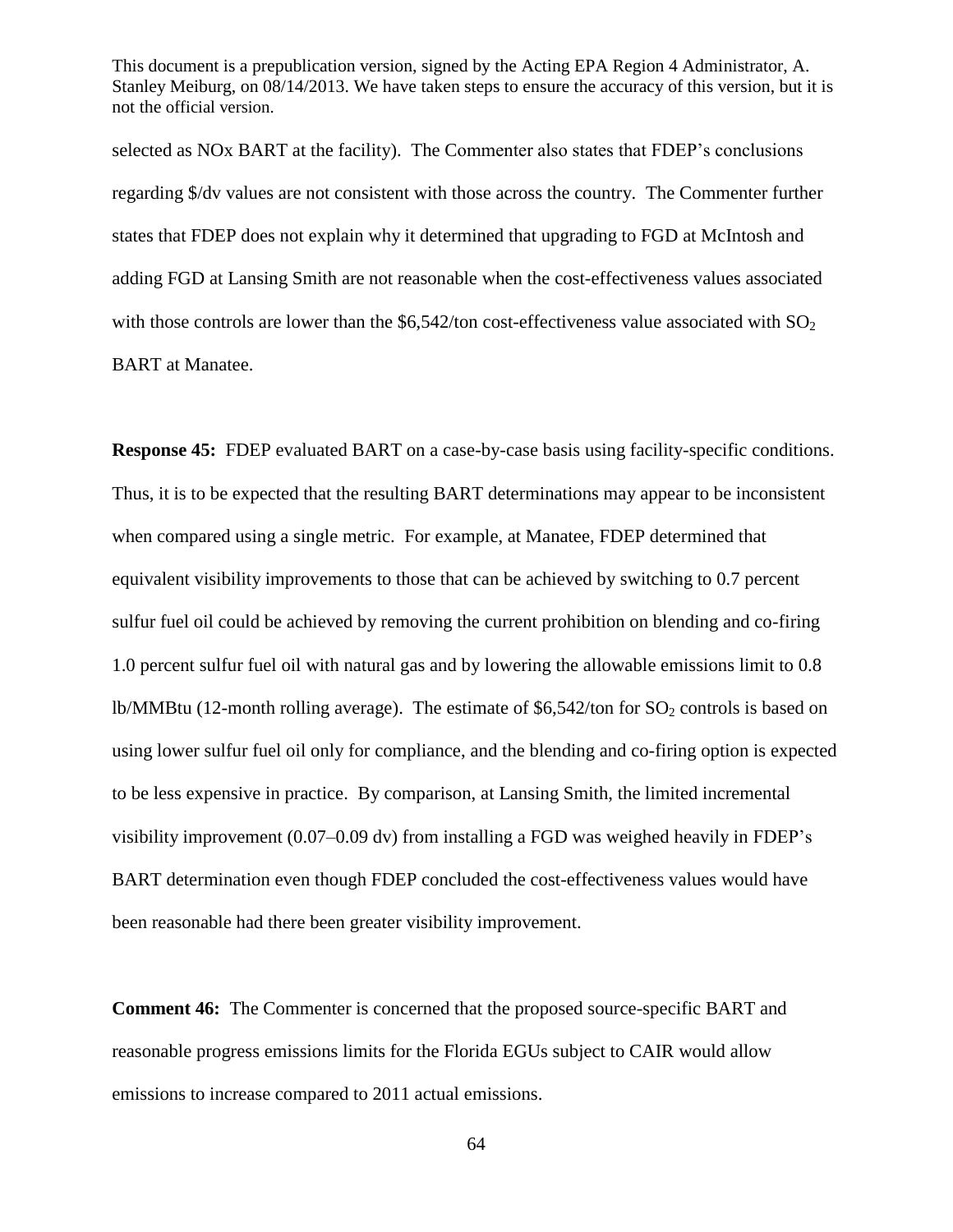**Response 46:** EPA does not consider the situation presented by the Commenter to be a realistic future scenario. The Commenter assumes that the present use of natural gas at oil/gas units will be replaced with the use of residual fuel oil at the levels used in 2001-2003. The Commenter's concern that emissions may increase are based on the assumption that three oil-fired Florida EGUs (Martin, Manatee, and Turkey Point) could revert to firing residual oil rather than the current use of natural gas. EPA does not consider reversion to oil-firing at these units to be a plausible scenario for the first implementation period. FDEP relied on the VISTAS IPM projections to project 2018 emissions that consider, among other factors, the expected price of oil and gas in the projection year to estimate facility utilization. As noted in the Florida regional haze SIP narrative, these projections are conservative because several of the units have either shut down or repowered to gas entirely, making the scenario of reverting to firing residual oil even more unlikely and resulting in even lower emissions levels in 2011 than predicted for 2018.

#### **Use of Interpolative Methods**

**Comment 47:** The Commenter states that EPA cannot approve the BART determinations for Crystal River, McIntosh, and JEA Northside because FDEP relied on "rough calculations" 'instead of modeling' to determine visibility impacts under step 5 of the BART analysis."

**Response 47:** EPA has reviewed the visibility impact calculation procedures for the BART determinations identified by the Commenter. While the calculations were not performed in accordance with the BART Guidelines, EPA agrees with FDEP that they are acceptable in this instance. The methodology used for these facilities to estimate visibility impacts relied on a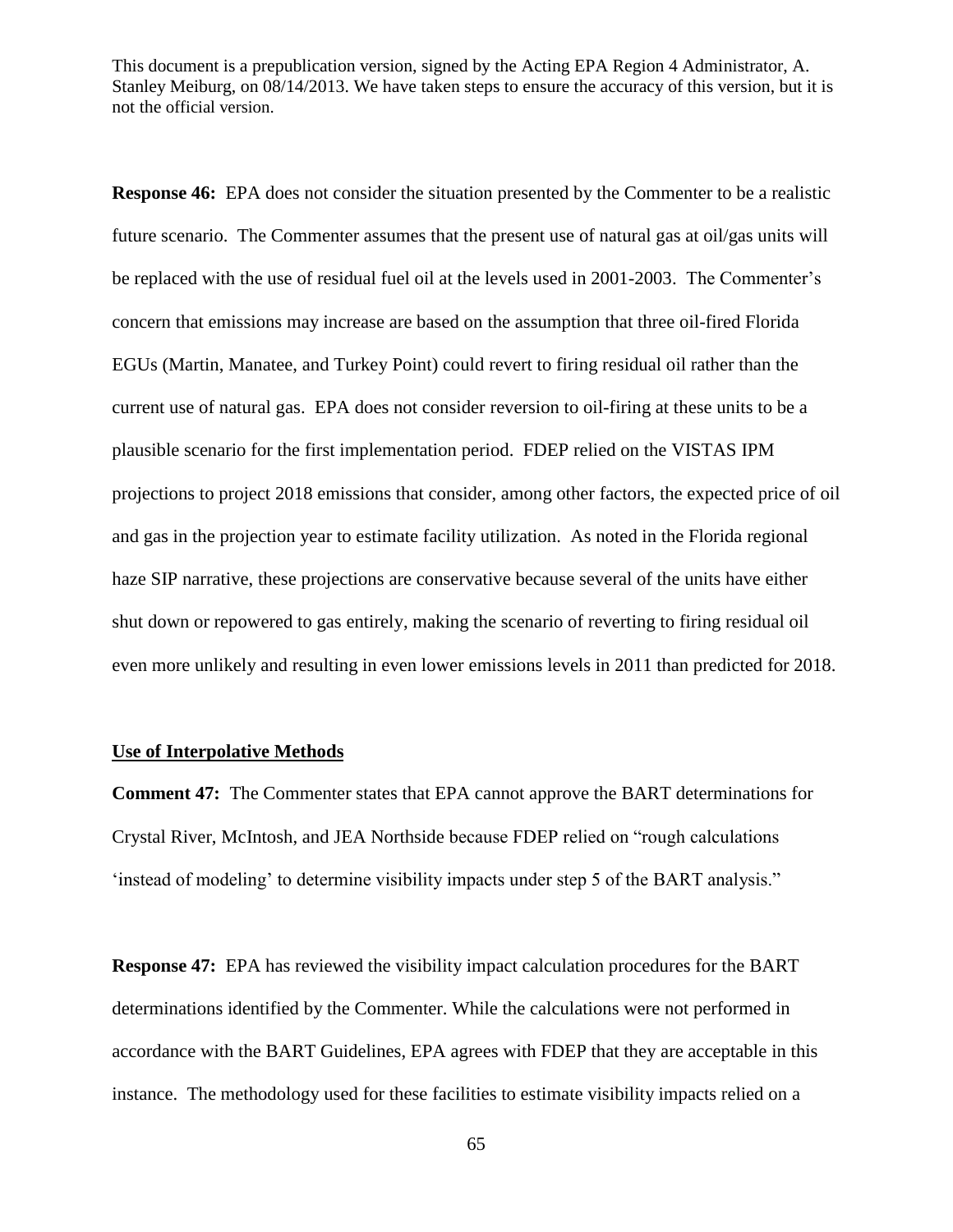simplifying assumption that the visibility impacts would be reduced in direct proportion to the reduction in emissions of individual visibility-impairing pollutants. Based on the results of other BART determinations where emissions reductions have been modeled with CALPUFF, the direct relationship assumption would likely overestimate reductions in visibility impacts as opposed to understating them. EPA acknowledges that unlike a Gaussian plume model, such as AERMOD, there is not a direct linear relationship between emissions and calculated visibility impacts when using the CALPUFF modeling system. However, CALPUFF's calculation of visibility impacts has been termed "quasi-linear" in EPA's Guideline on Air Quality Models.<sup>34</sup> Therefore, an assumption of a linear response to changes in emissions is a reasonable estimation and the simplified methodology used for these BART determinations likely provides conservative overestimates of visibility impact reductions.

**Comment 48:** The Commenter states that it would be unlawful and arbitrary for EPA to fully approve Florida's regional haze SIP because it "improperly relies on the illegal [CAIR] for inventories and projections from upwind states, which in turn form the basis for Florida's [RPGs] and its entire reasonable progress strategy." According to the Commenter, the State's RPGs also include assumptions based on Florida's  $SO_2$  emissions under CAIR and there is no guarantee that CAIR's eventual replacement rule will cover  $SO_2$  emissions and achieve the emissions reductions predicted under CAIR. The Commenter also contends that it is not appropriate for EPA to wait until the five-year progress report to update these RPGs based on updated information; that states which have failed to update their SIPs to remove reliance on CAIR do not have a "reliance interest" in CAIR; and that Florida must revise its  $Q/d$  reasonable

 $34$  40 CFR part 51, appendix W.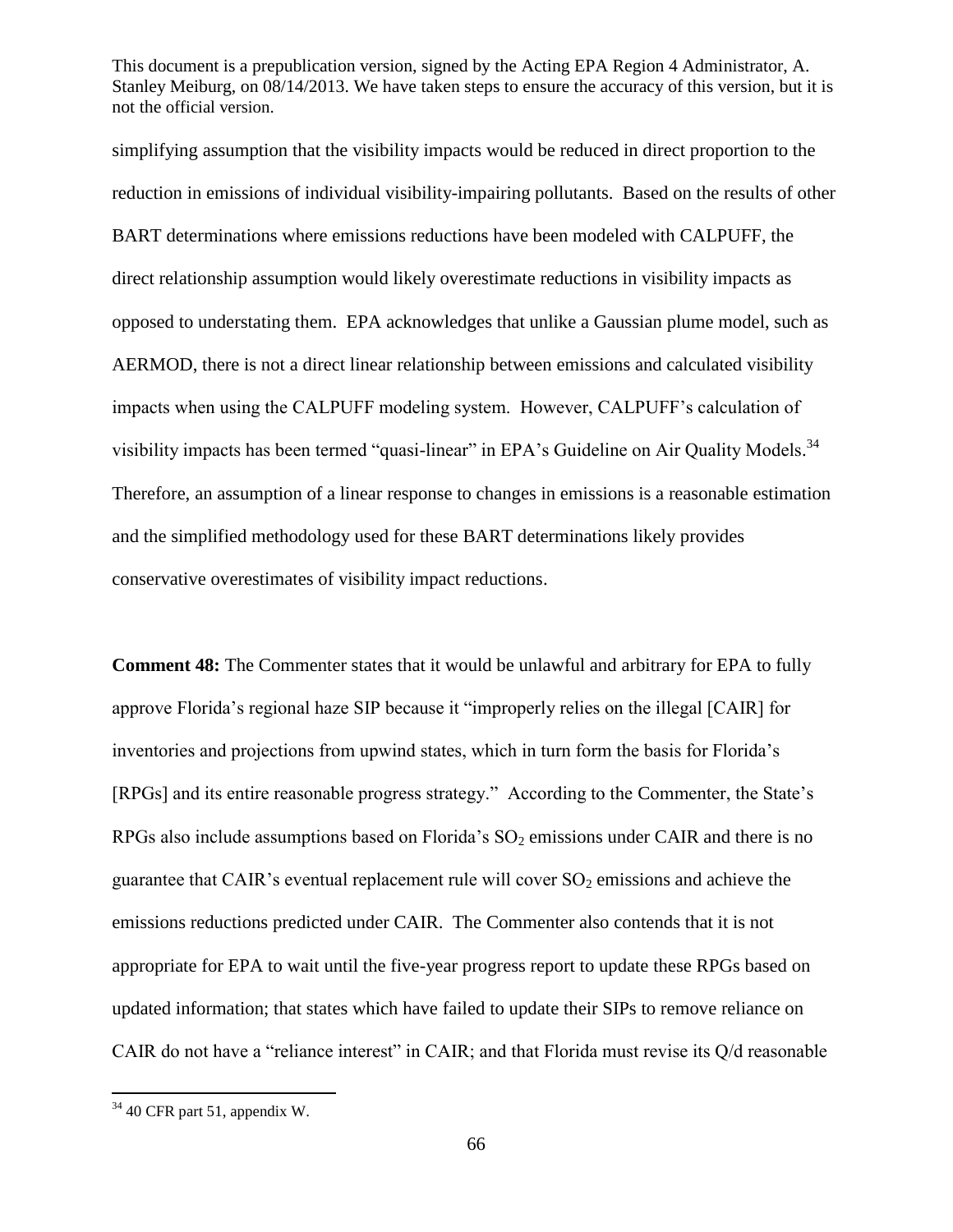progress exemption threshold because it was selected based on Florida's projected progress toward natural visibility conditions that relied on CAIR. The Commenter believes that it is factually and legally incorrect for EPA to state that the emissions reductions associated with CAIR will be sufficiently permanent and enforceable for the necessary time period when "CAIR" has been struck down" and EPA has "disapproved reliance on CAIR for regional haze purposes."

**Response 48:** With regard to CAIR, see the response to Comment 1. With regard to Q/d, see the response to Comment 6. Regarding the regional haze SIP disapproval actions cited by the Commenter, EPA took all of these actions before the D.C. Circuit ruling in *EME Homer City*. Since that decision, EPA has stated its belief that it would be appropriate to rescind the limited disapproval actions for those regional haze SIPs that relied on CAIR should *EME Homer City* be upheld. *See, e.g.,* 78 FR 11805, 11807 (Feb. 20, 2013).

#### **IV. Final Action**

EPA is finalizing a full approval of all remaining portions of Florida's regional haze SIP. EPA also finds that the entire Florida regional haze SIP now meets the applicable regional haze requirements as set forth in sections 169A and 169B of the CAA and in 40 CFR 51.300–308.

#### **V. Statutory and Executive Order Reviews**

Under the CAA, the Administrator is required to approve a SIP submission that complies with the provisions of the Act and applicable Federal regulations. 42 U.S.C. 7410(k); 40 CFR 52.02(a). Thus, in reviewing SIP submissions, EPA's role is to approve state choices, provided that they meet the criteria of the CAA. Accordingly, this action merely approves state law as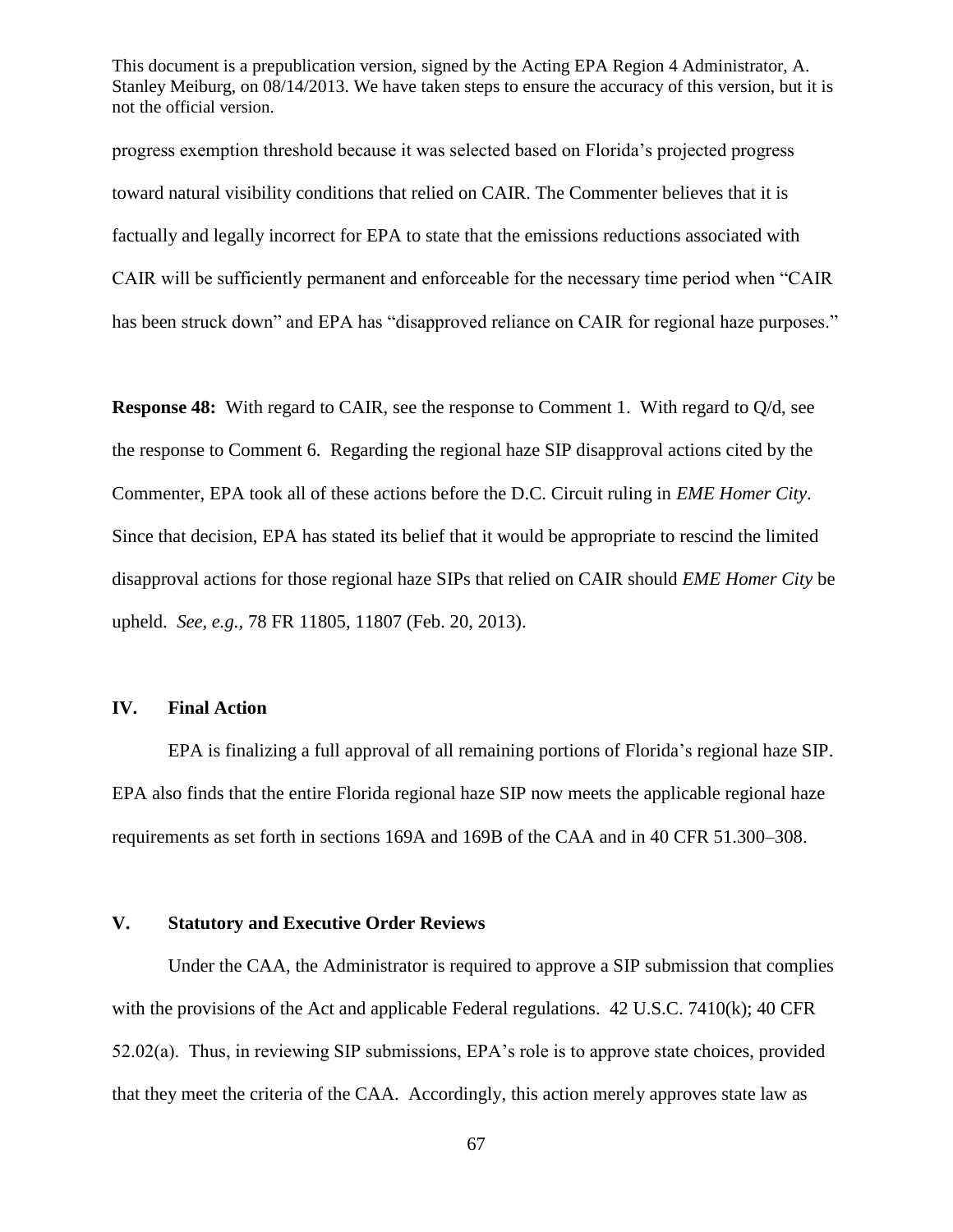meeting Federal requirements and does not impose additional requirements beyond those

imposed by State law. For that reason, this action:

- is not a "significant regulatory action" subject to review by the Office of Management and Budget under Executive Order 12866 (58 FR 51735, October 4, 1993);
- does not impose an information collection burden under the provisions of the Paperwork Reduction Act (44 U.S.C. 3501 *et seq.*);
- is certified as not having a significant economic impact on a substantial number of small entities under the Regulatory Flexibility Act (5 U.S.C. 601 *et seq*.);
- does not contain any unfunded mandate or significantly or uniquely affect small governments, as described in the Unfunded Mandates Reform Act of 1995 (Public Law  $104-4$ ;
- does not have Federalism implications as specified in Executive Order 13132 (64 FR 43255, August 10, 1999);
- is not an economically significant regulatory action based on health or safety risks subject to Executive Order 13045 (62 FR 19885, April 23, 1997);
- is not a significant regulatory action subject to Executive Order 13211 (66 FR 28355, May 22, 2001);
- is not subject to requirements of Section 12(d) of the National Technology Transfer and Advancement Act of 1995 (15 U.S.C. 272 note) because application of those requirements would be inconsistent with the CAA; and
- does not provide EPA with the discretionary authority to address, as appropriate, disproportionate human health or environmental effects, using practicable and legally permissible methods, under Executive Order 12898 (59 FR 7629, February 16, 1994).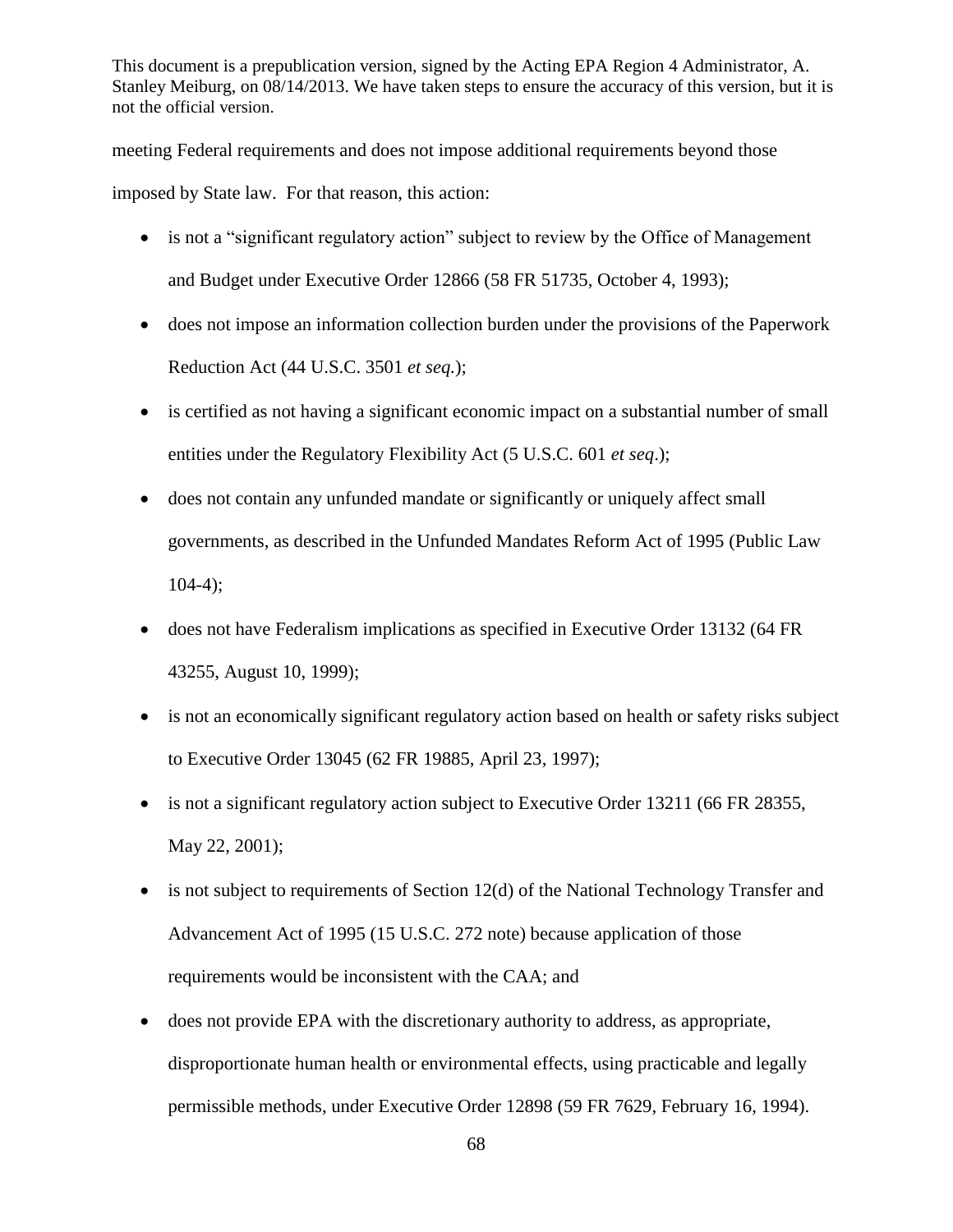In addition, this rule does not have tribal implications as specified by Executive Order 13175 (65 FR 67249, November 9, 2000), because the SIP is not approved to apply in Indian country, and EPA notes that it will not impose substantial direct costs on tribal governments or preempt tribal law.

The Congressional Review Act, 5 U.S.C. 801 *et seq*., as added by the Small Business Regulatory Enforcement Fairness Act of 1996, generally provides that before a rule may take effect, the agency promulgating the rule must submit a rule report, which includes a copy of the rule, to each House of the Congress and to the Comptroller General of the United States. EPA will submit a report containing this action and other required information to the U.S. Senate, the U.S. House of Representatives, and the Comptroller General of the United States prior to publication of the rule in the Federal Register. A major rule cannot take effect until 60 days after it is published in the Federal Register. This action is not a "major rule" as defined by 5 U.S.C. 804(2).

Under section  $307(b)(1)$  of the CAA, petitions for judicial review of this action must be filed in the United States Court of Appeals for the appropriate circuit by [FEDERAL REGISTER OFFICE: insert date 60 days from date of publication of this document in the Federal Register]. Filing a petition for reconsideration by the Administrator of this final rule does not affect the finality of this action for the purposes of judicial review nor does it extend the time within which a petition for judicial review may be filed, and shall not postpone the effectiveness of such rule or action. This action may not be challenged later in proceedings to enforce its requirements. *See* section 307(b)(2).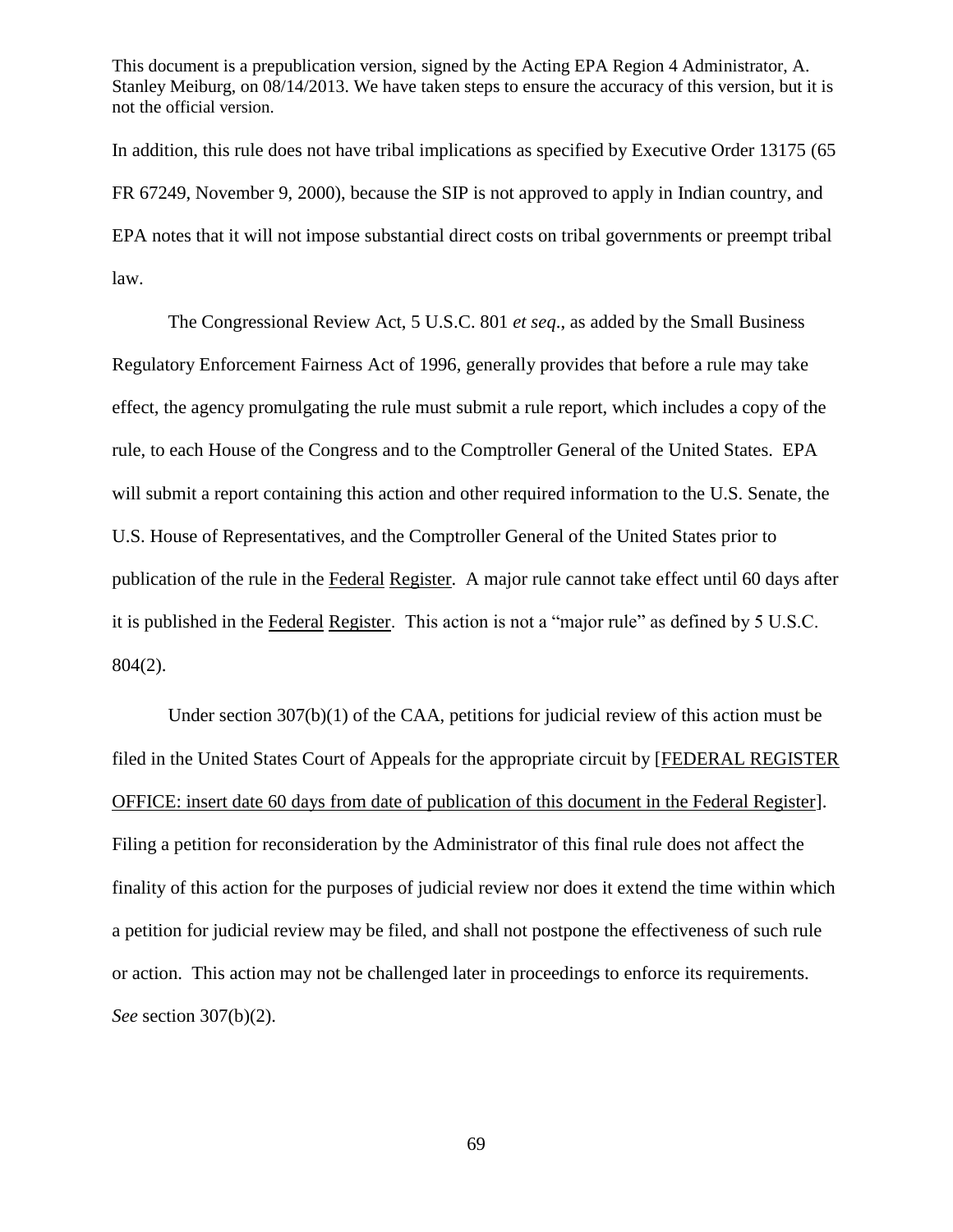# **List of Subjects in 40 CFR Part 52**

Environmental protection, Air pollution control, Incorporation by reference, Intergovernmental

relations, Nitrogen dioxide, Particulate matter, Reporting and recordkeeping requirements, Sulfur

oxides, Volatile organic compounds.

Dated: \_\_\_\_\_\_\_\_\_\_\_\_\_\_\_\_\_\_ \_\_\_\_\_\_\_\_\_\_\_\_\_\_\_\_\_\_\_\_\_\_\_\_

Acting Regional Administrator,

Region 4.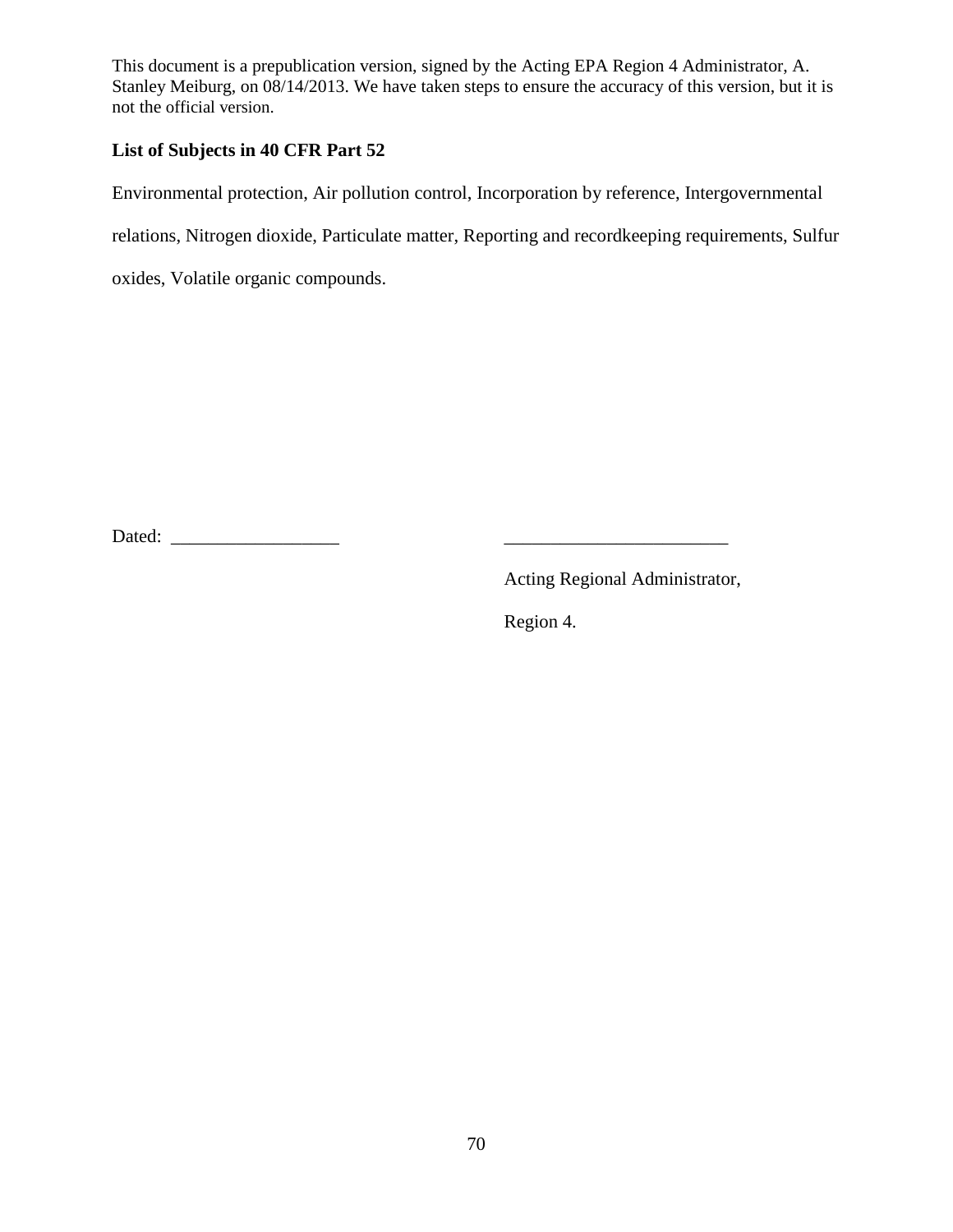40 CFR part 52 is amended as follows:

# **PART 52--[APPROVAL AND PROMULGATION OF PLANS]**

1. The authority citation for part 52 continues to read as follows:

Authority: 42 U.S.C. 7401 *et seq*.

### **Subpart K—Florida**

2. Section 52.520 is amended:

a. In paragraph (c) by adding one new entry in numerical order under Chapter 62-296

Stationary Sources—Emissions Standards for "62-296.340";

b. In paragraph (e) by adding five new entries for "Initial Regional Haze Plan,"

"Regional Haze Plan Amendment 1," "Regional Haze Plan Amendment 2," "Progress Energy

Permit (Air Permit No. 0170004-038-AC)," and "Update to October 15, 2013, Progress Energy

Permit (Air Permit No. 0170004-038-AC)" at the end of the table to read as follows:

## **§52.520 Identification of plan.**

\* \* \* \* \*

 $(c) * * *$ 

## EPA-Approved Florida Regulations

| <b>State citation</b><br>(Section)                           | Title/subject | <b>State</b><br>effective<br>date | <b>EPA</b><br>approval<br>date | <b>Explanation</b> |  |  |  |
|--------------------------------------------------------------|---------------|-----------------------------------|--------------------------------|--------------------|--|--|--|
| **                                                           | $**$          | ∗                                 | ∗                              | ∗                  |  |  |  |
| <b>Chapter 62-296 Stationary Sources—Emissions Standards</b> |               |                                   |                                |                    |  |  |  |
| **                                                           | $**$          | ∗                                 | ∗                              | ∗                  |  |  |  |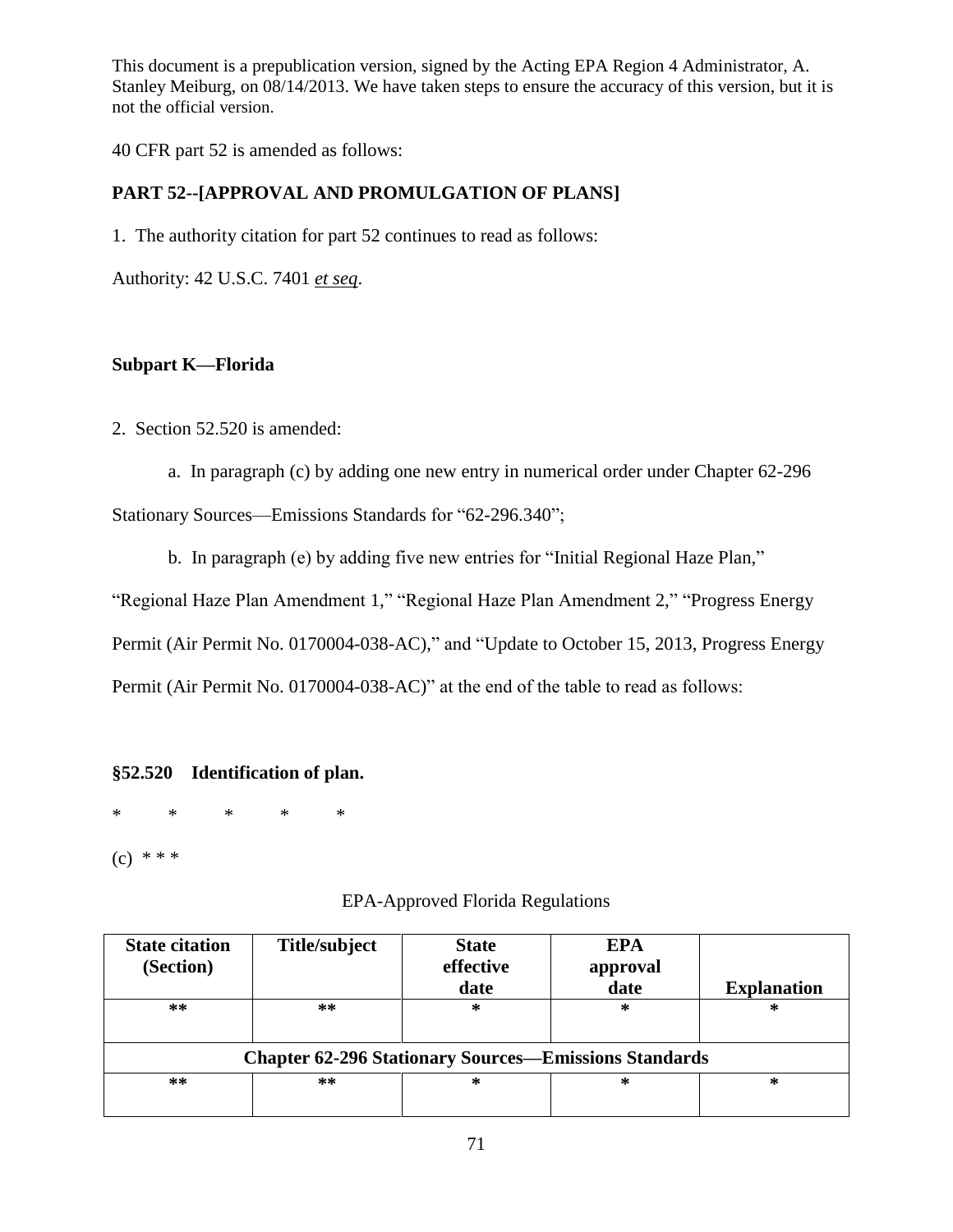| 62-296.340 | <b>Best Available</b><br>Retrofit<br>Technology | 1/31/07 | [Insert date of]<br>publication in<br>Federal<br>Register]<br>[Insert citations] |        |
|------------|-------------------------------------------------|---------|----------------------------------------------------------------------------------|--------|
|            |                                                 |         | of publication]                                                                  |        |
| $***$      | $***$                                           | ∗       | $\ast$                                                                           | $\ast$ |

\*\*\*\*\*

(e) \* \* \*

# EPA-Approved Florida Non-Regulatory Provisions

| <b>Provision</b>                                             | <b>State effective</b><br>date | <b>EPA</b> approval<br>date                                   | <b>Federal Register</b><br>notice   | <b>Explanation</b>                                                                                              |
|--------------------------------------------------------------|--------------------------------|---------------------------------------------------------------|-------------------------------------|-----------------------------------------------------------------------------------------------------------------|
| **                                                           | $**$                           | $\ast$                                                        | $\ast$                              | $\ast$                                                                                                          |
| <b>Initial Regional</b><br>Haze Plan                         | 3/19/10                        | [Insert]<br>date of<br>publication<br>in Federal<br>Register] | [Insert citation of<br>publication] |                                                                                                                 |
| <b>Regional Haze</b><br>Plan<br>Amendment 1                  | 8/31/10                        | [Insert]<br>date of<br>publication<br>in Federal<br>Register] | [Insert citation of<br>publication] |                                                                                                                 |
| <b>Regional Haze</b><br>Plan<br>Amendment 2                  | 9/17/12                        | [Insert]<br>date of<br>publication<br>in Federal<br>Register] | [Insert citation of<br>publication] | Remaining<br>Portion of<br><b>Regional Haze</b><br>Plan<br>Amendment<br>not approved<br>on November<br>29, 2012 |
| Progress Energy<br>Permit<br>(Air Permit No.<br>0170004-038- | 10/15/12                       | [Insert]<br>date of<br>publication<br>in Federal              | [Insert citation of<br>publication] |                                                                                                                 |